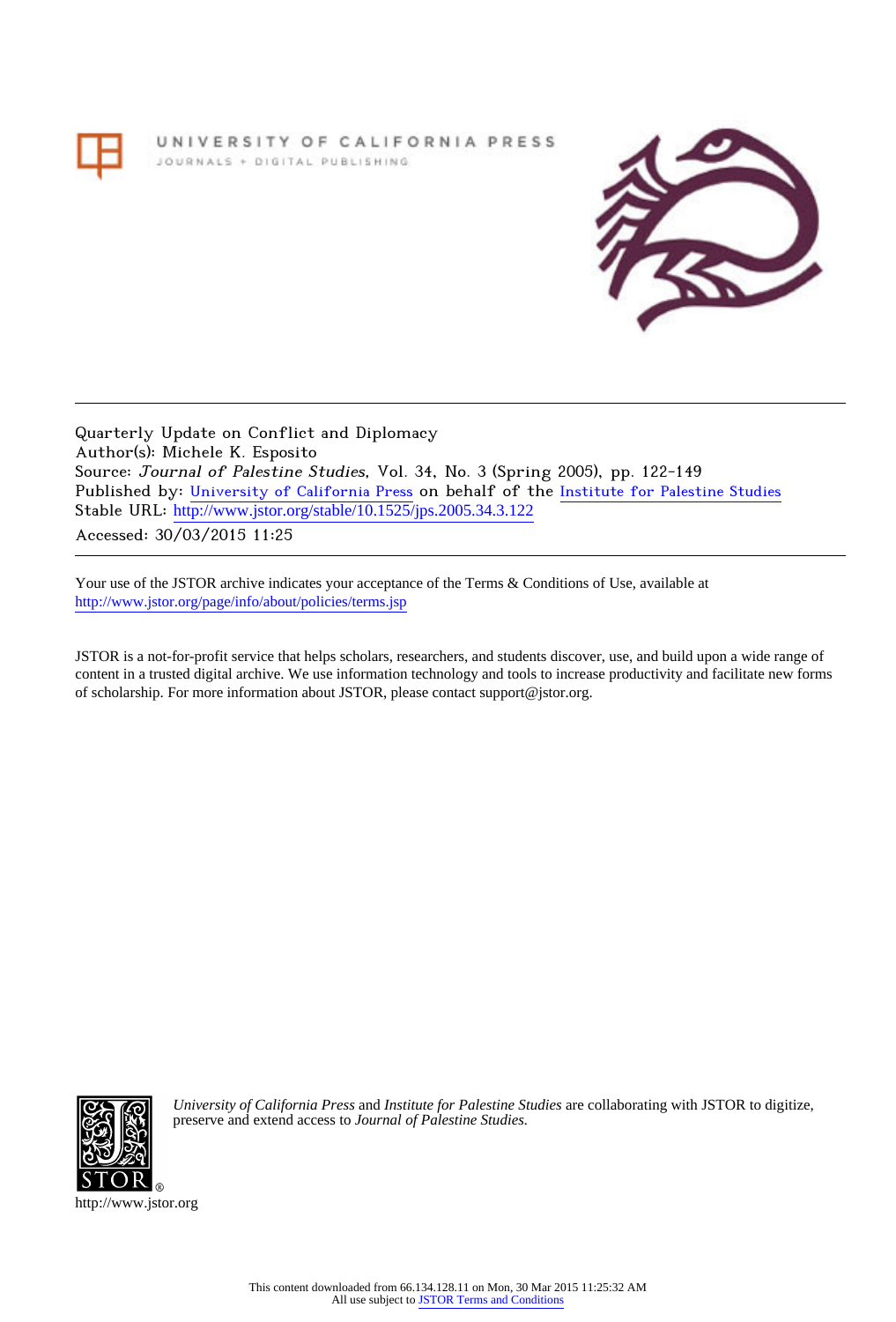16 NOVEMBER 2004–15 FEBRUARY 2005

COMPILED BY MICHELE K. ESPOSITO

*The Quarterly Update is a summary of bilateral, multilateral, regional, and international events affecting the Palestinians and the future of the peace process.*

# **THE PALESTINIAN-ISRAELI CONFLICT**

The main events of the quarter revolved around the transition in Palestinian leadership following the death of Palestinian Authority (PA) head Yasir Arafat on 11/10/04, the positioning of individuals and factions in the run-up to the 1/9/05 PA presidential elections, and international efforts to strengthen Mahmud Abbas, PLO head and (after 1/9) newly elected PA president, in his efforts to consolidate authority, halt violence, and engage with Israeli PM Ariel Sharon concerning Sharon's Gaza disengagement plan.

As the quarter opened, violence in the West Bank and Gaza was low following the Israel Defense Forces' (IDF) pullback from Palestinian population centers for Arafat's funeral (see Chronology for details). Israeli troops, however, continued to surround Palestinian population centers and control Palestinian movement throughout the territories through a network of checkpoints, barriers, bypass roads, closed military zones, and curfews, while in the West Bank construction work on the separation wall continued (see below). In Gaza, the Erez crossing had been closed for nearly four months (only medical cases with special permission from Israel allowed to pass), and the Qarni and al-Sufa crossings had been closed since 3/04 (though some goods were allowed to pass). As of 11/16, at least 3,841 Palestinians (including 40 Israeli Arabs and 16 unidentified Arab cross-border infiltrators), 942 Israelis (292 IDF soldiers and security personnel, 191 settlers, 459 civilians), and 50 foreign nationals (including 2 British suicide bombers) had been killed since the start of the al-Aqsa intifada.

# *Adapting to the Post-Arafat Environment*

The period from Arafat's funeral to the 1/9 PA presidential elections was one of diplomatic positioning by all parties in an effort to control the direction of the Palestinian-Israeli conflict. Abbas's three immediate concerns as PLO head and presumptive PA president were maintaining calm and preventing any major Israeli military operations in the territories; ensuring a democratic transition of power within 60 days of Arafat's death, in keeping with the Basic Law; and reviving bilateral peace talks in which Palestinians had a voice and role beyond reacting to Israel's unilateral actions. To this end, Abbas continued (e.g., 11/16–20, 11/23–24, 12/1–2, 12/6) regular consultations with the various Palestinian factions aimed at building national unity, preventing escalation of violence (ideally through declaration of a cease-fire), and getting all factions to endorse the legitimacy of (if not participate in) the 1/9 elections. The factions unanimously agreed with Abbas's general aims and held meetings of their own leaderships and among themselves (e.g., 11/17, 11/18) to intensify dialogue and improve coordination in the uncertain environment. By 11/29, senior West Bank Hamas leader Shaykh Hassan Yusuf stated that Hamas would halt all attacks on Israelis during the PA election campaign and would consider a broader cease-fire agreement if Israel agreed to reciprocate by releasing Palestinian prisoners, withdrawing from occupied land, and halting assassinations. The al-Aqsa Martyrs Brigade (AMB) also said (11/29) that it was considering a cease-fire.

Publicly, Abbas vowed (11/17) to crack down on armed groups operating in Palestinian areas in the run-up to the 1/05

*Journal of Palestine Studies* Vol. XXXIV, No. 3 (Spring 2005), pp. 122–149, ISSN 0377-919X, electronic ISSN 1533-8614. Call The Institute for Palestine Studies. All rights reserved. Please direct all requests for permission to 2005 by the Institute for Palestine Studies. All rights reserved. Please direct all requests for permission to photocopy or reproduce article content through the University of California Press's Rights and Permissions website, at http://www.ucpress.edu/journals/rights.htm.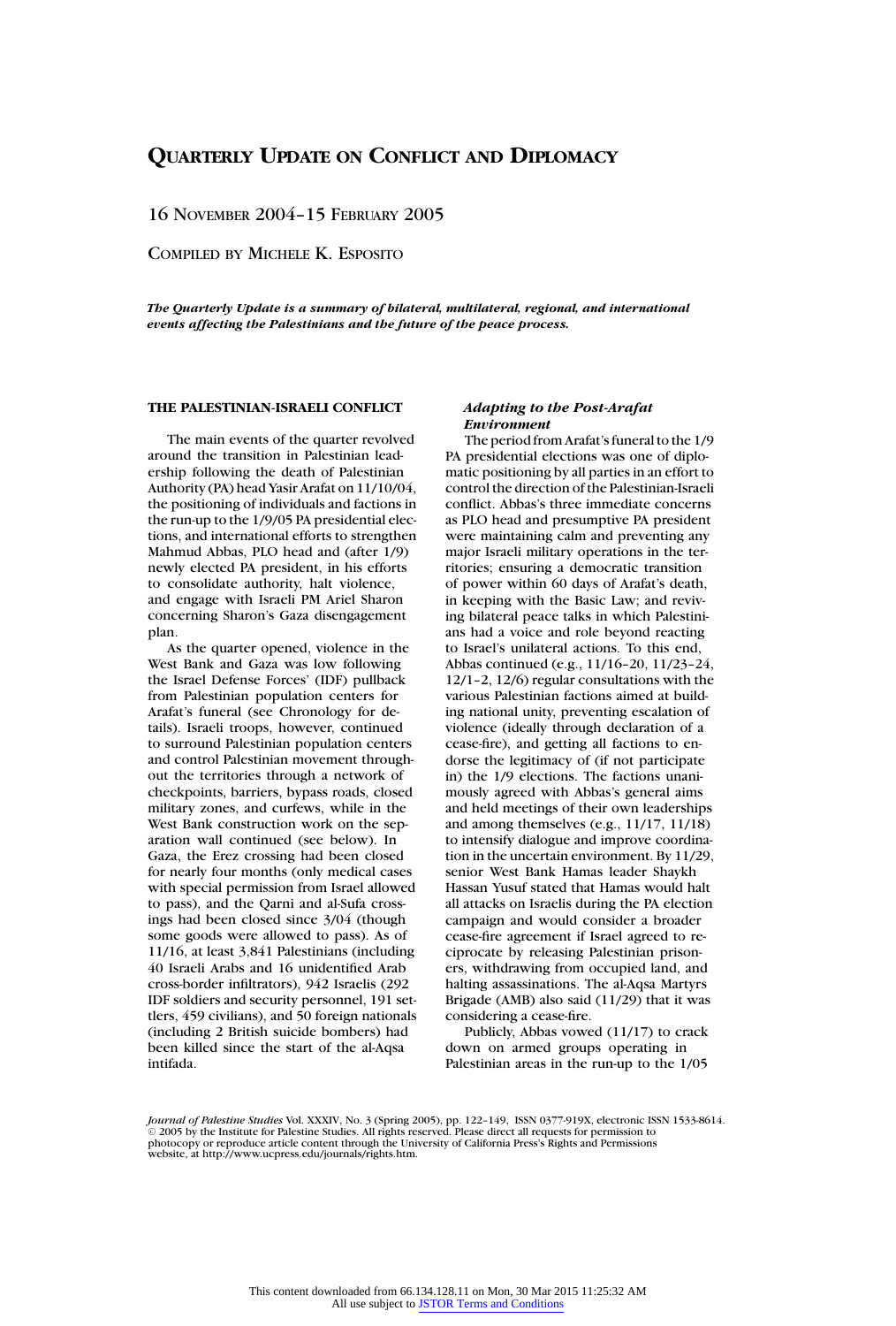elections and urged Israel to halt aggressive actions to help preserve order. Abbas also took steps to comply with Israeli and U.S. demands that he reform the security services and assert security control. In mid-11/04, heads of the various PA security services reportedly called in their men to demand their loyalty to Abbas in the 1/9 elections. PM Ahmad Qurai' also ordered (11/29) all members of the security services to return to their units (many having stopped reporting for duty at the outbreak of the intifada, with some joining the AMB and Palestinian Resistance Comms. [PRCs]). On 11/27, the PA disbanded a 70-member security unit that had been created more than a year earlier to crack down on militant groups and arrest high-profile criminals, but which had been accused of intimidation, coercion, and smuggling. On 11/30, the PA national security council announced plans to form a "central security unit" of 750 members from the various PA security units to be responsible for "confronting lawbreakers until rebuilding and restructuring of the security services are complete." Britain's MI5 intelligence agency and police assured (11/20) that the new state-of-the-art civil policing headquarters they were setting up for the PA in Gaza (see Quarterly Update in *JPS* 132) would be fully operational soon. At Sharon's suggestion (11/18), Abbas also ordered (11/29) the PA-controlled media to halt broadcast of any material that could be interpreted as "anti-Israeli incitement"; Israel on 12/15 praised the drop in coverage of injured Palestinians, Israeli attacks, and patriotic songs and the increased talk of "reconciliation" and social issues. Meanwhile, former Gaza security chief Muhammad Dahlan and Gaza public security head Musa Arafat, whose supporters had clashed violently numerous times in previous months (see Quarterly Update in *JPS* 133), held reconciliation talks on 11/19.

At the same time, the international community, led by the United States, sought to capitalize on the "opportunity" presented by Arafat's death to promote a "moderate" Palestinian leadership that would halt violence and support Israel's implementation of Israeli PM Ariel Sharon's disengagement plan as the first step to reviving the road map. To this end, in the wake of Arafat's funeral and in light of the positive steps Abbas was taking, the U.S., Russia, and Britain sent highlevel delegations to Israel and the PA areas to discuss ways to accelerate the peace-making process and revitalize the Palestinian economy. During his 11/21–22 visit, U.S. Secy.

of State Colin Powell pressed the sides to do everything possible to ensure that Palestinian presidential elections would be held on 1/9, with the maximum number of Palestinians participating, including Palestinians in East Jerusalem. Israel and the PA agreed to coordinate steps to facilitate elections, with Israeli PM Ariel Sharon pledging to do all he could to withdraw troops from population centers and ease restrictions on Palestinian movement during voting. PM Qurai' meanwhile sought guarantees that the U.S. would hold Israel to Pres. George W. Bush's vision of a Palestinian state by the end of 2005, as outlined in the road map, but Powell said that the date for creation of a state would depend on "progress and events." Qurai' also stressed the importance of Israel releasing Palestinian prisoners, especially jailed Fatah West Bank *tanzim* leader Marwan Barghouti, so that they might participate in elections, but Powell said that he could not take a position on the matter until he could "hear what others have to say." Immediately after, Russian FM Sergey Lavrov arrived (11/23) in Israel and Ramallah to press the same agenda. Lavrov also suggested that Israel dismantle unauthorized settlement outposts and free Palestinian political prisoners as a gesture to the new Palestinian leadership, but Sharon refused, saying there was no need for gestures before a new "stable government" was elected. The following day (11/24), British FM Jack Straw met Israeli FM Silvan Shalom to urge Israel to facilitate elections and the PA's Abbas and Qurai' to urge the PA to reform security services and halt violence. At the same time, the Quartet met (11/21–22) for consultations on the Palestinian situation on the sidelines of a high-level international conference on Iraq at Sharm al-Shaykh. The meeting, attended by Powell, Lavrov, European Union (EU) foreign policy chief Javier Solana, and UN Secy.-Gen. Kofi Annan, ended with an agreement to finance PA elections and to press Israel to release VAT taxes owed the PA to help ease the PA's deficit. Soon after the international visits, Abbas and Sharon expressed (11/28) willingness to meet to discuss Israel's disengagement from Gaza. On 11/29, Shalom met with PA FM Nabil Shaath on the sidelines of a Euro-Med meeting in the Hague to discuss new ways to advance the peace process.

The U.S. and EU also increased behind the scenes pressure on the Arab states to make gestures to Israel, support Abbas, and otherwise take steps to facilitate the peace process and build positive momentum. Pressure on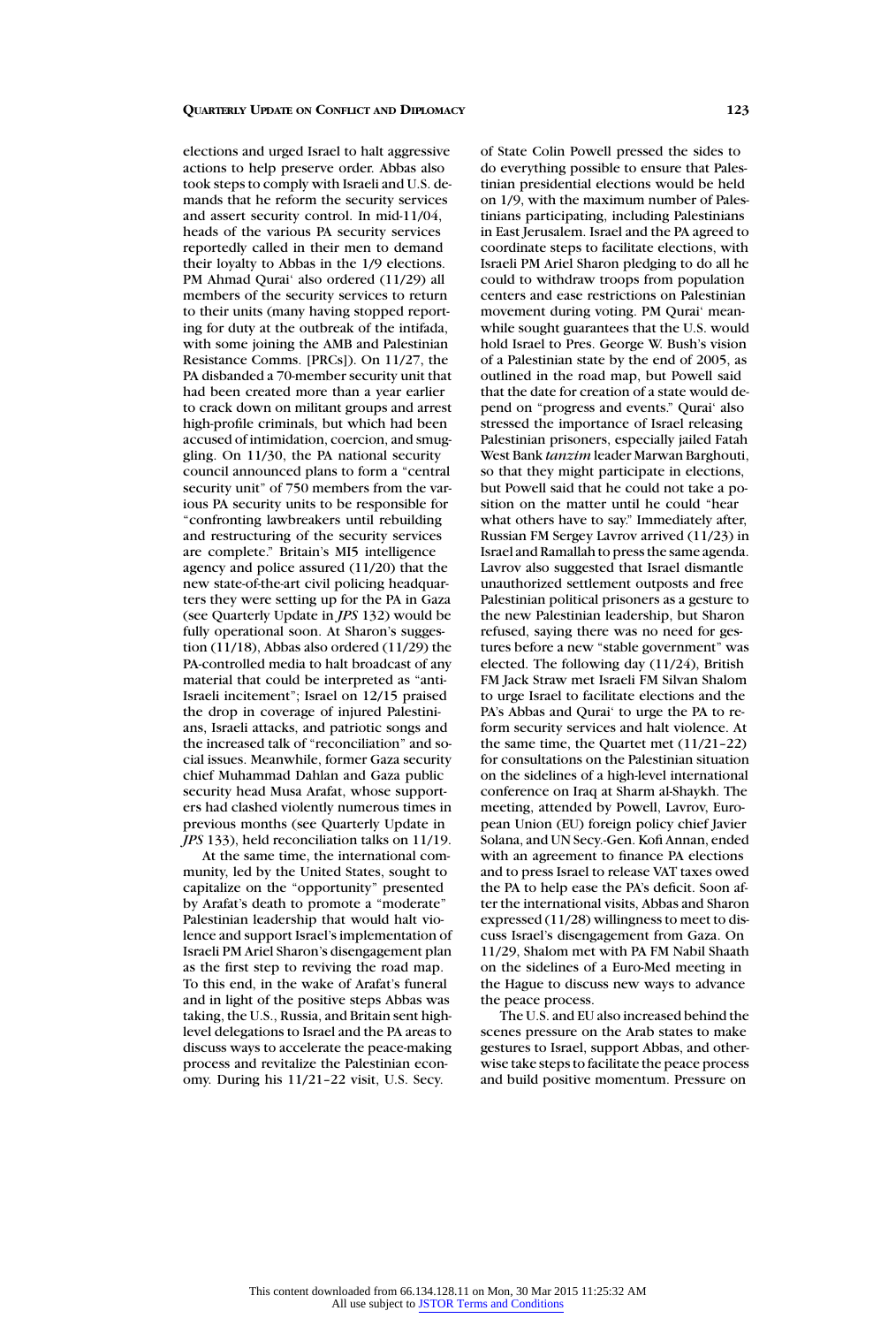Israel to be accommodating and make its own reciprocal efforts also increased. As a result, Israel said (12/7) it was considering an understanding under which it would "respond positively" to a unilateral truce by the Palestinians.

On 12/1–2, Egyptian FM Ahmad Abu al-Ghayt and security adviser Omar Sulayman had held talks in Jerusalem with Shalom and Israeli DM Mofaz in which they agreed to position 750 Egyptian troops along the Gaza border ahead of disengagement to help ensure calm after Israeli withdrawal. Israel said that the deployment would not require amendment of the 1979 Camp David Accord, which forbids the presence of Egyptian troops adjacent to Gaza, but that the sides would exchange letters of understanding. Details on the placement of the soldiers and the weapons they would carry were still under discussion. (By the end of the quarter, letters of understanding had been drafted but not signed. The sides had agreed that the Egyptian forces could carry side arms and drive armored personnel carriers but could not have antitank weapons or intelligencegathering equipment. Egypt also said that it would not deploy the troops until at least 4/05, whereas Israel initially wanted them deployed in 1/05.)

On 12/5, Egypt and Israel carried out a prisoner exchange, with Egypt freeing spy for Israel Azzam Azzam (convicted in 1997 to 15 years) in exchange for Israel's release of 6 Egyptian students arrested on 8/25/04 after infiltrating Israel allegedly to kidnap IDF soldiers. Egypt urged Israel to follow up with a significant Palestinian prisoner release, while Israel pressed Egypt to consider returning its ambassador to Israel (withdrawn in 11/00 to protest Israeli violence at the outbreak of the al-Aqsa intifada).

The prisoner exchange followed other gestures: In late 11/04 and early 12/04, Egyptian government TV sent a senior correspondent to Jerusalem to interview the deputy dir. of the Israeli FMin.'s Arabic media department and for the first time interviewed Israeli embassy spokesman Israel Tikochinsky at length regarding how Israel aims to facilitate Palestinian elections; Israel viewed both steps as "unprecedented" gestures. When Abbas, Qurai', and interim PA head Rawhi Fattuh went to Cairo (11/28) to confer with Egyptian pres. Husni Mubarak and Arab League secy.-gen. 'Amr Musa regarding ongoing developments, Mubarak stressed privately (11/28) and later publicly (12/2, 12/3) that Sharon was the Palestinians' best

chance for peace. Mubarak also reportedly urged (ca. 12/8) Kuwait to open negotiations with Israel for diplomatic ties and pressed Syria to take more steps to convince Israel that it was serious about resuming peace talks (see below).

Meanwhile, Britain secured (12/6) U.S. agreement to hold an international conference at the FM level on the Middle East in London in early 2005 aimed at shoring up the new Palestinian government after 1/9 elections. Although PM Tony Blair had originally wanted a full-scale peace conference similar to the 1991 Madrid Conference (see Quarterly Update in *JPS* 134), the U.S. and Israel had demanded that the conference focus only on "practical issues," such as rebuilding the PA security services and providing economic support for Gaza after disengagement. Moreover, the U.S. would not allow Britain to announce the conference officially until after the 1/9 elections, threatening to rescind its backing if anyone other than Abbas were elected.

The EU had been stressing the need to begin focusing on final status issues immediately to lay the groundwork for successful negotiations down the road, but Powell, in a visit to the Hague on 12/10, said "we can't rush it" or "leap ahead" until "the bonds of trust" needed for negotiations had been created. He also cautioned senior EU officials that substantive progress toward Israeli-Palestinian peace could not be made until the Palestinians elected and installed a "functioning" government and until Israel disengaged from Gaza later in 2005. Israel supported the limited conference agenda but said it would not attend any international forum where Sharon could be "trapped" into a discussion of a Palestinian state or final status issues. Israel also demanded that Britain make clear that any meeting held would not be part of the road map, which calls for an international conferences at the start of stage 2 of road map implementation and another at the start of stage 3 (see Special Doc. C in *JPS* 128); a link with the road map, in Israel's view, would imply that the PA could skip stage 1 of implementation, which Israel interprets as requiring a halt to all PA violence, including incitement (see Special Doc. D in *JPS* 128). Israel's lobbying on this point continued throughout the quarter. When Blair came to the region on 12/22 to discuss the conference with Sharon and Abbas, he set the tentative date for the meeting as 3/05.

Sharon, in the meantime, focused on strengthening his political position to press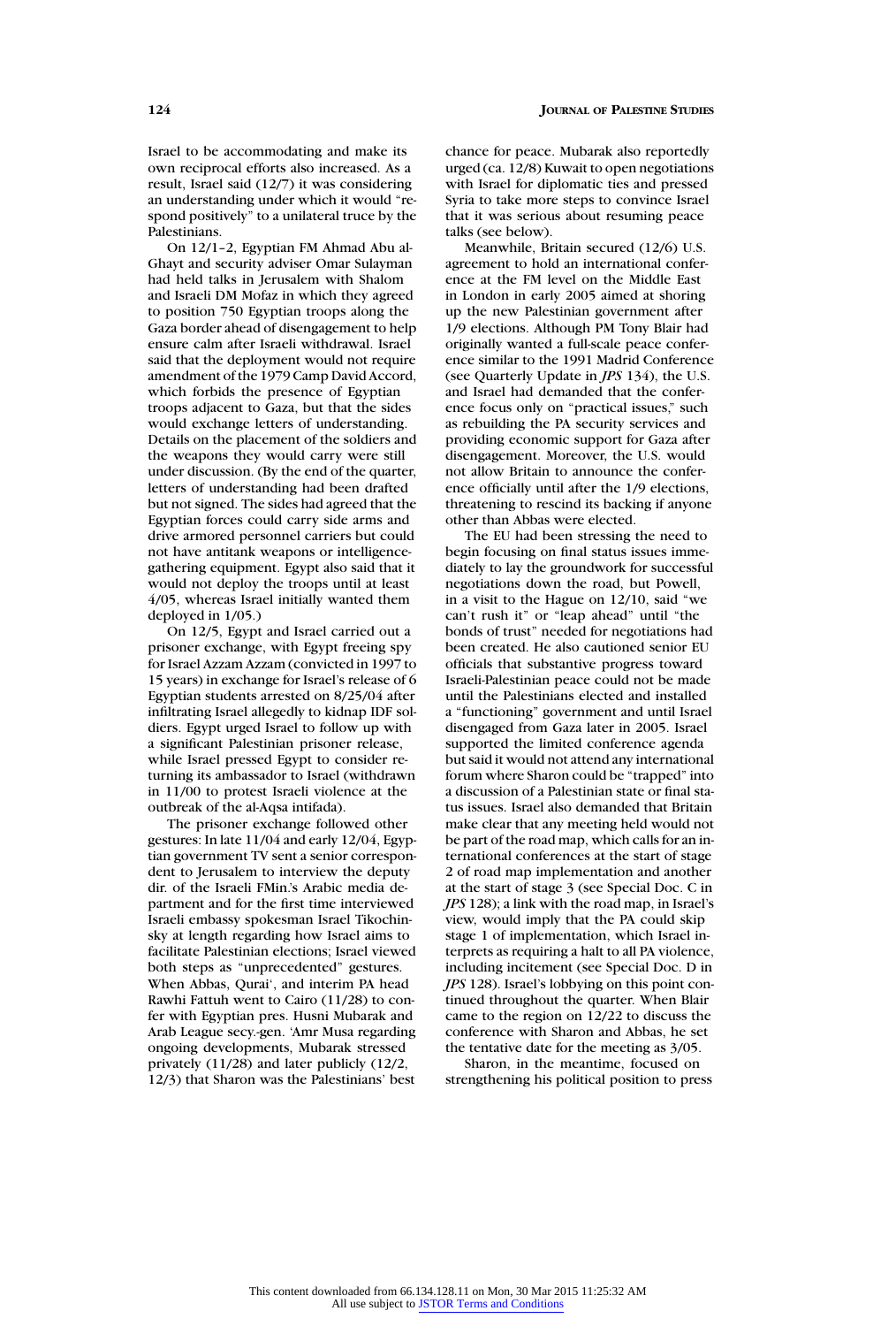for disengagement by reinforcing his position in Likud and by breaking his secularcentrist coalition with Shinui to create a religious-centrist coalition that would offer broader backing for disengagement. On 11/21, candidates backed by Sharon and supportive of his plan won two of three open seats on the Likud Central Committee, defeating candidates opposed to disengagement. Soon after, when the Knesset rejected (69–43, with 8 abstentions) the proposed FY 2005 budget, Sharon fired (12/1) his 5 left-ofcenter Shinui cabinet ministers, breaking his Likud-Shinui coalition and leaving himself in control of only 40 of the Knesset's 120 seats. Suspicions that Sharon had manufactured a crisis with the Shinui by backing United Torah Judaism's (UTJ) inclusion of money for religious schools in the budget (an issue critical to Shinui but relatively minor to Likud) were supported when Sharon immediately announced (12/2) plans to open coalition talks with the Labor party. Likud approved (62%–38%) the talks on 12/9, and negotiations began soon after. Negotiations to bring UTJ into the coalition opened soon after. At the annual Herzliya policy conference on 12/16, Sharon said that he was optimistic that 2005 would bring changes (including disengagement from Gaza and a change of Palestinian leadership) that would markedly improve Israel's security.

During this period, Jewish settlers had their own contradictory responses to the pending disengagement. Some settlements negotiated their removal with the government, while some (sometimes the same ones) welcomed new families and new construction, reinforcing their presence. Two small Gaza settlements, Aley Sinai and Nisanit, asked (ca. 12/8) to be relocated as a whole community into Israel, with a third small settlement, Pe'at Sadeh, asking to be moved as a whole into the West Bank. At the same time, however, 11 new families moved into Nisanit, Aley Sinai and Dugit planned new neighborhoods and community buildings, and one of the West Bank settlement slated for removal (Sanur) doubled in size to 20 families since disengagement was announced. Gush Katif in Gaza also reportedly took in new families in early  $12/04$ . (The Israeli Interior Min. would later report, on 1/9, that the Gaza settler population had increased 9% in 2004.) In late 12/05, 4,000 West Bank Jewish settler youths (called the "hilltop youth") visited Gaza to "familiarize themselves with the terrain" so they could prevent the IDF from evacuating the 7,500

Gaza settlers. Gaza settler organizer Arik Yitzkhaki said (12/25) that the settler youths "are planning to seal off roads and cut the electricity and telephone lines of Israeli security forces."

# *IDF Operations Resume*

While diplomatic efforts advanced, Israeli-Palestinian violence ended its brief lull and by 11/25 it approached the levels prior to Arafat's death two weeks earlier (see Chronology for details). The IDF quickly reimposed restrictions on Palestinian movement in the West Bank lifted during the 11/12–16 mourning period for Arafat, resumed arrest raids, and fired on residential areas to intimidate the population. The IDF assassinated an AMB member in Beitunia on 11/21 and an Islamic Jihad member near Jenin on 12/3, and it attempted to assassinate a wanted Hamas member in Rafah on 11/18; 2 Hamas members killed in Hebron on 11/25 were possible assassinations. The IDF also made a major one-day raid into al-Bureij refugee camp (r.c.) on 11/17, bulldozing 200 dunams (d.;  $4 d = 1$  acre) of citrus and olive groves; and resumed (11/25) large-scale house demolitions and bulldozing operations in southern Gaza. Palestinians resumed (11/22) mortar and rocket fire on Jewish settlements and IDF posts in Gaza and on Sederot inside Israel, causing no damage or injuries. A Palestinian sniper wounded (11/24) an IDF soldier manning a post outside Dayr al-Balah. One IDF soldier was killed in Rafah on 11/29 when a smugglers' tunnel being investigated collapsed. On 12/7, Hamas lured an IDF patrol to a site outside Gaza's Qarni crossing and detonated a bomb by remote control, killing 1 IDF soldier and wounding 4. The IDF retaliated by firing on nearby Palestinian areas, clashing with local gunmen, killing 2 Hamas members and 2 Islamic Jihad members and wounding 10 bystanders. As of 12/7, the death toll had reached 3,866 Palestinians and 940 Israelis.

By 12/11, IDF actions in the territories, particularly assassinations, had reached a level that seriously undermined Abbas's efforts to restrain Palestinian militant groups. In retaliation for the attempted assassinations on 12/9 of a wanted PRC member in Gaza and a wanted AMB member in Bayt Lahia, Hamas and the Fatah Hawks staged (12/11) a joint operation, detonating a massive bomb underneath an IDF checkpoint on the Gaza-Egypt border, killing 5 IDF soldiers and wounding at least 10. The joint attack, which marked the first by Fatah's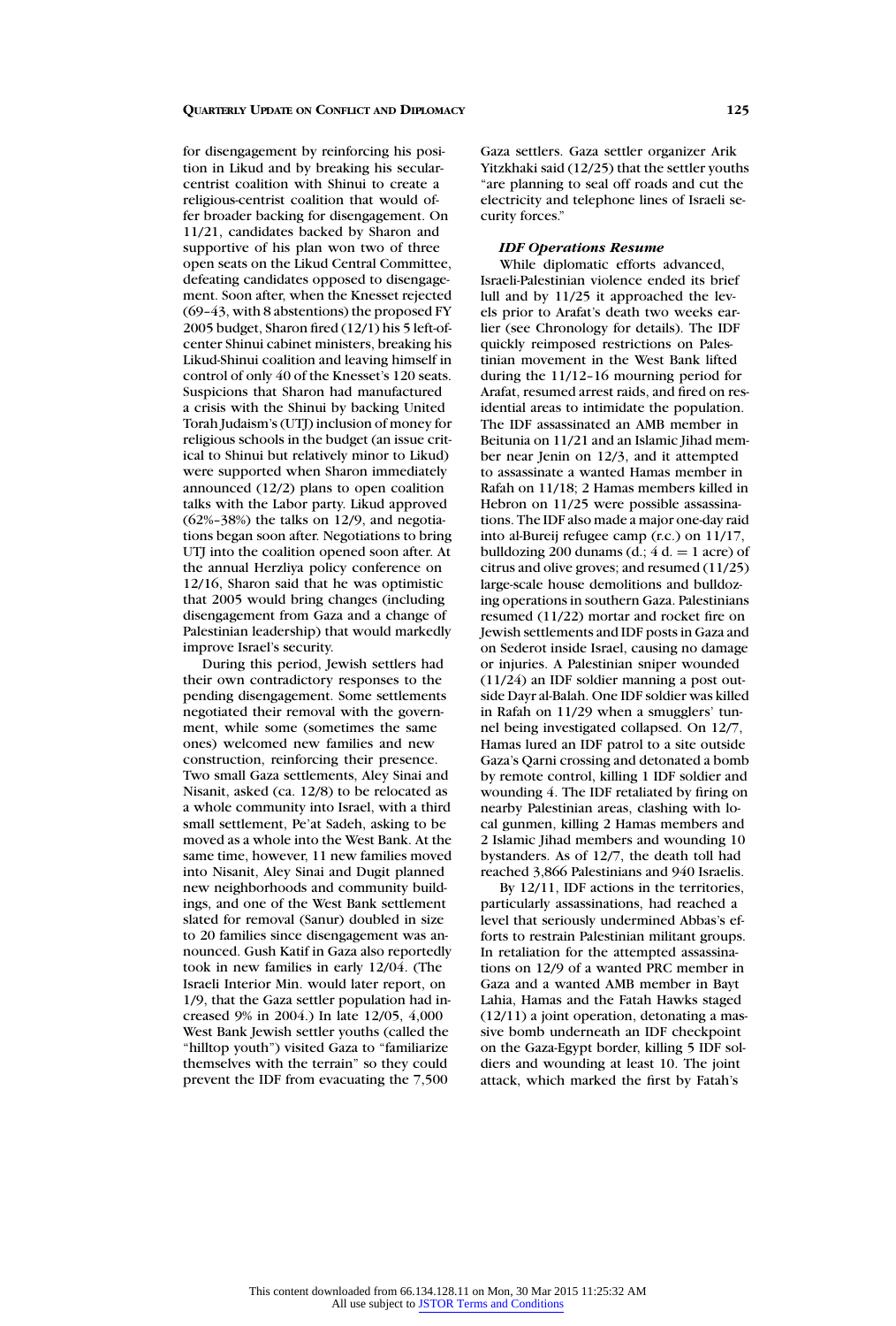military wing since the start of the al-Aqsa intifada, sent a message to Abbas, as well as to Israel, that Palestinian quiet could not be maintained as long as the IDF continued to act without restraint.

The IDF responded (12/12) to the operation by sealing the Rafah crossing, firing on residential areas of Rafah, conducting air strikes on five targets in Gaza City (destroying at least 1 metal workshop and 1 Palestinian home), and shelling residential areas of Khan Yunis, killing 1 Palestinian and wounding 7. On 12/13, the Israeli DMin. approved a "series of pinpointed, intensive actions" in Rafah in response to the 12/11 attack to "send a message that the IDF and the citizens of Israel will not be a punching bag in Abbas's political war." Though no apparent actions were taken in Rafah, the IDF bulldozed (12/13) 11 Palestinian homes in Khan Yunis, assassinated (12/14) an AMB member in Ramallah, and sent (12/14) troops, reinforced by helicopters, into Gaza City, shelling residential areas and bulldozing 40 d. of land. In response to the Khan Yunis house demolitions, Palestinians fired more than a dozen mortars at Jewish settlements in Gaza on 12/14, hitting a greenhouse in Neve Dekalim, killing 1 Thai worker and injuring 2. On 12/15, Islamic Jihad and the Fatah Hawks staged a joint attack on an IDF post at Gaza's Kissufim crossing, wounding 4 IDF soldiers and 1 Israeli civilian. More Palestinian mortar fire on 12/16 injured 11 IDF soldiers at an IDF post outside Atzmona settlement in southern Gaza.

In response, the IDF launched **Operation Orange Iron** overnight on 12/16–17, sending tanks and bulldozers into Khan Yunis, shelling and firing missiles from helicopters at residential areas and clashing with local Palestinians, leaving a total of 9 Palestinians dead (5 armed, 4 civilians) and at least 30 Palestinians (mostly civilians) and 1 IDF soldier wounded, also leveling 39 Palestinian homes allegedly used as cover for mortar fire. Hundreds of Palestinians fled the fighting, many taking refuge in a nearby hospital and stadium. Operations continued through midday on 12/18, leaving a total of 11 Palestinians dead and around 53 wounded. Hamas responded by firing a total of 8 Qassam rockets at Sederot and the Negev, causing only light damage in one case.

When Palestinian mortar and anti-tank fire at Gaza settlements continued on 12/20 and 12/21, causing damage in one instance, the IDF sent troops back into Khan Yunis

overnight on 12/21–22, shelling residential areas and clashing with Palestinians, killing 5 (4 resistance members, 1 civilian), wounding 11, and demolishing 9 Palestinian homes and a wall surrounding a hospital and elementary school before withdrawing late on 12/23. The IDF pledged to return to Khan Yunis as necessary to halt Palestinian fire, calling the open-ended maneuvers **Operation Violet Iron**. Palestinian mortar fire on southern Gaza settlements continued steadily over the next week, causing damage in only one case, prompting the IDF to return to Khan Yunis on 12/26 to raid and search homes and bulldoze 3 dunams of land, withdrawing the same day. Meanwhile, the IDF also assassinated 3 AMB members in Tulkarm r.c. on 12/24, 1 AMB member in Jenin on 12/25, and 1 AMB member in Nablus on 12/27.

The IDF resumed **Operation Violet Iron** on 12/28 in response to continuing rocket and mortar fire, clashing with Palestinian resistance members, shelling residential areas, occupying and bulldozing homes, and attempting to assassinate 2 Hamas members. When troops pulled out on 1/2, 11 Palestinians (8 armed men, including a local Hamas leader; 3 civilians) had been killed and at least 36 wounded, 14 houses had been completely demolished and 21 severely damaged.

Meanwhile, the IDF launched a major one-day incursion into northern Gaza on 1/2, dubbed **Operation Autumn Wind**, surrounding Bayt Hanun, Bayt Lahiya, and Jabaliya r.c. in response to Palestinian rocket fire (7 rockets over the previous 3 days) and mortar fire that wounded 1 Israeli civilian in the Erez industrial zone and lightly wounded 1 Israeli in Sederot. Troops exchanged fire with armed Palestinians, wounding a Palestinian cameraman covering the clashes in Bayt Hanun.

Palestinian rocket and mortar fire continued through 1/7, wounding 12 IDF soldiers at the IDF's Nahal Oz base inside Israel, a Jewish settler in Gaza, and an Israeli civilian in Sederot. An AMB gunman fatally shot an IDF soldier and wounded 3 near Nablus on 1/7. In addition, 2 AMB members were killed (1/5) attempting to infiltrate an IDF post outside Bayt Hanun; an unidentified Palestinian was shot dead after opening fire (1/5) at IDF soldiers at the Erez crossing, causing no injuries; and a Hamas member infiltrated (1/6) Ganei Tal settlement near Khan Yunis was shot dead after firing at settlement guards, causing no injuries. During the same period, the IDF shelled (1/4) Palestinians harvesting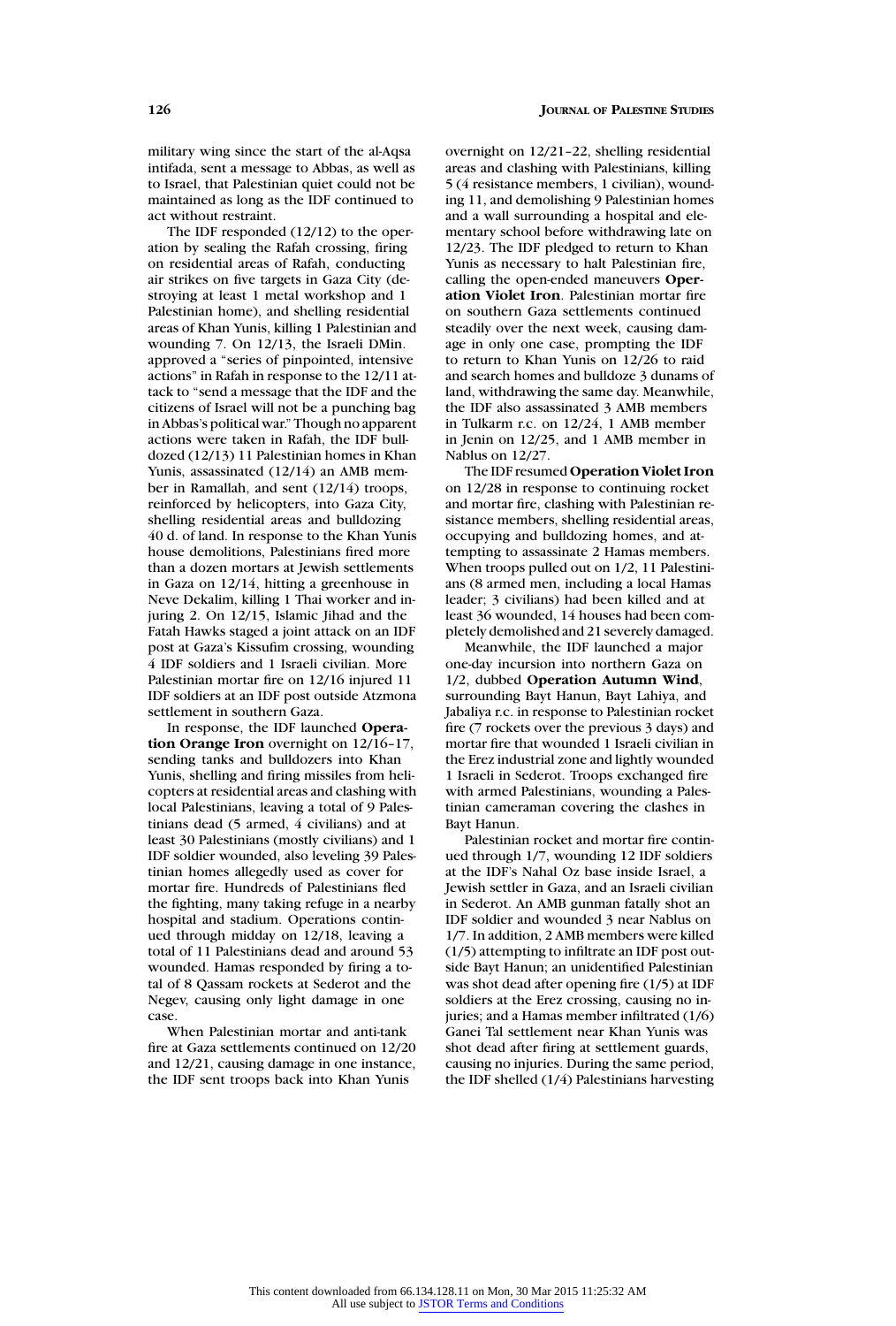strawberry fields outside Bayt Lahiya, killing 7 Palestinian children and wounding 2 adults and 5 children. In one month (12/8–1/7), 83 Palestinians and 9 Israelis had been killed, bringing the death toll to 3,949 Palestinians and 949 Israelis.

On the eve of Palestinian elections, the escalated violence increased tensions but did not derail diplomatic efforts. Under pressure from the U.S., Israel reportedly dropped (1/7) demands that PA leaders dismantle "terrorist organizations" immediately after the 1/9 elections, accepting the U.S. argument that Abbas would need some time to establish his legitimacy as Arafat's successor and to reconstitute the security forces before he could act. PA Negotiations Affairs M Saeb Erakat and Sharon adviser Dov Weisglass held a series of meetings starting 12/19 to coordinate on the upcoming Palestinian elections; follow-up meetings were held on 12/23 and 12/27. Israel freed (12/17) 159 Palestinian security prisoners with minimal time left on their sentences, declaring the release a gesture to Egypt, not to the PA. In a nod to the PA, Israel allowed Abbas to travel to Bethlehem to attend Christmas celebrations (Israel had banned Arafat from going to Bethlehem for Christmas from 12/01 to 12/03). Egyptian intelligence chief Sulayman visited Ramallah and Israel on 12/21 for further talks on Gaza disengagement. As violence escalated, Egypt urged (12/18) Palestinians to halt the militarization of the intifada.

Meanwhile, Sharon continued his political moves to implement his disengagement plan. Likud reached agreements with Labor  $(12/30)$  and UTJ  $(1/5)$  to form a coalition government that would give Sharon control of 66 of the Knesset's 120 seats. The Israeli DMin. issued (ca. 1/7) a tender for digging a "security trench" along the Philadelphi Route on the Gaza-Egypt border, "with the goal of preventing tunnels from being dug beneath it." The tender called for a trench 4 km long, more than 10 meters deep, and up to "a few dozen" meters wide. The sand removed would be used to build earthen barriers on either side of the trench. In connection with the project, the IDF also submitted three plans to the Israeli attorney general, seeking approval for the demolition of 200 to 3,000 Palestinian homes—depending on the plan. According to the request, Palestinians would receive "fair monetary compensation" for their homes. No ruling was issued by the end of the quarter. Of note: the Israel DMin. also announced (12/3) the transfer

### *Palestinian Elections*

On 1/8, the day before the Palestinian elections, the IDF moved forces out of Palestinian population centers, suspended incursions into Palestinian areas, eased some restrictions on Palestinian movement for 72 hours, removed 14 roadblocks in the West Bank, and allowed Palestinian officials to bring ballot boxes into 8 villages under curfew. The vast majority of checkpoints and roadblocks across the West Bank and Gaza, however, remained. PA election officials compensated by adding extra polling stations so that Palestinians would not have to cross IDF barriers. Elections were held as planned on 1/9, with Abbas declared the clear winner, as anticipated, on 1/10 (see details below). At the same time, the Knesset approved and swore in (1/10) Sharon's new Likud-Labor-UTJ coalition government by a vote of 58–56, with 6 abstentions (13 Likud members either voted against or abstained).

Abbas immediately stated (1/10) that the PA was ready to resume talks with Israel based on the road map and that he would begin talks with Hamas to see if it was ready to adhere to a cease-fire and pursue peace talks. Israel said that it would try to schedule an Abbas-Sharon meeting within days to focus on resuming security coordination but reiterated that any resumption of political negotiations would require that the PA first demonstrate progress on "fighting terrorism." Bush welcomed (1/10) Abbas's election and declared that the PA must fight "terrorism," combat corruption, build reformed and democratic institutions, and revive the Palestinian economy. He also called on Israel to follow through with disengagement plans and on Arab states to take "concrete steps" to deny assistance to militant groups attacking Israelis. Sharon phoned Abbas to congratulate him on 1/11. Abbas was sworn in on 1/15 and reappointed Qurai' as PM, asking him to form a new government.

The honeymoon for Abbas was shortlived, however. The violence that had dropped off sharply during the IDF's 72-hour redeployments beginning on 1/8 quickly picked up on 1/11–12, with exchanges that left 7 Palestinians, 1 Jewish settler, and 1 Israeli civilian dead. On 1/13, the AMB, Hamas, and the PRCs staged a joint attack on Qarni crossing, with one member from each group detonating a truck bomb, opening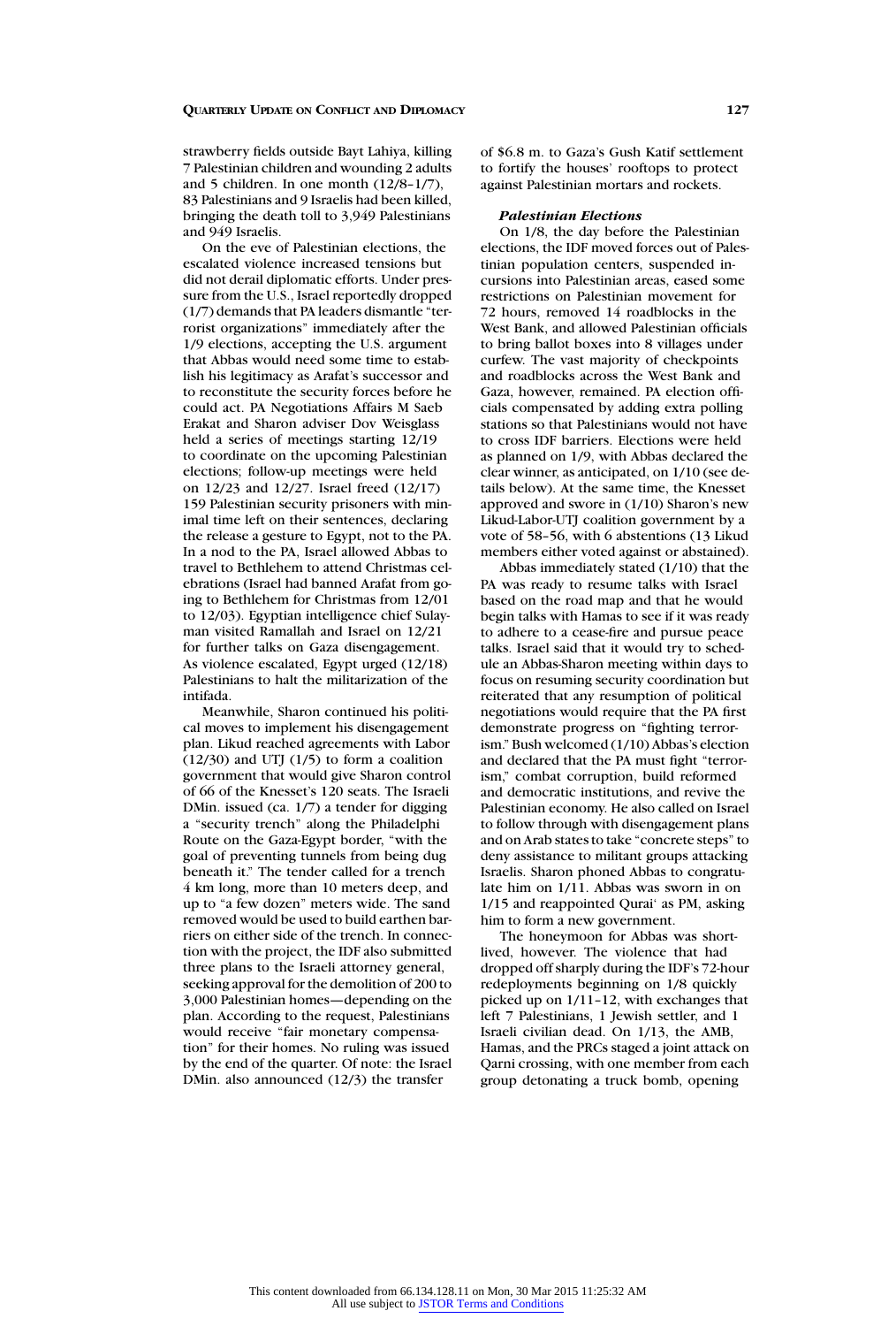fire with automatic weapons, and tossing grenades, while others at a distance fired mortars and automatic weapons, killing 4 Israeli civilian workers and 2 Israeli Palestinian truck drivers waiting to cross, and wounding 10 people (4 Israelis, others not identified); the three Palestinians staging the forward strike were killed. The IDF immediately cracked down across Gaza, conducting air strikes on Dayr al-Balah (the suspected home of the attackers), making a major raid into Bureij r.c., and firing on targets in southern Gaza and Bayt Lahiya in the north. The next morning (1/14), the IDF sealed the Gaza Strip and suspended all contacts with the PA, saying that it was not moving quickly enough to stop Palestinian violence and that Israel would not reopen contacts until the PA carried out a complete investigation into the Qarni attack, arrested the perpetrators, and took "real steps to stop terrorism." The PA criticized Israel's actions, noting that the attack had occurred less than 24 hours earlier and that Abbas had not even been sworn in.

Before dawn the next day (1/15), Israel launched **Operation Eastern Step** in Gaza City, billed by the IDF as pinpoint operations against Palestinians launching mortars and rockets from the area. During the operation, the IDF shelled residential areas, raided and occupied buildings as observation posts, bulldozed Palestinian land, and sparked clashes with Palestinians that left 5 Palestinians dead (2 resistance members, 3 civilians) and 10 wounded. Hamas responded by increasing mortar fire. Sharon authorized the IDF to escalate operations on 1/16, licensing soldiers to act "without restrictions" to halt "terrorism," and stating that Abbas was "not lifting a finger" to stop attacks on Israelis. The IDF withdrew from Gaza City later that afternoon after bulldozing 80 d. of land and wounding another 3 Palestinians, but continued operations on the outskirts of the city.

On 1/17, Abbas convened emergency sessions of the PA national security council and his outgoing cabinet, and ordered the PA security forces to investigate the 1/13 Qarni incident and to make "maximum efforts" to stop Palestinian attacks, including setting up security zones and roadblocks in Gaza to prevent rocket and mortar fire. He also informed Israel that he would need about one month to reorganize the security forces and persuade militants to agree to a cease-fire. Israel halted **Operation Eastern Step** that afternoon, calling Abbas's moves "a small but positive sign," but responded

that negotiating a cease-fire "will not suffice," that militant groups would have to be disarmed and that Israel expected progress within days. Meanwhile, the PLO Executive Committee called (1/16) on Palestinian factions to halt all military actions that "harm national interests" and give Israel excuses to launch attacks.

Abbas then went (1/18–19) to Gaza for consultations with faction leaders (including Hamas and Islamic Jihad) and security heads, urging all groups to halt attacks and study his cease-fire proposals and warning that anyone "engaged in terror" would be punished. Separately, the PA security forces announced (1/18) that any weapons not belonging to the PA would be confiscated. On 1/19, Abbas ordered the PA security forces to deploy along the Gaza borders within two days to prevent rocket fire into Israel. (A PA official speaking on condition of anonymity expressed concern that the security force may not have enough manpower to take adequate action.) The factions agreed (1/19) to continue talks on a cease-fire and the AMB pledged (1/18) to suspend attacks inside Israel immediately; Palestinian mortar and rocket fire ceased on 1/19. Around this time, Abbas also fired 50 of 55 political and security advisers who had served Arafat.

In light of Abbas's efforts, Sharon convened (1/19) his security cabinet, which approved the resumption of security contacts with the PA. The security cabinet also approved plans for a "large-scale invasion" of northern Gaza (including "a lengthy airground operation carried out by bulldozers, tanks, and infantry troops"), but agreed to give the PA "a few days" to stop Palestinian attacks before acting. Israeli and PA security officials immediately met (1/19) to discuss Abbas's plan to deploy security forces along the Gaza border, finalizing the details on 1/20. The IDF also reopened (1/20) the Rafah crossing (closed since 12/12) as a reward to Abbas for taking steps on security. Some 1,000 PA officers began setting up roadblocks, conducting patrols, and halting and searching Palestinian vehicles along the northern Gaza border on 12/21. By 1/20 overall Israel-Palestinian violence had begun to decline, prompting the White House to announce on 1/21 that it would take advantage of the lull to send Asst. Secy. of State William Burns to the region to assess the chances for peace-making.

Over the next several days, the AMB, the Democratic Front for the Liberation of Palestine (DFLP), and the Popular Front for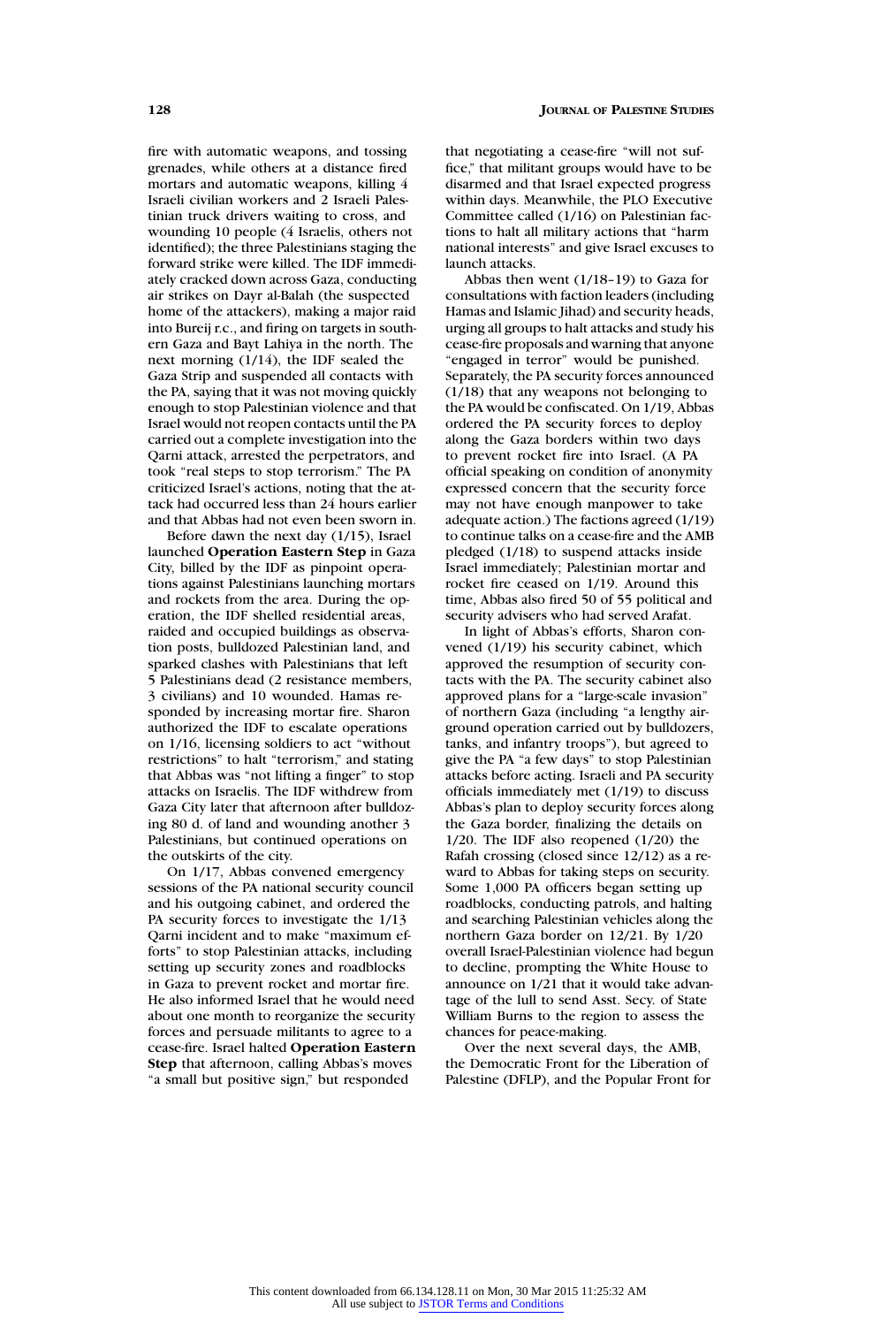the Liberation of Palestine (PFLP) declared (1/22) that they were ready to halt violence if the IDF halted military operations. Israel said (1/22) that it was considering the idea, with Sharon advisers Zalman Shoval and Maj. Gen. Giora Eiland stating that "if there will be quiet on the Palestinian side, then there will be quiet on our side." After further discussions with Abbas, the Palestinian militant groups announced (1/23, 1/24) that they would halt attacks on Israelis for one month while talks with the PA were underway regarding a long-term cease-fire and a power-sharing arrangement within the PA prior to the 7/05 legislative council elections. They also stated that if Israel agreed to stop targeting militants, they would declare a formal truce. Until then, the factions stressed, "this is not a cease-fire. This is a Palestinian tactic to avoid giving the enemy any pretext to escalate the situation during the dialogue, which would foil it. If there is any Israeli escalation, there will be a Palestinian response." The IDF agreed (1/25) to halt assassinations as long as Palestinian militant groups remained quiet and there were no "ticking bombs," and reiterated Israel's pledge to meet "quiet with quiet."

At the same time, Israel and the PA held (1/25, 1/26) further security talks and agreed to reinforce the PA security presence along the north Gaza border and to extend the deployment to the central and southern Gaza borders, using another 2,000 PA officers. Deployments began on 1/26. In addition, Israeli FM Shalom and PA FM Shaath, along with their trade ministers, met (1/24) on the sidelines of the World Economic Forum conference in Davos, Switzerland, to discuss ways of improving Palestinian economic conditions in Gaza. Asst. Secy. Burns also set out for the region, stopping in Frankfurt on 1/24 to consult with Quartet reps., and in Egypt (1/26–26) to confer with Mubarak. By 1/26, the death toll had reached 3,990 Palestinians and 958 Israelis.

### *A Vague Proposal from Israel*

On 1/26, Sharon adviser Weisglass, PA Negotiation Affairs M Erakat, and Abbas security adviser Muhammad Dahlan held the first Israeli-Palestinian political talks since Israel suspended contacts on 1/13 and agreed to begin planning for a high-profile meeting between Abbas and Sharon. Weisglass stated that Israel was considering a package of incentives for Sharon to offer Abbas, including the transfer to PA security control of Bethlehem, Jericho, Qalqilya, Ramallah, and

Tulkarm (provided the PA security services demonstrated they could maintain calm in Gaza), the release of 900 Palestinian prisoners, permission to rebuild and operate the Gaza airport and sea port, and permission for Palestinians to resume deep-sea fishing off the Gaza coast. As an immediate confidencebuilding gesture, Weisglass announced that Israel had removed two PA security officials (Tawfiq Tirawi, commander of the PA general intelligence services in the West Bank, and Rashid Abu Shubak, head of preventive security in Gaza) from its most-wanted list. In Washington, Israeli FM Shalom briefed (1/26) newly designated Secy. of State Condoleezza Rice on developments.

The 1/26 meeting jumpstarted peace efforts. Over the next two weeks, Israel, the PA, the U.S., and Egypt held near daily consultations aimed at formulating a package under which Abbas would secure a full-fledged Palestinian cease-fire and resume full security coordination with Israel in exchange for Israel's return to the PA of security control in major population centers, the easing of restrictions on Palestinian movement, the release of prisoners, and international assistance in rebuilding the Palestinian economy (especially in Gaza). The U.S. sought to add a U.S.-run mechanism for verifying implementation that could arbitrate any security disputes that arose (mentioned by Burns in his meeting with Sharon and Abbas on 1/27, and by Rice in her meeting with Weisglass in Washington on 1/31). The PA unsuccessfully sought to tie the agreement more closely to the road map by demanding that Israel be required to halt settlement expansion, remove unauthorized settlement outposts, and set a timetable for resuming final status negotiations as part of the deal.

Throughout this period, PA-Israeli security efforts continued. When the PA completed its deployment of security forces along the Gaza border, the IDF announced (1/28) that in light of the ongoing PA cooperation, it had issued orders to halt all "offensive operations" in Gaza, to scale back operations in the West Bank, and to remove an unspecified number of roadblocks in the West Bank to ease Palestinian movement. saying that it would only conduct assassinations if there were immediate threat of an attack and only with the "explicit authorization" of IDF Chief of Staff Moshe Ya'alon. The IDF also released (1/28) senior AMB member and former Nablus police commander Jihad Masimi from prison and granted amnesty (1/30) to wanted West Bank Palestinians so

All use subject to [JSTOR Terms and Conditions](http://www.jstor.org/page/info/about/policies/terms.jsp)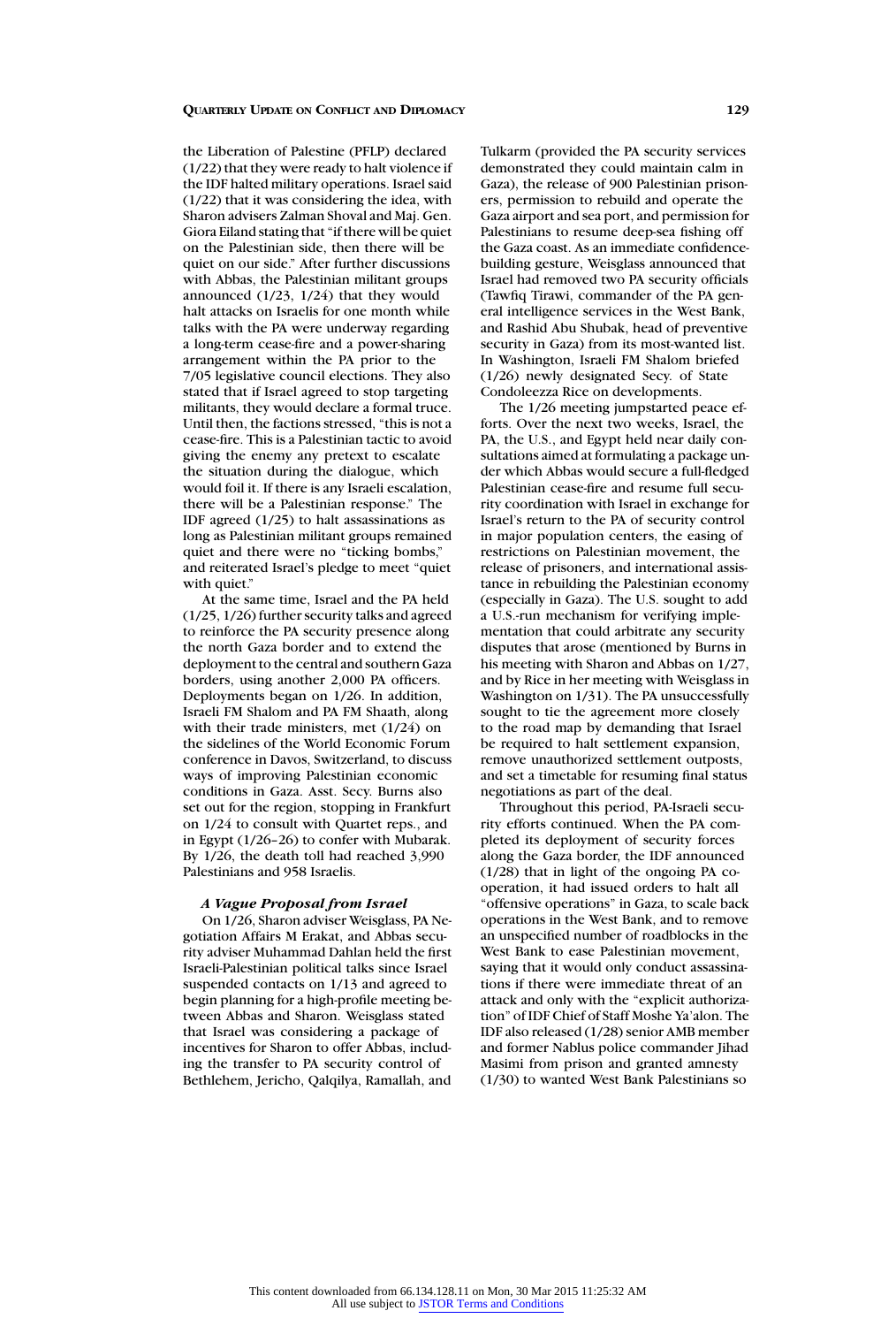that Abbas could integrate them into the security forces. The PA requested (ca. 1/28) that Israel provide its security force on the Gaza border with bullets for their M-16s so they could pose a more effective deterrent, but Israel refused, recommending that the forces take ammunition "from those who have plenty of it—the terror groups." Abbas, meanwhile, renewed (1/27) the ban on civilians carrying unlicensed weapons in public. The PA national security council announced (1/27) that it would retire 1,076 members of the security forces as part of its reform and merger of the forces into three bodies. PA forces in Rafah also found and sealed (2/2, 2/6) two smugglers' tunnels.

The PA submitted (1/27) to Israel a proposal for a mutual cease-fire, which Israel agreed to consider; follow-up talks between Mofaz and Dahlan were held on 1/29 without result. Behind the scenes PA talks with the factions regarding a cease-fire continued. On 2/2, Egyptian intelligence chief Sulayman received Damascus-based Hamas political leader Khalid Mishal in Cairo to discuss a cease-fire; Mishal said that it would depend on the outcome of the Abbas-Sharon summit and on Israel's willingness to offer concessions. Senior West Bank Hamas official Shaykh Hassan Yusuf clarified (2/2) that Hamas would be willing to open a dialogue with Israel as part of a cease-fire accord in exchange for Israel's formal recognition of Hamas as a "legitimate resistance force." Without ironclad Israeli guarantees, he said, Hamas would not put its name to a formal cease-fire, and without Hamas, the other resistance groups would not follow. The most that Abbas and the Egyptians could secure before the meeting with Sharon was a onemonth cease-fire plus a pledge to consider extending it depending on the level of Israeli "quiet."

On 2/2, Egypt announced that it would host the Sharon-Abbas meeting in Sharm al-Shaykh on 2/8 and that Mubarak and King Abdallah of Jordan would also participate to lend Arab support to the peace process; to encourage the regional actors to deal directly with each other, the U.S. opted not to participate formally, though would consult on preparations. The following day (2/3), the Israeli cabinet approved a package of incentives for Sharon to bring to Abbas that was less than the one spelled out by Weisglass on 1/26, disappointing the Palestinians. The gradual withdrawal from the five cities named on 1/26 was retained, along with the release of 900 prisoners, removal

of select West Bank road blocks, and permission for the Palestinians to begin work on the Gaza sea port. Added was a pledge to reopen Gaza crossings, but gone was any word of the Gaza airport or deep-sea fishing. More troublesome for Abbas, the prisoner release would include only low-ranking Fatah members detained for criminal offences and with little time left on their sentences rather than senior political prisoners representing all factions. Moreover the release would not be immediate but in two stages over three months. No mention was made of settlements, outposts, or final status. Israeli and PA officials held daily talks in the runup to the summit in effort to narrow their differences.

On 2/3, Rice left for a tour of Europe, Israel, and the West Bank; on her agenda was preparations for the Sharm al-Shaykh summit and London conference. In Europe (2/4–5), Rice reportedly pressed the idea of using Britain's London conference in 3/05 to persuade Arab countries to increase aid to the PA, including providing monthly "stipends" to the poor and "retirement benefits" to decommissioned PA security officials to undermine the appeal of Hamas. In her talks with Sharon (2/6) and Abbas (2/7), she stressed the need for both sides to make difficult compromises, urged Israel and the PA to expand their security dialogue to include coordination on Israel's disengagement from Gaza, and warned Israel that it must not take steps that would undermine Abbas or prejudge the final status of Jerusalem. She also stated that Arab states must provide funds to support the Palestinians; reiterated the U.S. support for a two-state solution and creation of a viable Palestinian state; announced that the U.S. would make an immediate transfer to the PA of \$40 m. of previously allocated funds (unspent U.S. aid already allocated to the Palestinians is estimated to total \$400 m.) for emergency job creation and infrastructure programs so that Palestinians could immediately feel a positive change on the ground; and announced the appointment of U.S. Army Lt. Gen. William Ward as U.S. special coordinator for security related matters to act as a channel not only between Israel and the PA, but among Egypt, Jordan, and other contributors to PA security reform. Sharon told Rice that the debate in the Israeli cabinet between those who advocated "meeting quiet with quiet" and those who believed a cease-fire would only give Palestinian militants time to rearm had been so stiff that he had expended all of his political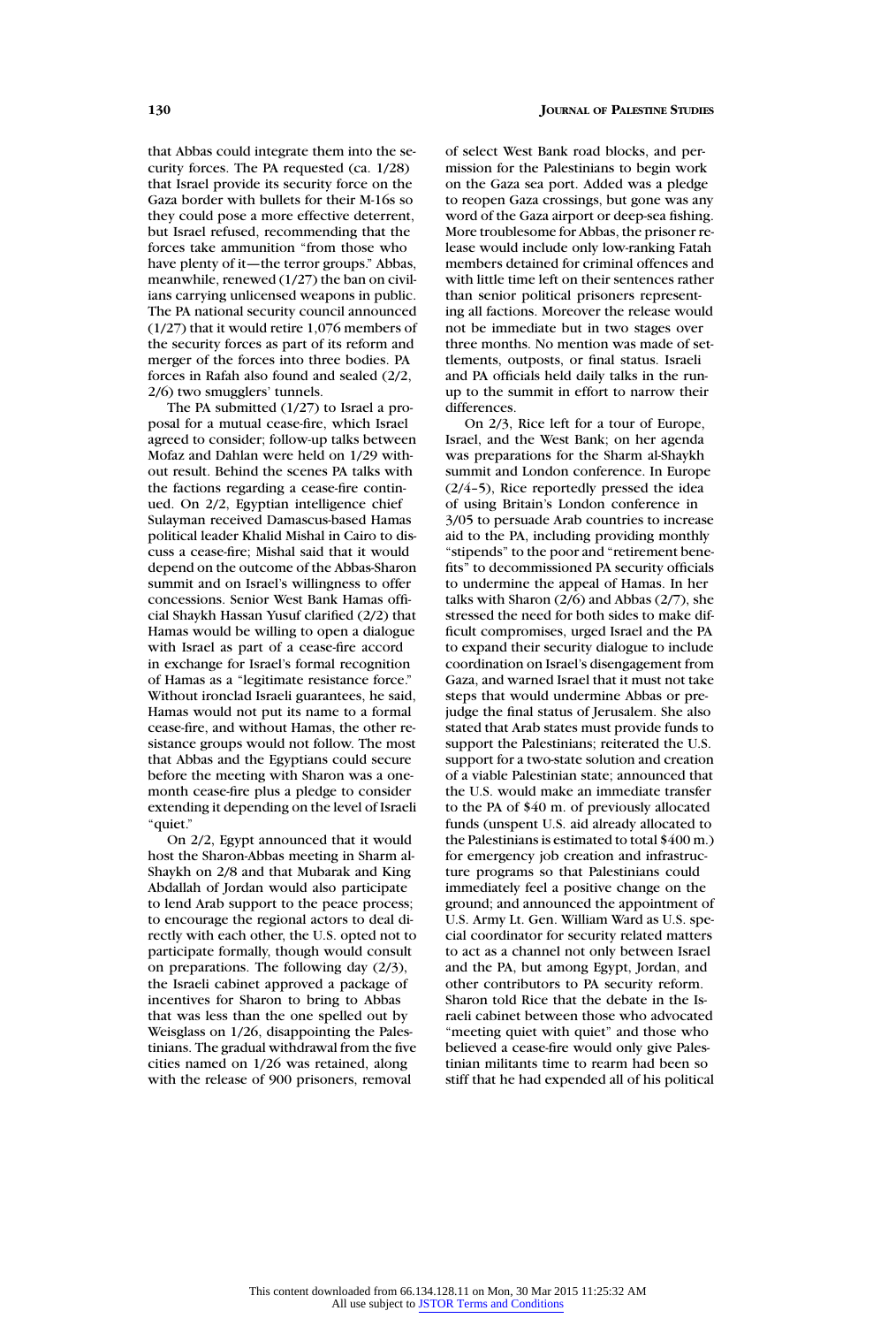capital and would be unable to make any further concessions, such as removing outposts or freezing settlement construction in Jerusalem. As a result, Rice refused to discuss Abbas's concerns regarding Israeli settlements or the separation wall.

Meanwhile, Egypt and Jordan took steps to help the PA assert security control over areas to be evacuated by Israel under the disengagement plan. An Egyptian security delegation began (2/6) a 10-day visit to the West Bank and Gaza to hold talks with the leaders of various factions and the PA regarding a cease-fire; to assess what further rehabilitation, training, and assistance the PA security forces needed in advance of Israeli disengagement; and to determine how many more PA police should be sent to Egypt for training. (The first contingent of 42 policemen had arrived in Egypt for six weeks of training on 2/3; see Quarterly Update in *JPS* 134.) Separately, Jordan announced (2/7) that it would bring 26 West Bank security offices to Jordan for a course in civil defense measures (e.g., fire and disaster training), with a second course for Gaza officers to be held later; the PA would pay for the classes using donor aid from Japan. Jordan had earlier announced (2/3) that its special forces had trained around 1,000 former members of the Palestine Liberation Army's Badr Brigade (made up of Palestinian refugees in Jordan) to assume security duties for the PA in the northern West Bank after Israel's withdrawal from four settlements there; Abbas had already said that he would welcome the forces, and Jordan was ready to send them if Israel was willing. No decision on this was reached by the end of the quarter.

While violence had diminished following the factions' unofficial agreement during the last week of 1/05 to hold their fire for one month, it had by no means ended. On 1/26 the IDF, despite its pledge on 1/25 to halt assassinations, assassinated a Hamas member in Qalqilya, apparently without provocation. IDF shelling and firing on residential areas, arrest raids and house searches, and bulldozing and confiscation of Palestinian land also continued at a moderate level, while restrictions on Palestinian movement remained tight (see Chronology for details). Sporadic mortar fire was reported (1/26, 1/28, 2/7) in Gaza, and Palestinians responded to the 1/31 fatal shooting of a Palestinian girl in Rafah, apparently by the IDF, with a barrage of rocket and mortar fire on Jewish settlements in Gaza, without causing damage or injuries. Overall, in the 12 days prior to

the Sharm al-Shaykh summit—during which Israel praised PA security efforts in Gaza— 15 Palestinians had been killed by the IDF, while 6 IDF soldiers had been lightly injured in 2 hit-and-run attacks by the AMB and the DFLP on 2/3; PA security forces arrested 3 DFLP suspects on 2/5. On 2/7, the eve of the summit, the death toll had reached  $4,006$ Palestinians and 958 Israelis.

### *Sharm al-Shaykh Summit*

The Sharm al-Shaykh summit on 2/8 was highly scripted. Abbas and Sharon met for just over one hour, and then each met separately with Mubarak and King Abdallah. Afterward, Abbas and Sharon each read separate but mutually dependent pledges: Abbas announced that "Palestinians will stop all acts of violence against all Israelis everywhere," while Sharon vowed to "cease all military activity against all Palestinians anywhere" to the extent that the Palestinians halted violence (with spokesman Raanan Gissin later clarifying that Israel would consider arms smuggling, digging tunnels in Rafah, and construction of rockets as legitimate causes for Israeli retaliation). Neither side mentioned the word "cease-fire." Sharon also announced his package of gestures, which he said would be implemented only if quiet was maintained. These included agreement in principle to turn over security control for the five West Bank cities within three weeks, release 900 prisoners in stages, ease restrictions on Palestinian movement, halt assassinations, and not target Palestinian militants who turned in their weapons to the PA and agreed not to leave their hometowns. The sides also announced formation of a standing security committee, through which Israel would coordinate with the PA if it wanted to arrest Palestinians, and five subcommittees to finalize outstanding details that the sides had failed to reach before the summit with regard to the prisoner release, economic issues, immunity for wanted Palestinians, and withdrawal from the cities. Final status issues and settlements remained off the table. Sharon also invited Abbas to hold a follow-up meeting at his ranch in southern Israel within a week; if that meeting were successful, the two would hold a second follow-up meeting in Ramallah. Mubarak and Abdallah announced that they would return their ambassadors to Tel Aviv and accepted invitations from Sharon to visit Israel. Hamas and Islamic Jihad issued cautious statements that they would not officially sign onto the cease-fire without international assurances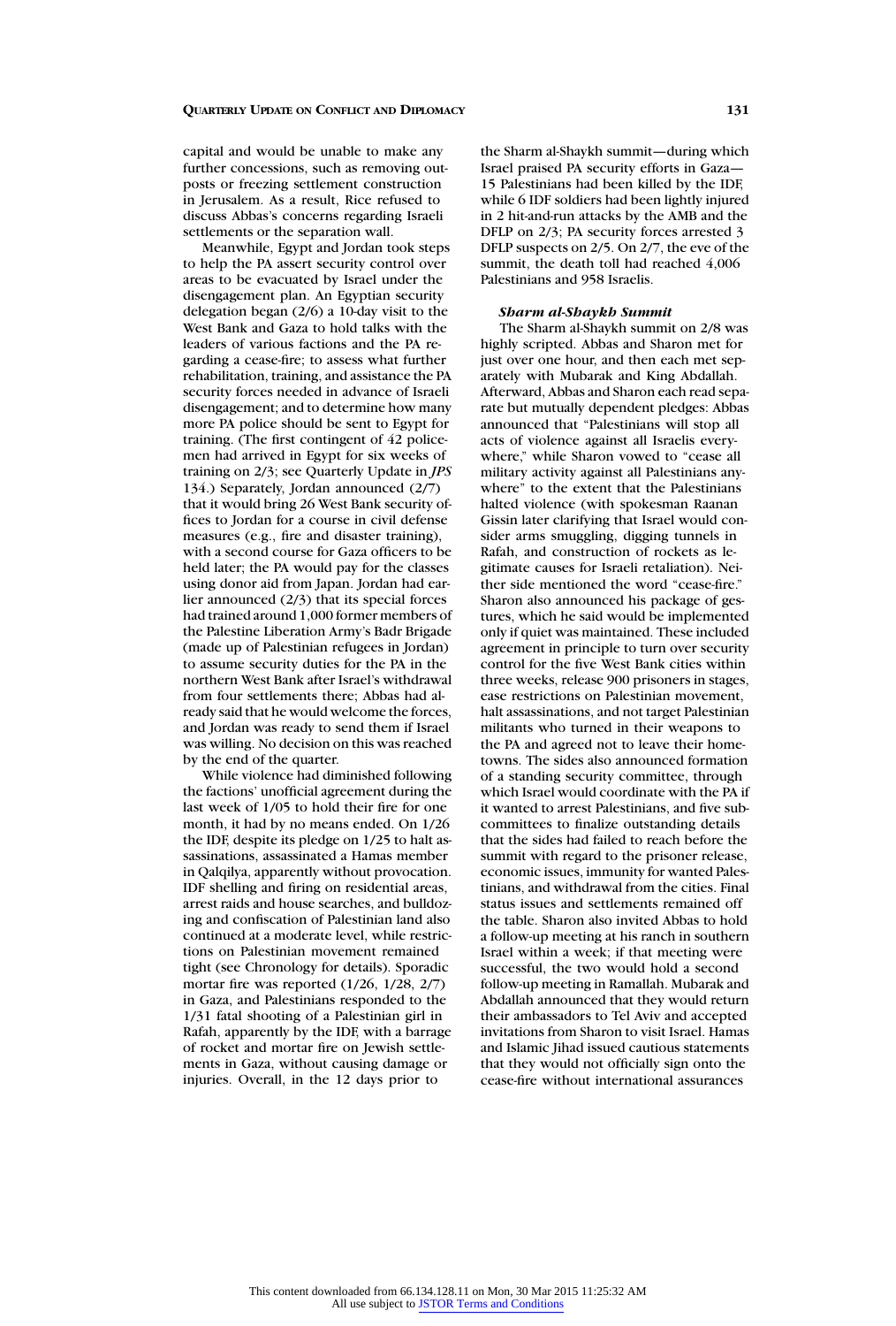that Israel would hold up its side of the bargain, but that they would not abrogate it either. The PA's Shaath warned that "from now on, any violation of the truce will be a violation of the national commitment and will have to be dealt with as such." After returning home, Abbas stated (2/13) that the "war with the Israelis is effectively over."

A number of "good-will gestures" were announced by Israel in the days following the summit, but by the end of the quarter little had materialized. Israel said (2/9) that it would readmit 1,000s of Palestinian workers to Israel, allow 500 Palestinians to work in the Erez industrial zone, and allow Gazan families to visit relatives jailed in Israeli prisons. Israel also agreed (12/12) to allow 56 Palestinian deportees (39 deported from Bethlehem to end the Church of the Nativity stand-off during Operation Defensive Shield in 4/02 and 5/02, others deported from the West Bank to Gaza for alleged support for Palestinian attacks) to return to the West Bank "soon" and agreed  $(2/13)$  to return the bodies of 15 Gazans killed in 2004 while trying to stage attacks. Israel did return the bodies on 2/14, but by the close of the quarter it had issued only 200 new permits to enter Israel, and no provisions had been made for the return of deportees. The first 500 Palestinian prisoners were approved by the Israeli cabinet on 2/13, but their release, scheduled for 2/14, was postponed pending hearings on numerous legal appeals protesting the move. Israel and the PA held talks (2/13) on the transfer of the first Palestinian city, Jericho, but the 2/15 official handover (with little actual effect, since the IDF rarely enters the town) did not occur: The deal fell apart when the PA demanded that the IDF stop encircling the town, remove the IDF checkpoints currently in place on all access roads leading into the city, and pull back from al-Awja village on Jericho's northern outskirts; Israel refused. The follow-up meeting between Abbas and Sharon, which was to have been held by 2/15, was not scheduled. Sharon did, however, instruct (2/15) his government to begin coordinating with the PA with regard to his disengagement plan.

Moreover, despite Abbas's 2/13 assessment that the conflict was at an end, significant violence continued. On 2/9, a Hamas member in Gaza died in a mysterious explosion that the PA claimed to be set off by a bomb he was handling; Israel, however, did not deny responsibility, and Hamas insisted it was an assassination. The next day (2/10), Hamas, Islamic Jihad, and the PRCs fired 25 mortars and 18 rockets at Gaza settlements in retaliation, causing minor damage to one house but no injuries. With the unofficial truce threatened, Abbas dismissed (2/10) 10 PA security officials for failing to prevent the Palestinian fire. Israel warned (2/10) that "time is running out" for Abbas to get the security situation under control. Abbas quickly went (2/11–12) to Gaza to consult with Hamas and Islamic Jihad leaders, who reaffirmed (2/12, 2/13) their intention to preserve calm. Dahlan briefed (2/11) Israeli DM Mofaz on the PA's "counterterrorism" plans. Meanwhile, the IDF continued its raids, land confiscations, house demolitions, and occasional shootings, and announced (ca. 2/15) plans to build a new Jewish settlement, Giva'ot, in the West Bank as an extension to Gush Etzion to absorb Jewish settlers evacuated from Gaza. Palestinians reported no significant easing of the IDF's extensive road closures, roadblocks, flying checkpoints, or encirclements of communities. On 2/15, the IDF fatally shot 2 armed AMB members hiding in a house outside Nablus near Brakha settlement, alleging they were plotting an attack. The AMB considered the shooting to be assassinations that violated the unofficial cease-fire, raising further concerns about the durability of the Sharm al-Shaykh commitments.

## *Intifada Data and Trends*

During the quarter at least 172 Palestinians and 16 Israelis were killed (down from 356 Palestinians and 34 Israelis during the preceding quarter), bringing the toll at 2/15 to at least 4,012 Palestinians (including 42 Israeli Arabs and 16 unidentified Arab cross-border infiltrators), 958 Israelis (299 IDF soldiers and security personnel, 192 settlers, 467 civilians), and 54 foreign nationals (including 2 British suicide bombers).

This quarter, Israel carried out 9 killings (down significantly from 42 last quarter) that were clearly or almost definitely assassinations, in the process killing 2 bystanders and wounding 5. Those assassinated this quarter were: the **AMB**'s Muhammad Liftawi (11/21), Kamil Ghannam (12/14), Jamal 'Azim (12/24), Utad Kanuh (12/24), Kamil Sabarini (12/24), Tahir Abu Kamil (Thair Husayn; 12/25), and Wa'il Riyahi (12/27); **Hamas**'s Mahir Abu Sunayna (1/26); and **Islamic Jihad**'s Mahmud Kamil (Mahmud Hammad; 12/3). Failed assassination attempts were carried out on 11/18, 12/9, and 12/28, which left at least 6 bystanders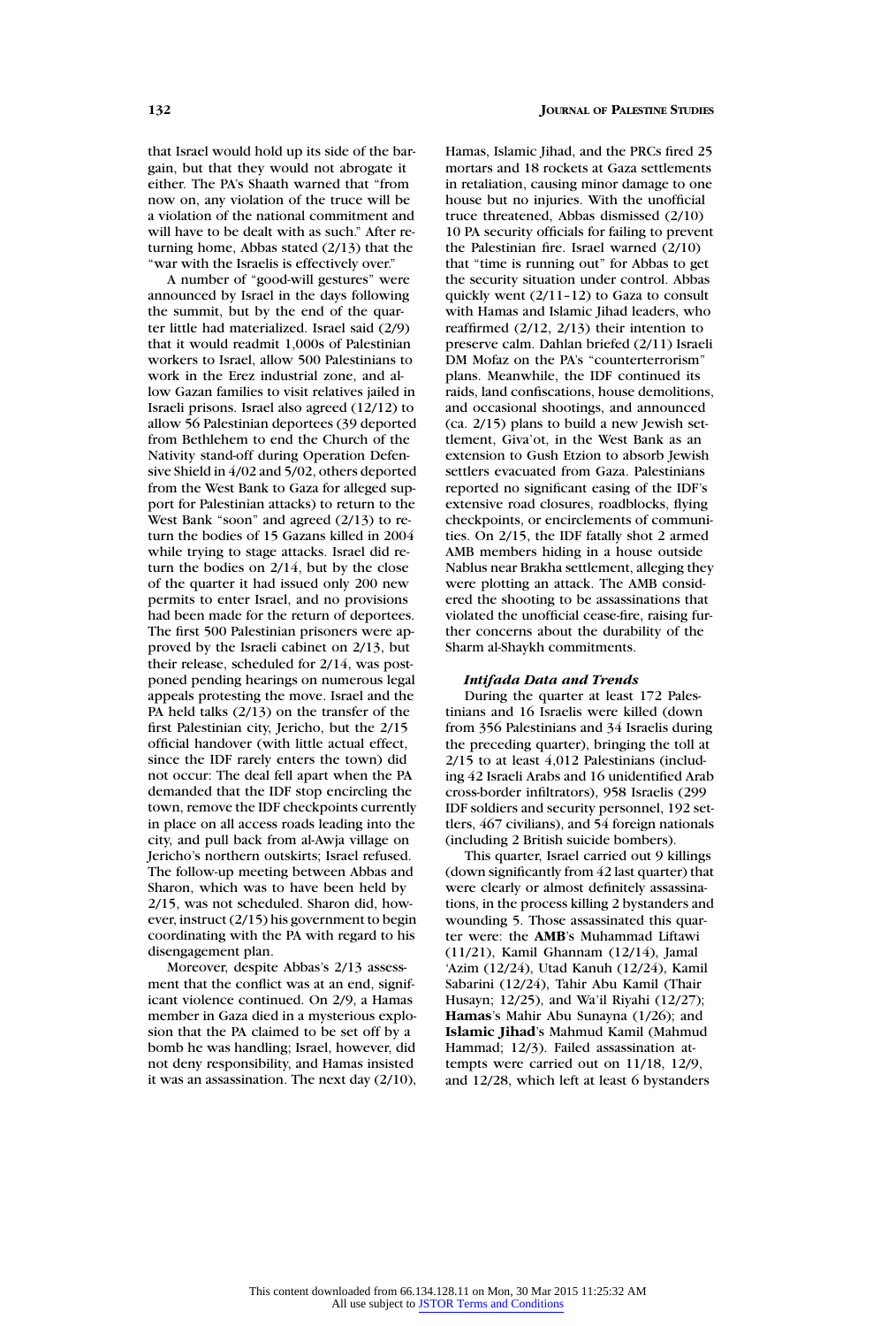injured. Another 3 incidents (11/25, 2/9, 2/15) in which 5 resistance members were killed may have been assassinations; one bystander was also wounded. A possible assassination attempt on an unidentified target was reported on 1/1.

During the quarter, there were 8 Palestinian suicide attacks (up from 6 last quarter), which killed 8 and injured about 23 (compared to 25 killed and about 54 injured last quarter). All of the attacks occurred in the occupied territories; 6 targeted the IDF or Israeli police, 2 targeted settlers. Of these, 1 was a bombing (1/18), while the other 7 (2 on 1/5, 1/6, 1/11, 1/12, 1/13, 2/3) could be called "suicide" insofar as they were certain to result in the deaths of those who staged them. Of the 8 attacks, 2 were Hamas operations, 1 was AMB, 1 was DFLP, 1 was Islamic Jihad, 2 were unattributed, and 1 was a joint operation by the AMB, Hamas, and the PRCs. Palestinian rocket and mortar fire was unprecedentedly high this quarter, with damage reported in 9 incidents and casualties in 10 incidents, including 4 fatalities (12/14, 1/11, 1/15, 1/18) and 38 injuries one of the highest quarterly casualty rates to date. Of note: reporting of rocket and mortar attacks seemed to improve significantly this quarter, particularly with regard to which groups fired missiles (see Chronology for details), so the higher figures may simply be the result of more consistent efforts on the part of the media.

IDF demolition of Palestinian houses declined significantly this quarter. Most demolitions were still in Gaza, with 87 in southern Gaza, 1 in Gaza City, and none in northern Gaza. In the West Bank, areas of Bilin village near Ramallah were demolished for construction of the separation wall. In addition, 7 homes were demolished in the Bethlehem area, 5 in East Jerusalem, 5 in Hebron, 3 in Jenin, 3 in Ramallah, and 2 in Nablus.

IDF bulldozing was lower than last quarter but remained high. In Gaza, where most of the bulldozing was concentrated, 322 d. were leveled in central Gaza, 217 d. in southern Gaza, and 202 d. in northern Gaza. Comprehensive reporting of bulldozing for the separation wall in the West Bank was not available, though 800 d. were reported leveled in Yatta and 155 d. in the Hebron area. On 1/20, the IDF reported that it had uncovered 23 smugglers' tunnels since the start of 2004.

The IDF raided a high number of Palestinian charities with links to Islamist groups (11/27, 12/1, 12/7, 12/13, 2 on 12/15, 6 on 1/6, 1/13), prisoners support groups (11/22, 12/7, 1/6), and cultural centers (2 on 11/22, 11/29, 12/4).

Jewish settler violence remained high this quarter (see Chronology for details). Settlers attacked Palestinians working their fields (11/17, 12/12, 1/23) or traveling roads near settlements (2/12, 2/14), and stoned and vandalized (11/18, 12/11, 1/24) Palestinian homes and property. Settlers also fenced off (2/4, 2/5), uprooted trees from (12/9, 1/30), or otherwise vandalized (12/5) Palestinian land. Hit-and-run attacks by Jewish settlers injured 2 (1/22, 2/4). In one case, settlers attempted (12/7) to kidnap a Palestinian boy, but the IDF intervened. In another, settlers attacked (12/28) a TV crew filming Palestinian children on their way to school in Hebron. Settlers also fired (2/13) percussion grenades into Khan Yunis. On 12/25, 70 Jewish settlers from Kefar Darom seized 5 Dayr al-Balah homes and expelled the Palestinian families. A Jewish settler driving near Hebron stopped his car and opened fire  $(2/15)$  on two 14-year-old boys who had thrown stones at his car, killing 1 and wounding 1. On 12/22, 5 teenage settler girls were arrested in Jerusalem for stoning and robbing a Palestinian family. In addition, 4 American Yeshiva students threw (11/23) Molotov cocktails at Palestinians in East Jerusalem, but the bombs failed to explode and no one was injured.

# *Separation Wall*

Construction on Israel's separation wall in the West Bank continued, with monitors reporting that most construction this quarter was concentrated around Jerusalem and near Hebron. Though reporting of bulldozing for the wall is sparse, at least 955 d. around Hebron were leveled. Bulldozing was also reported west of Bethlehem and southwest of Nablus. In addition, the IDF issued military orders confiscating for construction of the wall at least 1,126 d. (1/6, 1/9, 1/13, 2/10) northwest of Jerusalem; 50 d. (12/10) northeast of Jerusalem; 25 d. (2/3) east of Jerusalem; 600 d. (12/15) near Hebron; 301 d. (2/13) near Jenin, plus areas on either side of the wall near Jenin (11/25) to create a buffer zone; 150 d. north of Ariel for the wall around the Jewish settlement; 50 d. in Nuba (12/17) and large areas in Far'un (12/17) south and west of Tulkarm; and large area of Jayyus (12/17) northeast of Qalqilya (12/17). Another 2,362 d. of land in al-Jib north of Jerusalem was "slated for confiscation" by the IDF on 1/30.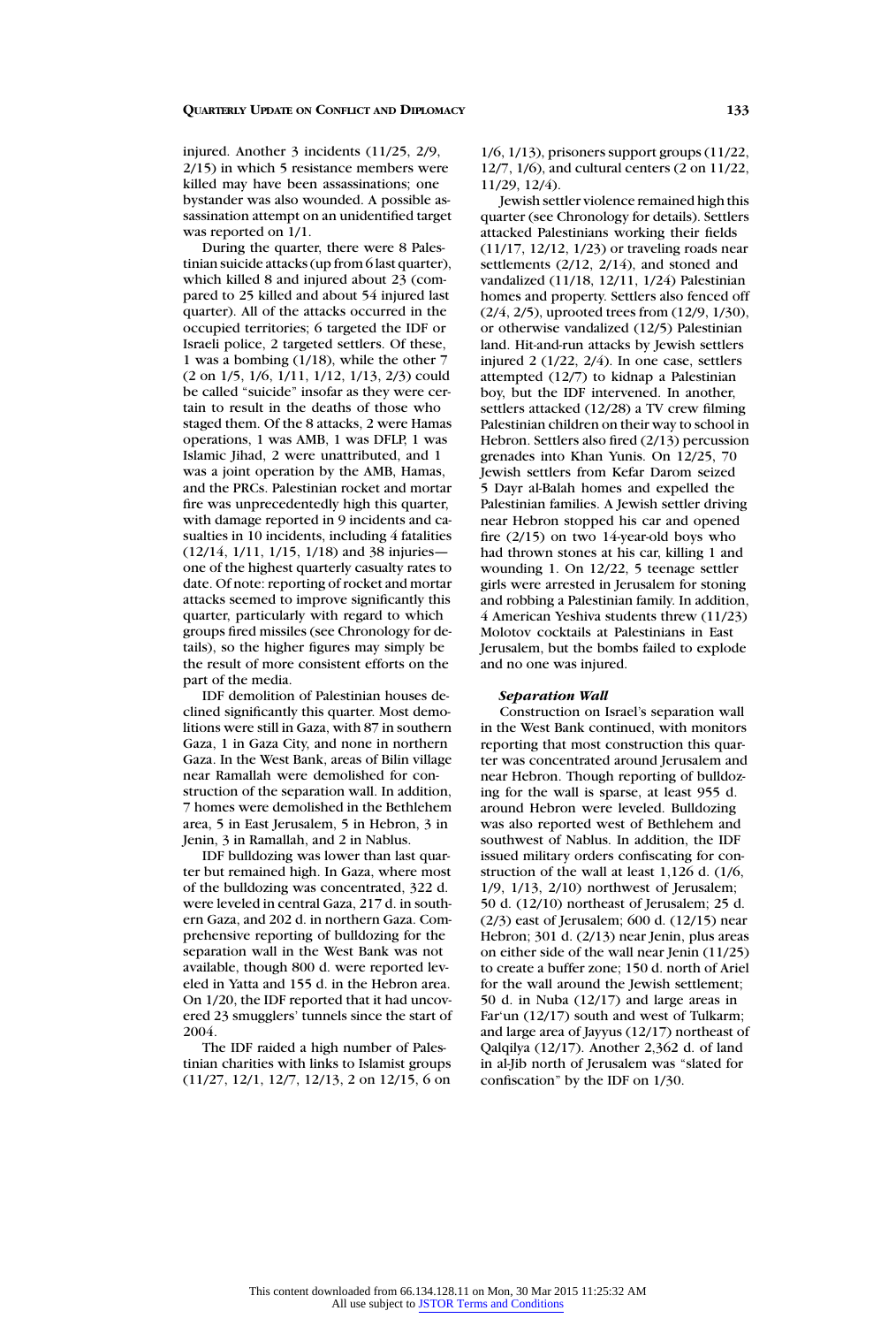On 1/21, the Israeli daily *Ha'Aretz* broke the news that Israel had begun officially seizing 1,000s of dunams of Palestinian land in Jerusalem that had been cut off from Bethlehem and Bayt Jala by the separation wall, citing the long-dormant 1950 Absentee Property Law. The government reportedly approved the measure secretly on 6/22/04 but did not announce it, acknowledging it only after the *Ha'Aretz* report. The policy move reportedly was initiated and passed by Israel's Jerusalem Affairs M Natan Sharansky and cabinet M Zevulun Orlev over the objections of two Justice Min. officials and without the attorney general's knowledge. Four other members of the Jerusalem Affairs Committee were not present at the meeting at which the decision was approved. On 2/1, Israeli attorney general Menachem Mazuz ruled that the policy of seizing the land under the 1950 law was indefensible, contrary to "Israel's nine obligations according to the rules of customary international law," and could raise new legal questions regarding Israel's intention to build the wall.

The PA Central Bureau of Statistics reported (ca. 12/9) that the IDF had forced 2,173 Palestinian families (11,461 individuals) to leave their properties for construction of the separation wall. Of these, the largest number—1,150 families (5,920 individuals)—were from Jerusalem. As of 12/05, some 21,958 Palestinians in 19 communities were trapped between the wall and the Green Line (of the 19 communities, 14 were cut off from primary schools and 17 from secondary schools); another 41,774 individuals had been isolated in communities to the east of the wall. Some 14,949 Palestinians live in villages that have been bisected by the wall.

# **INTRA-PALESTINIAN DYNAMICS**

#### *Elections*

Palestinians held presidential election and the first two rounds of municipal elections this quarter. Legislative elections were set for 7/05. The last presidential and legislative elections were held in 1/96. The last municipal elections had been held in 1976; elected officials who were deported, had died, or had left their posts before the establishment of the PA had been replaced by Israeli appointees. Upon PA rule, the municipal positions vacated were filled by Fatah appointees.

# *Presidential Elections*

The 12-day period for registering candidates for the 1/9 presidential elections opened on 11/20. The first candidate to submit an application was Abbas, who was officially nominated by the Fatah Central Comm. (13–0, with 2 abstentions on 11/22) and Fatah Revolutionary Council (100 of 129 members voting in favor on 11/25). Meanwhile, the DFLP, Palestinian Democratic Union (FIDA), Palestinian People's Party (PPP), PFLP, and Popular Struggle Front (PSF) had agreed (11/18) to field a joint candidate for president; they nominated former senior PLO negotiator Haydar 'Abd al-Shafi, who declined and recommended Palestinian physician and human rights advocate Mustafa Barghouthi (a distant relative of Fatah's Marwan Barghouti), who accepted. Hamas and Islamic Jihad announced  $(12/1)$  that they would not participate in elections, believing that Fatah had unfairly monopolized the elections process (e.g., control of election bodies; gerrymandering; refusing to hold all municipal, legislative, and presidential elections at once), but pledged to urge their members to vote.

When the candidate registration period closed on 12/1, 10 Palestinians had met the filing requirements of collecting 5,000 signatures and paying a filing fee of \$3,000: Abbas (Fatah), Marwan Barghouti (ind.), and Mustafa Barghouthi (officially ind., but running unofficially as a joint candidate of the DFLP, FIDA, PPP, PFLP, and PSF) were considered the front runners; the other seven candidates were 'Abd al-Halim Ashqar (ind.), Hussein Baraka (ind.), Taysir Khalid (DFLP), Hassan Khurayshi (Democratic Parliament Coalition Bloc), 'Abd al-Sattar Qasim (ind.), Bassam Salhi (PPP), and 'Abd al-Karim Shubir (ind.). Marwan Barghouti, Khurayshi, and Qasim withdrew over the next two weeks.

One of the major controversies of the election period was the candidacy of the popular jailed West Bank Fatah *tanzim* leader Marwan Barghouti. Early in 11/04 (see Quarterly Update in *JPS* 134), Barghouti had declared that he would run for president unless he was defeated in Fatah primaries. Many Fatah members have favored such a process on the grounds that the Fatah Central Comm. and the Fatah Revolutionary Council (FRC) are not representative of the movement's membership because internal elections, repeatedly delayed by Arafat, have not been held for nearly two decades. Nonetheless, despite Abbas's nomination by Fatah without any primaries being held,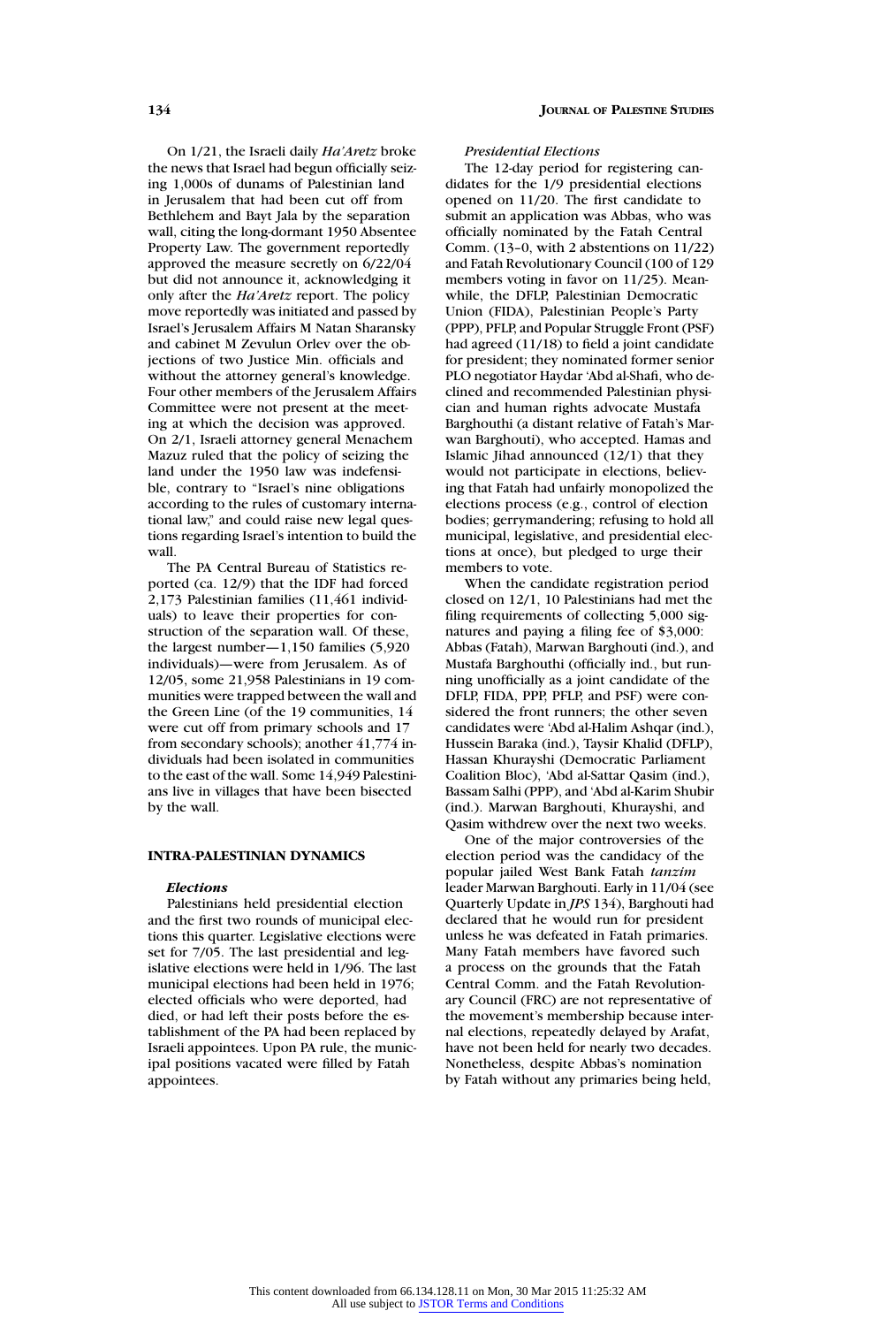Barghouti, heeding the advice of Fatah reformers who believed that a divisive contest at this time would harm the party, stated (11/26) that he would not run for president and endorsed Abbas. In return, Abbas forced a measure through the FRC on 11/27 approving the convening of Fatah's 6th general conference, where internal elections would be held, on 8/4/05 (Arafat's birthday). The AMB endorsed Abbas's candidacy on 11/27. Then, in a surprise move on 12/1, the final day of registration, Barghouti filed to run as an independent, creating a mini-crisis within Fatah and sparking strong criticism even from his strongest supporters within Fatah and the AMB. Some PA officials speculated that Barghouti had decided to run after realizing that Abbas would not make talks with Israel conditional upon his release. Others suggested that he resented what he perceived as insufficient appreciation from Abbas and the Fatah leadership of his initial decision to bow out of the race and thought that they should at least have held a press conference pledging to make prisoners' rights and democratization within Fatah a priority. On 12/8, a week into the campaign, Barghouti transmitted to Abbas a list of demands to be made in negotiations with Israel, saying he would withdraw from the race if Abbas adopted all of them. The demands included seeking East Jerusalem as the capital of a future Palestinian state, a just solution to the refugee problem, a halt to Israeli arrests and killings of Palestinian militants, Israeli withdrawal from the West Bank before elections (with a pledge not to return afterward), and a halt to construction of the separation wall. Abbas apparently did not respond. Under pressure from Fatah allies, Barghouti nonetheless withdrew from the race on 12/12 and once again endorsed Abbas.

Another major controversy involved the amendment of the PA elections law. The Palestinian Council (PC) opened (11/24) debate on an amended elections law and quickly passed (12/1) three readings of the draft and sent it to the PC legal committee for review. The DFLP, FIDA, PFLP, PPP, and PSF immediately denounced the amended text because it allowed the combining of the lists of newly registered voters with the PA's civil registry records to create a new list of eligible voters for the 1/9 elections. The civil registry, which had not been updated in years, included some 660,000 names that did not appear on the updated voter rolls, and many of the 660,000 were believed to have

died, moved, or emigrated; their inclusion, according to opponents, would raise serious possibilities for voter fraud. The PA Central Elections Commission (CEC) said (ca. 12/4) that it would keep the two lists separate and set up 70 special polling places where Palestinians could vote if they were not on the updated voter roll but were on the civil registry. The amended text also reinstated the quota for women in municipal elections, which Hamas had opposed (see Quarterly Update in *JPS* 134) but which other factions welcomed.

In another irregularity, the CEC reopened voter registration on 11/24 for one week to accommodate those who had not registered during the registration period (9/4–10/23) set up in advance of municipal elections (see Quarterly Update in *JPS* 134), but who had been motivated by the impending presidential elections. As a result of this second registration, which closed on 12/1, observers with the U.S. National Democratic Institute (NDI) estimated that 71% of eligible voters had registered, up from 67%.

On 12/25, the official opening of the twoweek campaign period (though candidates regularly campaigned earlier), Abbas gave his first formal campaign address in which he vowed to press Israel to release Palestinian prisoners and said Jerusalem must be the capital of a future Palestinian state, that Israel must withdraw to the 1967 borders, that settlements must be removed, and that the refugee issue must be justly resolved and the right of return implemented. He also called for a Palestinian cease-fire and the use of only nonviolent resistance, but said he would not move against Hamas or Islamic Jihad but would seek to include them in the political process.

After a robust campaign period, PA presidential elections were held as planned on 1/9. Because of myriad Israeli checkpoints, Palestinians in the West Bank and Gaza voted at 3,300 polling places (compared to 400 polling places in Delaware, slightly smaller than the West Bank and Gaza combined, for the 11/04 U.S. presidential elections). Of the 1.8 m. Palestinians eligible to vote, 71% registered, with roughly 62% of those actually voting, putting overall voter turnout at about 43%. Turnout was so low by mid-afternoon (estimated at 22%, reaching roughly 35% by evening) that the CEC extended poll hours for two hours, allowing Palestinians to vote at any polling place they could reach; the final two hours saw a surge of voting (reportedly by "soldiers and police, in and out of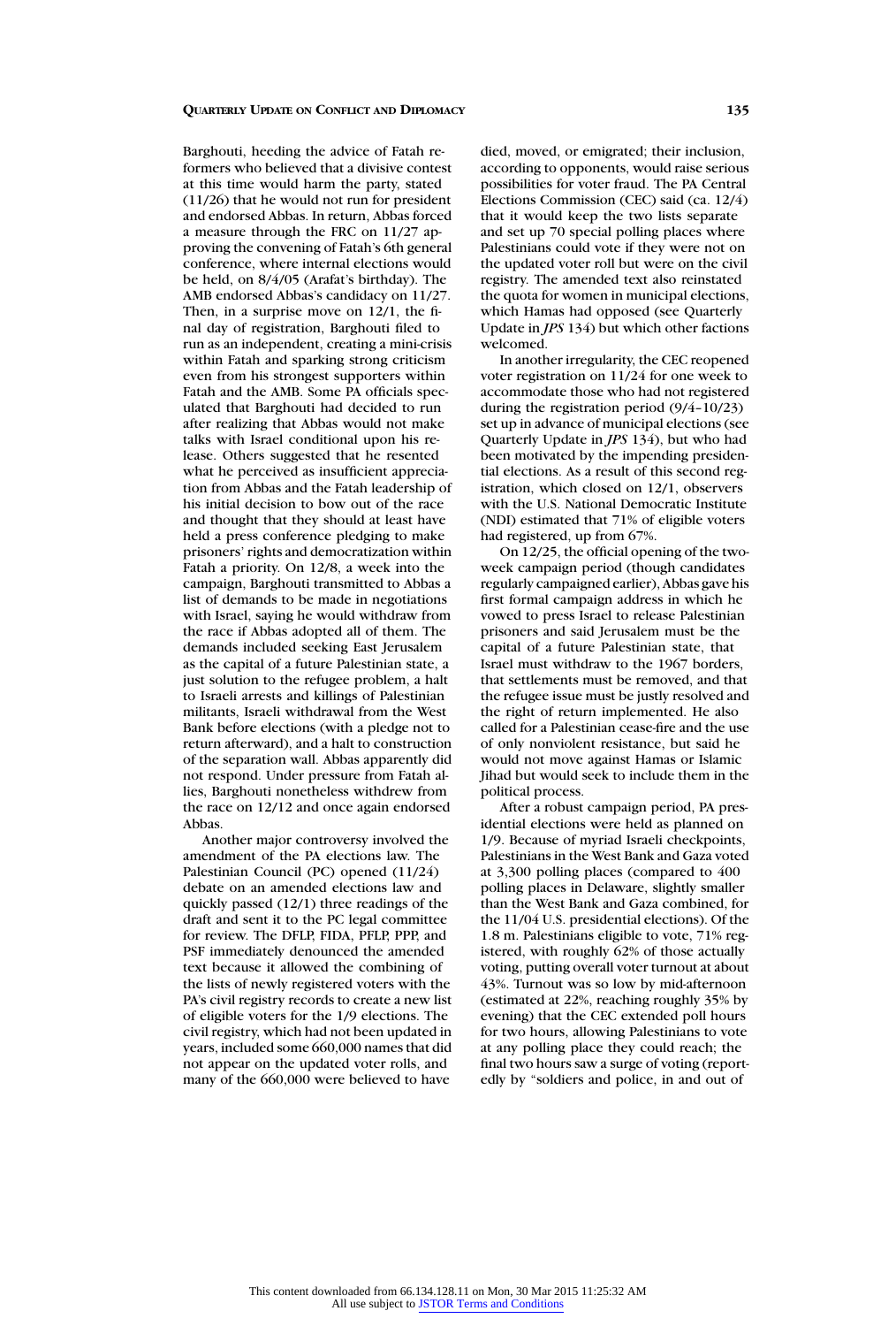uniform," according to Palestinian media reports, as cited in MERIP 1/20). An estimated 70,000–100,000 of the 775,146 Palestinians who voted went to polls using the civil registry.

As for East Jerusalem, the 185,000 Palestinians eligible to vote there were required to submit their votes at five post offices, technically mailing in their vote to comply with Israeli demands. The difficult logistics of voting at such small venues undoubtedly greatly contributed to the low turnout: only 5,367 East Jerusalemites actually cast ballots. It should be noted, however, that Israel had taken many steps to prevent campaigning in Jerusalem, including banning (12/28) marches, gatherings, and posters in East Jerusalem public places during the campaign period and elections. Israeli police raided (12/30) Abbas's campaign headquarters in Jerusalem, photographed the offices and employees, and tore down (12/30) campaign posters hung round the city. The IDF denied candidates Salhi (12/9, 12/10) and Barghouthi (12/27) permits to enter the city to campaign and detained Barghouthi several times, preventing him from entering Jerusalem (1/7) to attend campaign rallies. Even Abbas called off (1/7) plans to campaign in Jerusalem after Israel said that he would have to be guarded by Israeli security forces.

At all events, when the elections results were announced on 1/10, Abbas was the clear winner with 62% of the vote. Barghouthi was second with 19.8%, followed by Khalid with 3.5%, Ashqar with 2.7%, Salhi with 2.7%, Baraka with 1.3%, Shubir with 0.8%, and 7% of ballots left blank or invalid.

Some 800 international observers from 58 countries and international organizations and some 19,000 Palestinian observers from the territories (including Hamas members) monitored the elections. All observers were certified by the CEC and were overseen by the UN. The use of two voting lists, the questionable accuracy of the civil registry list, the use of different voting places for those using the civil registry and the voter rolls, the lastminute addition of polling places because of IDF roadblocks, the extended voting hours, the decision to allow Palestinians to vote wherever they could in the final few hours. the restrictions in Jerusalem, and reports of isolated incidents of voter intimidation by Fatah activists all raised serious concerns about voter fraud and certainly made these elections seem less controlled and comprehensive that those in 1996 (see Peace Monitor in *JPS* 99). Nonetheless, most international and domestic observers praised the elections as a major accomplishment, saying there was genuine competition among candidates, that the PA administered the elections fairly, and that Israel generally (with the exception of Jerusalem) stayed out of the way. The EU did, however, criticize the widespread "involvement of Palestinian Authority institutions, personnel, and materials on behalf of Mahmud Abbas," noting that "the PA is not supposed to be involved at all in such a manner." On 1/15, 46 CEC officials resigned, citing irregularities in the 1/9 vote.

#### *Municipal Elections*

The first round of municipal elections was held on 12/23 in 26 West Bank municipalities known to be Fatah strongholds, selected by the PA to go first: Abu Dis, Araba-Jenin (as one district), Azariyya, 'Azun, Bala, Bayt Anan, Bayt Furik, Beita, Bidiyya, Dahariyya, Dir Dibwan, Duha, Jericho, Kafr Dik, Halhul, Kafr Haris, Kafr Labad, Nawayma, Owja, Qarawat Bani Zayd (east and west separately), Shayukh, Silwad, Tubas, Ubidiyya, Yabad. The official campaigning period opened on 12/10 and closed on 12/22. Some 150,000 eligible voters chose among 886 candidates (including 139 women) for 306 seats on the local municipal councils, of which 16% were reserved for women. In contrast to the presidential elections, in which it did not participate, Hamas fielded candidates. All factions agreed that ballots would not list factional affiliations of candidates because "elections are supposed to be about local services, not national issues," though some lists had identifiable factional ties (Change and Reform list candidates were predominantly Hamas; Martyrs list candidates, Fatah). Moreover, most local residents polled knew the factional association of the candidates in their district. Turnout reportedly was high, with 81% of registered voters participating. On 12/26, the Higher Commission for local Elections issued the final returns, showing that Hamas took 9 municipalities, Fatah 16, and a joint Hamas-Fatah slate 1. Hamas took 84 seats to Fatah's 181; 52 seats went to women (32 winning outright, the rest earning places under the women's quota). The results were surprisingly good for Hamas, given that the voting areas were considered loyal to Fatah; however, analysts stressed that voters were voting not according to party affiliation but to family, tribe, and clan affiliation.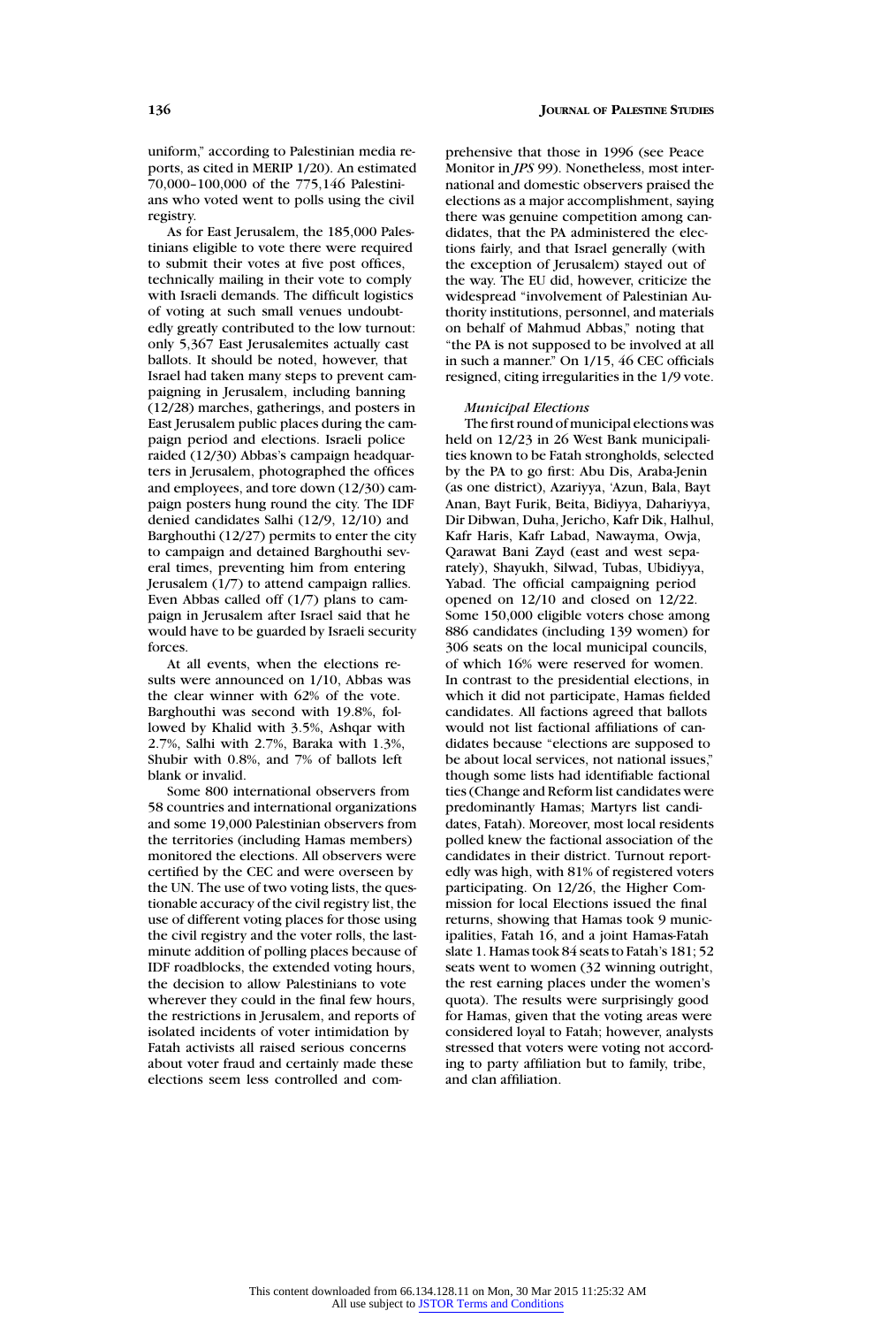The second round of municipal elections was held on 1/27 in 10 Gaza towns: Bani Suhayla, Bayt Hanun, Dayr al-Balah, Khuza', al-Maghazi r.c., al-Masdar, al-Nasser, al-Shuka, al-Zahra, Zawadiyya. Voter turnout was 80– 85%, with voters selecting among 414 candidates running for 118 seats. Hamas won control of 7 of the municipalities and 77 of the seats, Fatah took 3 municipalities and 26 seats, and 14 independents and 1 PFLP candidate took the remainder of the seats; 20 of the 118 elected were women. Fatah officials specifically picked Bayt Hanun as one of the first Gaza towns to vote on the assumption that residents would punish Hamas for drawing Israeli incursions with its rocket fire, but Hamas took 11 of 13 seats there. As in the first round, candidates did not run under their factional affiliations, and most voters said they cast ballots on the basis of their family ties.

At the close of the quarter, the date and locations for the third round of municipal elections had not been set.

Of note: Hamas complained that in advance of the 12/23 municipal elections, the IDF conducted arrest raids (e.g., 12/10) to detain Hamas candidates to manipulate the outcome of the elections.

### *Legislative Elections*

On 11/16 the Fatah Central Comm. recommended that legislative council elections be held in 6/05. The PA adopted this as its plan on 11/21, but later (1/8) set the target date as mid-7/05. Hamas protested (11/21), arguing that the municipal, legislative, and presidential elections should all be held on 1/9.

On 12/14, the PC reopened debate on the draft elections law regarding whether to hold legislative elections under the 1996 election law rules or to adopt a new "mixed" election system under which the number of PC seats would be increased from 88 to 124, 50% of which would be allocated for "constituencies," with the other 50% allocated to "tickets," meaning that only half of the PC members would be directly elected while the others would win their seats through party slates. There was also discussion of changing the article of the 1996 law that requires the PA president and PC to be elected at the same time, which would mean that presidential elections would have to be held again when PC elections are held in 7/05. The issue had not been resolved by the end of the quarter.

# *PA Government Affairs*

After Abbas was sworn in on 1/15, he renamed Qurai' as PM and charged him with forming a new government. When Qurai' had not submitted a new slate to the PC for approval within a month of the 1/9 elections, the PC ordered (2/9) Abbas to require Qurai' to act within 10 days. No action was taken as of 2/15.

The PC formed (12/22) a special committee (comprising reps. of the PC interior, security, and local government committees) to investigate the phenomenon of armed militias in Gaza and recommend ways to restore security, calm, and the rule of law in Gaza.

The PC passed (12/22) the third readings of draft laws on public health, prisoners, social security, and pensions for members of the security forces. The PC also ratified (2/2) an amended judicial authority law that clarifies the jurisdiction of the Justice Min. versus the Supreme Juridical Council (an exclusively judicial body that oversees the courts) to ensure separation of the executive and judicial branches of government. A reading of the draft civil service law was postponed (12/22) pending legal review. Debate was held (12/22) on a draft law on the powers of the security organs.

PA court workers and public prosecutors held (11/30–12/6) a strike to protest the PC budget committee's decision to reduce the salaries and bonuses of judges and other workers as a cost-cutting measure.

Abbas approved (2/15) salary increases for security service members with a rank of captain and below. Captains received a 20% increase and others a 10% increase effective with the 2/05 paychecks.

Abbas transferred (1/26) the files of 51 Palestinian prisoners facing death sentences to the Mufti of Jerusalem, Ikrima Sabri, for review. If Sabri approves the judgments, the sentences could be carried out within a month. Sabri had not announced a decision by the end of the quarter.

In a move apparently targeting PA corruption, the PA security forces bulldozed (1/24) waterfront structures housing unlicensed shops along the beach in Gaza City. The shops sprang up after the Oslo agreement and were rumored to be "protected by prominent personalities with influence inside the PA?

The PA's Negotiations Support Unit (NSU)—the team of highly competent lawyers and others set up in 1998 to provide the PA with technical assistance in preparing for the final status talks, and which since the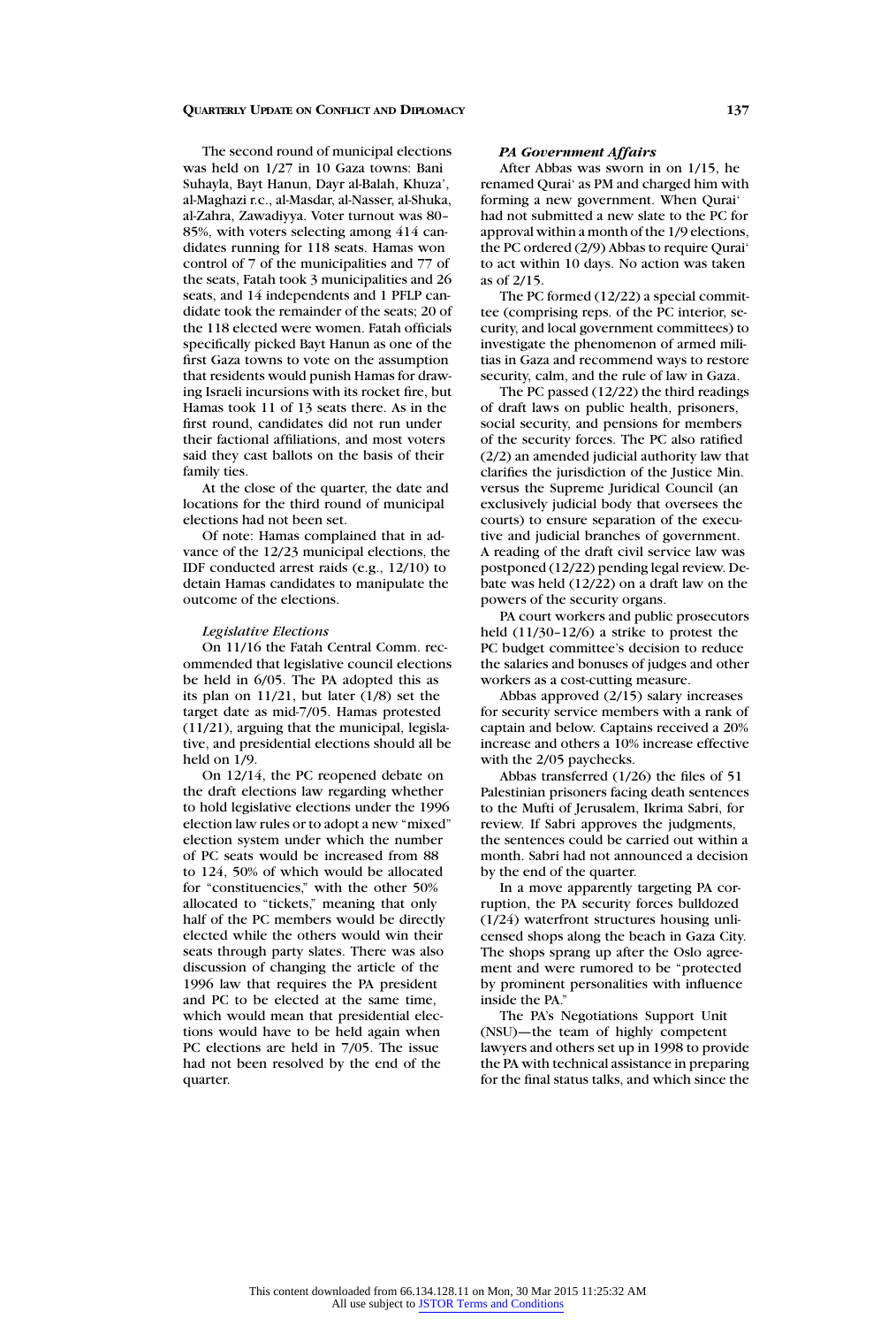outbreak of the al-Aqsa intifada has been primarily focused on PR efforts—was in the news this quarter. Immediately after the 1/9 elections, Diana Buttu and Michael Tarazi, who had become highly visible and effective Palestinian spokespersons, especially in the U.S., were ordered by the PLO to stop talking to the press and making public appearances. The NSU has been funded by donor funds through the London-based Adam Smith Institute, and NSU officials speculate that donors came under pressure (possibly from the U.S.) to shut down the group.

# *National Unity and Power Struggles*

In the uncertain environment following Arafat's death, intra-Palestinian rivalries calmed considerably. National unity talks, however, also stalled, with most discussion revolving around securing a cease-fire and maintaining calm.

Soon after Arafat's death, Abbas held talks (12/6) in Damascus with the external leaderships of Hamas, Islamic Jihad, and the Popular Front for the Liberation of Palestine– General Command to press them to support or take part in the 1/9 presidential elections and to keep a lid on violence in the run up to elections in order to bolster national unity.

In an effort to move forward national unity talks, Hamas reportedly distributed (1/21) a "covenant of honor" to the other factions meant to formulate "a general national policy" supported by all Palestinian factions. The document reportedly outlines a joint Palestinian leadership program, which unequivocally recognizes Israel's 1967 borders for the first time and calls on all parties to state a "commitment to ending the occupation and establishment of an independent, fully sovereign Palestinian state, whose capital is Jerusalem." The document reaffirms the "legitimacy of the armed struggle," but calls for improved relations with the West "on the basis of moral and political principles that will preserve the rights of our people and guarantee an end to the aggression."

Following the second round of municipal elections, the FRC convened (2/5–6) to discuss Hamas's strong showing in the West Bank and Gaza and how Fatah could build stronger grass-roots support. Debate highlighted problems created by the conflation (both intentional and otherwise on Fatah's part) of Fatah and the PA and the perceived tendency to blame Fatah for PA failures. During the session, all 28 members of Fatah's Higher Central Committee in Gaza resigned to open the way for the internal reform expected to grow out of Fatah's long-awaited 6th general conference scheduled for 8/05 (see above).

There were still some incidents of intra-Palestinian violence, once again concentrated in Gaza:

- Unknown gunmen fired (1/13) shots at the Gaza City offices of the Islamic Salvation Party's *al-Risala* newspaper. Editors believed that the paper was targeted for its critical reporting of the 1/9 elections.
- Fatah and Hamas members clashed (1/29) in al-Maghazi, leaving 23 Palestinians wounded. The National and Islamic Higher Committee for the Follow-up of the Intifada set up a commission of inquiry to investigate the incident and calm the situation.
- Palestinian gunmen aligned with a senior Fatah official (no name given) broke into (2/10) a PA prison in central Gaza and fatally shot three Palestinians in retaliation for the slaying of the official's brother.
- Unidentified gunmen fired on the Gaza City home of FRC member Sakhr Bseiso on 2/14 and 2/15, causing damage but no injuries. Bseiso is head of the Fatah committee charged with investigating corruption.

#### **PALESTINIAN OPINION**

*The following data are excerpted from an exit poll conducted by the Birzeit University Development Studies Program (DSP) during the 9 January 2005 presidential elections. Results are based on a survey of 1,150 men and women from the West Bank and Gaza. The poll was taken from DSP's Web site at www.birzeit.edu/dsp.*

**1. Which one of the following variables was most important in selecting your candidate?**

|                                            | West |                   |  |
|--------------------------------------------|------|-------------------|--|
|                                            |      | Bank Gaza Total   |  |
| a. His political                           |      |                   |  |
| affiliation                                |      | 15.0% 17.0% 15.8% |  |
| b. His integrity                           |      | 11.6% 11.4% 11.5% |  |
| c. His diplomatic skills 10.2% 11.4% 10.7% |      |                   |  |
| d. His ability to solve                    |      |                   |  |
| social problems                            |      | 9.2% 9.5% 9.4%    |  |
| e. His ability to                          |      |                   |  |
| improve economic                           |      |                   |  |
| conditions                                 |      | 8.7% 10.3% 9.4%   |  |
|                                            |      |                   |  |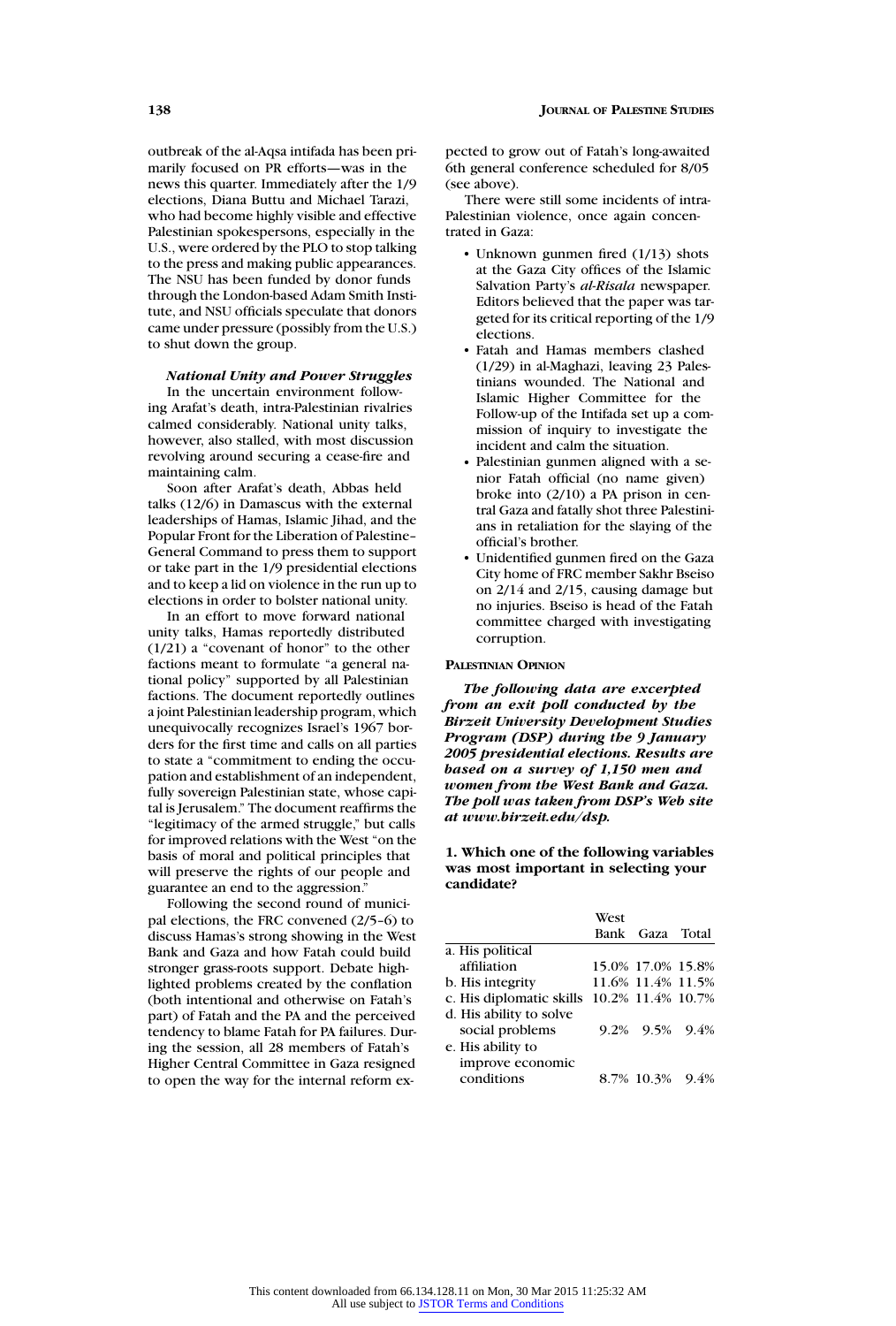|                                | West            |                         |  |
|--------------------------------|-----------------|-------------------------|--|
|                                |                 | Bank Gaza Total         |  |
| f. His record in the           |                 |                         |  |
| struggle                       | 10.2% 6.6% 8.7% |                         |  |
| g. His commitment to           |                 |                         |  |
| national rights                |                 | 9.2% 5.8% 7.8%          |  |
| h. His ability to              |                 |                         |  |
| achieve democracy              |                 | 6.5% 9.3% 7.6%          |  |
| <i>i</i> . His ability to      |                 |                         |  |
| confront Israel                |                 | $6.8\%$ 5.0% 6.1%       |  |
| <i>i.</i> His election program |                 | 5.0% 4.5% 4.8%          |  |
| k. As a protest against        |                 |                         |  |
| the status quo                 |                 | $4.4\%$ $4.8\%$ $4.6\%$ |  |
| 1. Did not select              |                 |                         |  |
| anyone, as I feel no           |                 |                         |  |
| one is qualified               |                 | 2.2\% 2.7\% 2.4\%       |  |
| m. His religious               |                 |                         |  |
| reputation                     |                 | 0.9% 1.6% 1.6%          |  |
|                                |                 |                         |  |

# **2. In your opinion, which of these issues is most important?**

|                       | West |                   |           |
|-----------------------|------|-------------------|-----------|
|                       | Bank | Gaza              | Total     |
| a. Withdrawal of      |      |                   |           |
| Israel from           |      |                   |           |
| Palestinian cities    |      | 29.1% 28.3% 28.7% |           |
| b. Improving the      |      |                   |           |
| economic situation    |      | 26.6% 25.4% 25.9% |           |
| c. Resumption of      |      |                   |           |
| talks with Israel     |      | 15.4% 15.0% 14.8% |           |
| d. Improving the      |      |                   |           |
| internal security     |      |                   |           |
| situation             |      | 8.6% 10.4%        | 9.4%      |
| e. Improving PA       |      |                   |           |
| performance           |      | 8.4% 8.4%         | 8.4%      |
| f. Reducing suffering |      |                   |           |
| related to            |      |                   |           |
| roadblocks            | 7.9% |                   | 6.9% 7.4% |
| g. Reinforcing        |      |                   |           |
| democratic            |      |                   |           |
| practices             |      | 6.2% 4.3% 5.3%    |           |

# **FRONTLINE STATES**

#### **JORDAN**

Jordan continued to keep a low profile with regard to the Israeli-Palestinian question this quarter, participating only marginally to facilitate the Sharm al-Shaykh summit and Sharon's disengagement plan (see above). Jordan's major action this quarter was to announce (2/8) the return of its ambassador to Israel. Jordan's cabinet approved the decision on 2/15 and scheduled the ambassador's return for 2/20.

Israel and Jordan signed (12/23) a new free trade agreement to allow the two

countries to jointly export tax-exempt goods to the EU. Under the accord, Jordan must abolish many customs duties on Israeli products by 2010. At the signing, Israel also announced (12/23) that it would invite and fund the training of 100 Jordanian students in high-tech fields in Israel; King Abdallah welcomed the offer.

Israeli and Jordanian scientists began (1/17) the first joint biological field survey along both sides of the Israel-Jordan border in the Dead Sea region. The two-day study, marking the first phase of a longterm project, was cosponsored by Cornell, Harvard, and Stanford Universities (see Quarterly Update in *JPS* 132).

Jordan reportedly was holding (12/16) two Israelis on suspicion of smuggling arms to Sudanese rebels. The two men may have been known arms dealers Amos Golan and Shimon Naor. The Israeli FMin. denied that any Israelis had been arrested, but Sudanese officials confirmed the report.

### **LEBANON**

The quarter ended with the dramatic 2/14 assassination in Beirut of powerful Lebanese former PM Rafiq Hariri, an event immediately recognized to have enormous and as yet impossible to foresee repercussions for the country and perhaps the region. The massive car bombing, which also killed at least 7 bodyguards and 9 passersby and wounded more than 100, was claimed in a videotape aired the same day by the previously unknown "Victory and Jihad in Greater Syria": the reason given was Hariri's financial dealings with the Saudi royal family (suggesting the bombers might have an al-Qa'ida connection). Though Lebanese security raided the Beirut home of a Palestinian thought to appear on the tape, the bomb's massive size and the logistics needed to stage the attack led observers immediately to attribute the assassination to foreign intelligence agencies, primarily Syria and Israel. Hariri had resigned as PM in 10/04 to protest the extension at Syria's behest of the presidential term (contrary to the constitution) of the pro-Syrian Emile Lahoud, and since that time had vocally called for Syria's withdrawal of troops from Lebanon. However, he had also been involved in brokering an accommodation between the Lebanese opposition and Syria in the run up to Lebanon's 5/05 elections.

The quarter was marked by sustained Israeli efforts to blame Hizballah for funding and orchestrating Palestinian attacks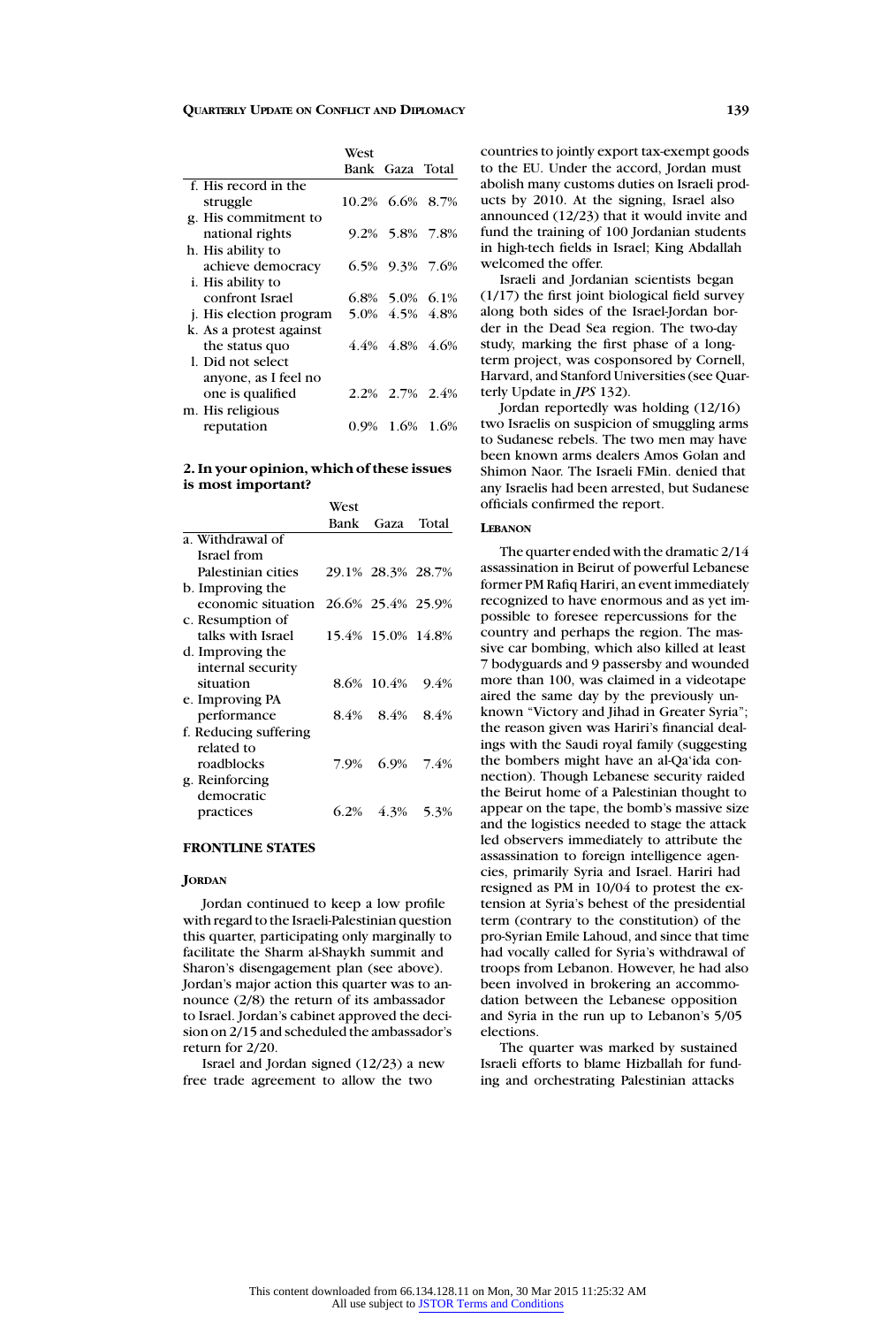against Israel, holding Syria and, to a lesser degree, Iran (both targets of U.S. campaigns) guilty by extension because of their support for Hizballah. Most of the statements and reports—none of which provided evidence—were made by unidentified Israeli officials in leaks to the media, though FM Shalom stressed Hizballah's "destabilizing role" in the West Bank and Gaza to the 11/29 Euro-Med meeting in the Hague. An unnamed senior Israeli DMin. official suggested to the Israeli daily *Ma'ariv* (12/8) that Hizballah was actively seeking to purchase radioactive material to create a "dirty bomb" and linked this to defense establishment speculation that Palestinian groups might try to stage biological or chemical attacks on Israel. In a press conference with visiting Czech diplomats, Israeli FM Shalom directly accused (12/2) Hizballah of transferring funds to the families of Palestinian suicide bombers. In his annual assessment to the Knesset, Shin Bet head Avi Dichter claimed (1/4) that Hizballah operates dozens of "terrorist squads" in the occupied territories, has carried out 68 attacks in which 24 Israelis have died, and was transferring "substantial funds to [Palestinian] terrorist organizations." On 1/11, an anonymous Israeli "senior defense establishment source" stated that in 2004 Hizballah was responsible for 20% of Palestinian attacks on Israeli targets in the West Bank and Gaza, had funneled \$9 m. to Palestinian "terror groups," effectively controlled the Fatah *tanzim*, directed 51 "terror cells" in the West Bank and Gaza, was actively recruiting Israeli Palestinians to participate in attacks, and sought to destabilize Abbas's leadership.

Such accusations were echoed in the U.S., where an unnamed congressional official told the *Washington Times* (2/13) that during a private, off-the-record briefing with Sens. Joseph Biden (D-DE) and John Sununu (D-NH) before the 1/9 elections, Abbas had "acknowledged that Hizballah might threaten his life." The article also cited an unnamed Palestinian official as saying that email and other correspondence had been intercepted showing that Hizballah had made bank transfers to fund Palestinian "terrorists" and had brought Palestinian students studying at Middle Eastern universities to Lebanon for "terrorist training." The *Washington Times* article further cited unattributed reports that Hizballah was offering \$100,000 to any Palestinian willing to carry out a suicide attack against Israel. On 12/17, the U.S. also designated Hizballah's

al-Manar TV a terrorist organization. A week earlier, France had blocked broadcasts of al-Manar's satellite channel after accusations that its programs were anti-Semitic and incited hatred. Lebanon called (12/17) the moves unacceptable censorship.

Low-level violence along the Israeli-Lebanese border continued this quarter, with routine Israeli violations of Lebanese airspace. IDF soldiers in the disputed Shaba' Farms area fired (1/7) automatic weapons at a civilian van driving inside Lebanon, causing damage but no injuries. On 1/9, Hizballah detonated a roadside bomb near an IDF jeep in Shaba' Farms, killing 1 IDF soldier and wounding 3. Israel responded by shelling areas of southern Lebanon, killing a French soldier with the UN Interim Force in Lebanon (UNIFIL) and wounding a Swedish UNIFIL soldier and Lebanese civilian driver. Hizballah said that its attack was unrelated to the Palestinian elections and was simply part of its ongoing struggle to liberate occupied Lebanese territory. Some observers (*Mideast Mirror*, *al-Safir* 1/11) thought that Hizballah was testing its margin of maneuver under UN Res. 1559. Hizballah also blew up (1/17) an IDF bulldozer in Shaba' Farms, causing no injuries. In retaliation, Israeli warplanes bombed suspected Hizballah sites along the southern Lebanon border, wounding 2 Lebanese women. The Israeli security cabinet consequently (1/19) "authorized in principle ... pinpoint offensives in Lebanon" if Hizballah attacks on Shaba' Farms continued, but no action followed. After the Sharm al-Shaykh summit, Abbas sent (2/9) an envoy to Lebanon to urge Hizballah to refrain from attacks on the IDF that could jeopardize the Palestinian cease-fire, and no further incidents were reported through the end of the quarter. On 2/10, the AP quoted an anonymous PA official as saying that Hizballah was responsible for Palestinian mortar and rocket fire in Gaza that day, stating, "We know that Hizballah's pushing some parties among the Palestinians to destroy the agreement that was declared at Sharm al-Shaykh."

# **SYRIA**

This quarter Syria made a number of overtures to Israel concerning a resumption of peace talks, but these were ultimately rebuffed by Israel and discouraged by the U.S. Although there were some messages directly signaling the desire to reopen negotiations (e.g., Syrian ambassador to Washington Imad Mustafa informally to the Israeli consul general at a function in Washington in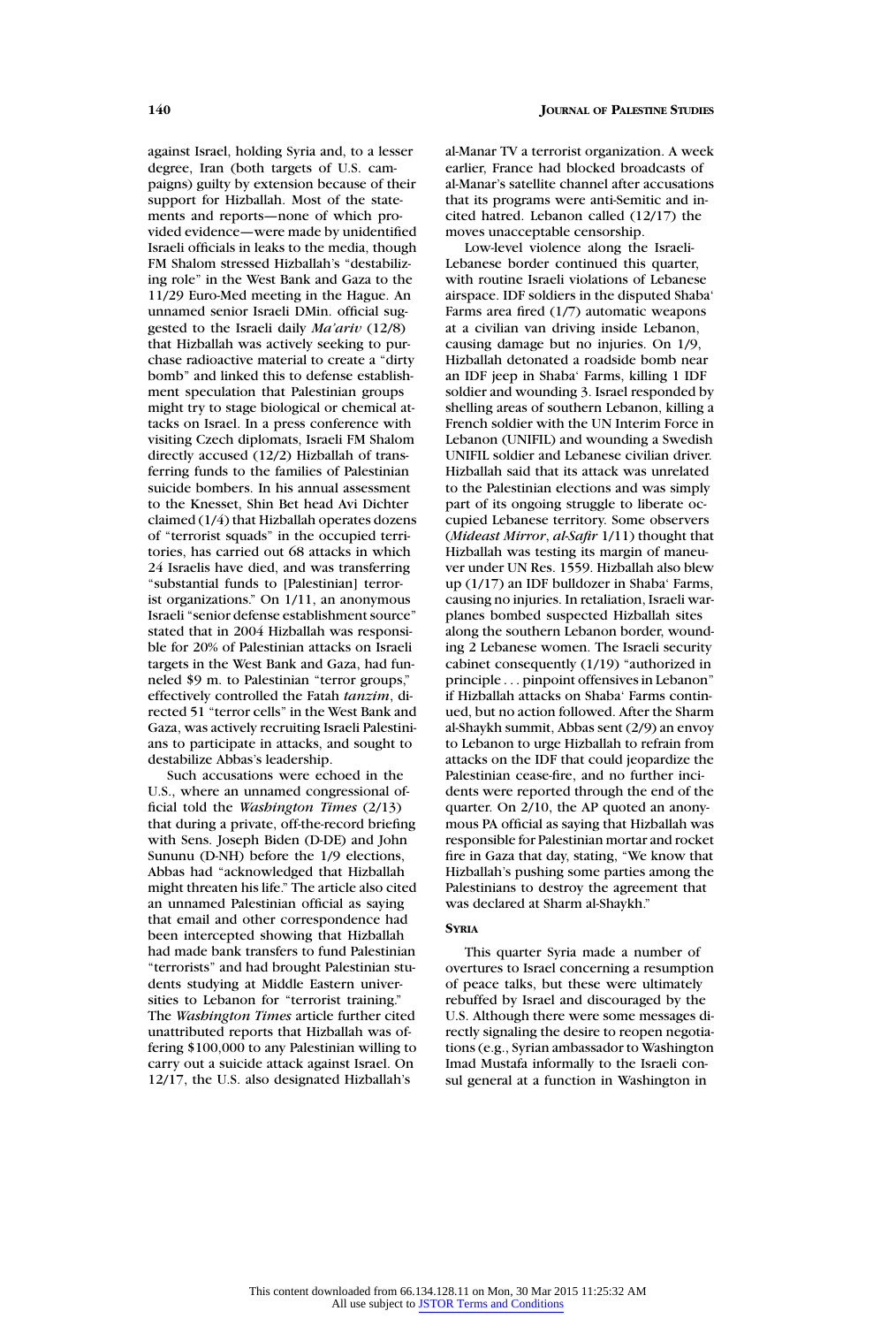mid-11/05; Syrian information minister's public statements on 12/21 and 2/5), the message was more often conveyed via third parties.

The U.S. initially appeared to favor a resumption of the talks. Powell and U.S. Asst. Secy. of State Burns met with Syrian FM Faruq al-Shara' on the sidelines of an international conference on Iraq in Sharm al-Shaykh on 11/23 to discuss the importance of PA elections on 1/9, cooperation on Iraq, and relaunching all tracks of Arab-Israeli negotiations. The next day, after meeting with President Bashar al-Asad, UN special envoy Terje Larsen publicly announced (11/24) that Syria was prepared to resume negotiations with Israel "without preconditions." Asad reiterated the same position in talks with Mubarak in Sharm al-Shaykh on 11/30. During meetings in Jerusalem on 12/1, Egyptian FM Abu al-Ghayt urged Israel to respond positively, but DM Mofaz responded that Syria's remarks were incompatible with its actions and that Syria must first take action against Hizballah, end support of Damascusbased Palestinian groups, and withdraw from Lebanon. In a press conference following the meeting, Shalom admitted that secret "preliminary contacts" were held 18 months previously with relatives of and persons close to Asad but did not achieve any results and were halted when news of the contacts was leaked (see Quarterly Update in *JPS* 128). Mubarak again conveyed (2/8) to Sharon and to Turkish FM Abdullah Gul (1/3) the Syrian wish for peace talks. Although Israel did not respond to the moves, some senior Israeli officials were reportedly (*Ma'ariv* 11/28) interested in the idea of engaging with Asad, saying "Even if he is not serious about peace and only wishes to improve his international image, it may be possible to begin a process of talks, which would serve as a cleanser for both sides and enable the prime minister to act freely in the Palestinian arena."

By mid-12/04, however, the Bush administration dropped whatever interest it may have had in improving relations with Syria and began quietly and unofficially telling Israel that now would be a "bad time" to resume talks with Damascus. The State Dept. was concerned that Sharon could use a resumption of talks with Syria to delay progress on the Palestinian track, and the Pentagon and National Security Council felt that it would be embarrassing if Israel were to "legitimize" the Syrian regime by resuming negotiations while the U.S. was threatening action against Syria unless it took

further steps to quell support for the Iraq insurgency. Reinforcing the rumors, *Yedi'ot Aharonot* correspondent Orly Azulay reported on 12/19 that during a White House reception (no date given), Bush had told her that "Now Asad needs to wait: first peace between Israel and Palestine, then we'll see what to do with Syria."

U.S. Dep. Secy. of State Richard Armitage held  $(1/3)$  talks in Syria regarding Iraq, Lebanon, and the Palestinians. Syria said (1/3) that the meetings were positive and friendlier than previously, but other reports indicated that Armitage presented Syria with nine demands: start repealing Syria's 40 year-old emergency laws, free all political prisoners, abolish media censorship, initiate democratic reform, speed economic development, reduce relations with Iran, announce publicly that Shaba' Farms is Syrian territory (to "cut the ground from under" Hizballah's claim that the land is Lebanon's and must be liberated from Israel), hand over to the U.S. 55 top Iraqi officials and military officers allegedly hiding in Syria (Armitage provided a list with addresses, phone numbers, and cell phone numbers for each name), and ensure that none of the Kornet AT-14 antitank rockets that Damascus recently purchased from Eastern Europe end up in Iraq (Armitage provided a list to show that the U.S. has the serial numbers of each rocket for tracking purposes). During Rice's meeting with Sharon on 2/6, the two reportedly shared concerns regarding Syria and Iraq, with Rice vowing that the U.S. would exert greater pressure on Syria.

Meanwhile, Israel stepped up its rhetoric against Syria, notably launching a media campaign highlighting the threat from Hizballah and Syria's ultimate responsibility for Hizballah's actions (see above). Tensions were raised when a bomb exploded in Damascus on 12/13 under the car of Hamas member Misbah Abu Huwayla, injuring him and two bystanders; Hamas accused Israel of attempting to assassinate Huwayla (Israel neither confirmed nor denied responsibility). In addition, Mossad director Meir Dagan told (1/24) the Knesset Foreign Affairs and Defense Committee that there were indications that Syria was developing a nuclear program.

It was against the background of this media blitz that former Lebanese PM Hariri was assassinated in Beirut. While the U.S. stated that it was "not pointing fingers" and an anonymous State Dept. official said (2/14) that "there's no evidence to link [the assassination] to Syria," it was clear that the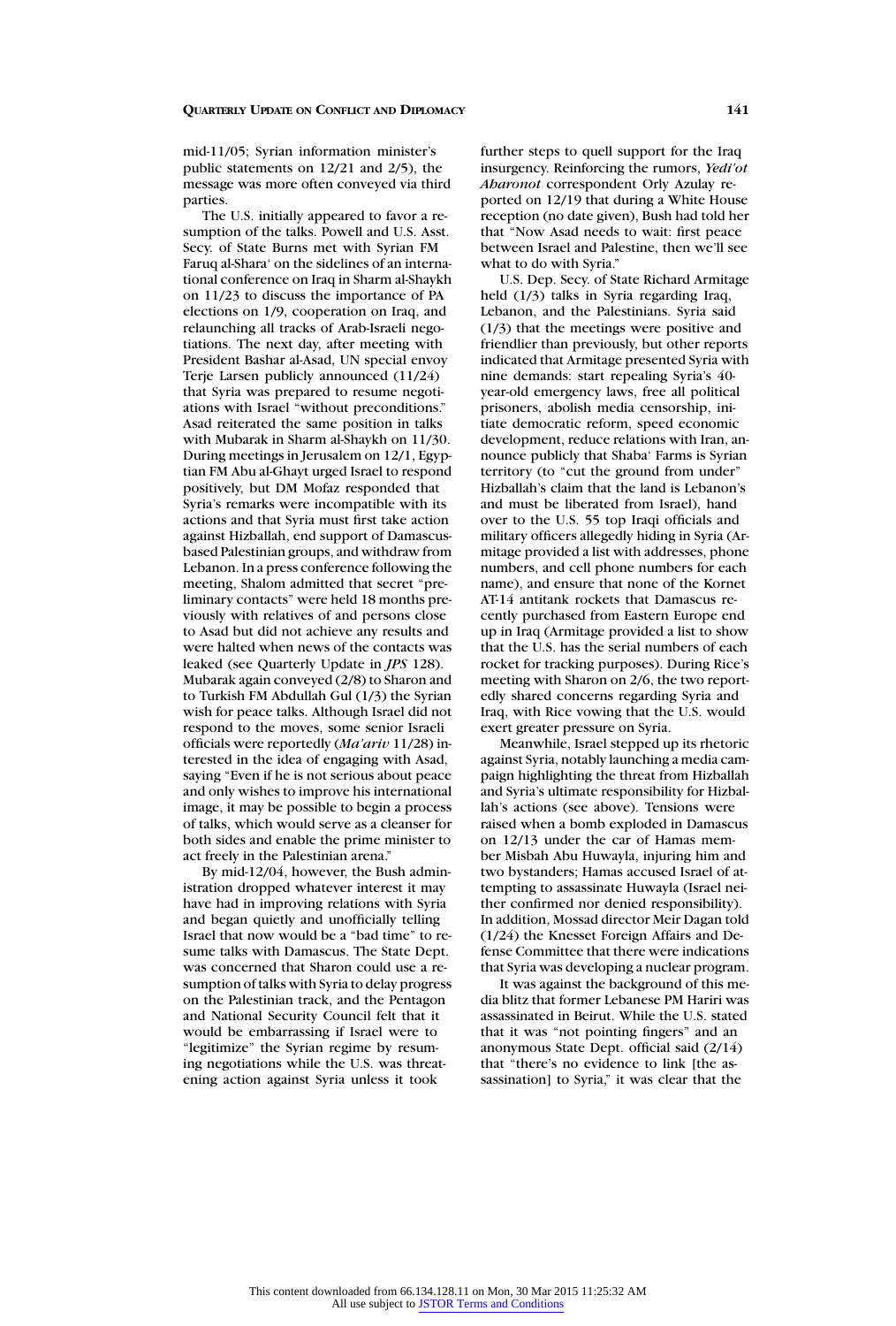U.S. was blaming Syria, and the same official noted that pressure on Syria is "going to spike in the wake of this event." On 2/15, the U.S. recalled its ambassador in Damascus, expressing its "profound outrage" over Hariri's assassination and its general displeasure at Syria's failure to cooperate with the U.S. and at the "continued presence and operational activity of international terrorist groups and the Iranian regime on and through Syrian territory." Despite Syria's repeated overtures to Israel, Washington also said (2/15) that it was "frustrated that Syria has not joined the Arab-Israeli peace process." Within a day of Hariri's death, Washington was actively debating imposing additional sanctions under the Syria Accountability Act, invoking the Patriot Act to bar financial transactions between American and Syrian businesses and subsidiaries, and/or using a presidential executive order to freeze Syrian assets in the U.S.

With regard to the Hariri assassination, it is worth noting that the Lebanese daily *al-Hayat* on 2/13, the day before the murder, reported that UN envoy Larsen had met with Asad and warned him against "any bloodletting in Lebanon" and specifically stated that assassinating Hariri or Druze opposition leader Walid Junblatt would "constitute a point of no return in relations between Syria and the international community."

Of additional note with regard to Syrian-U.S relations, *Ma'ariv* (11/23) reported that Syrian amb. Mustafa, at the mid-11/04 private function attended by the Israeli consul general in Washington (see above), had related that two weeks before the U.S. launched war on Iraq, he (Mustafa) had been called to the Pentagon and warned that "the main cost of the war was moving the U.S. army to Iraq. Once the forces were there, the cost of invading Syria would be practically negligible, and so he should draw his own conclusions." Sources at the U.S. Naval War College reported (1/24) that a U.S. strike on Syria was narrowly averted in 12/04 and that the plans were put on hold because of objections from the army.

In other events this quarter: At the Herzliya policy conference on 12/16, former Mossad officials Uzi Arad and Shmuel Bar and academic Gideon Bigler proposed a plan for Israeli withdrawal from almost all of the Golan Heights (up to the Golan ridgeline overlooking Lake Tiberias), with the land retained to be compensated by Jordan giving Syria land on the Jordanian-Syrian border and Israel compensating Jordan with a

strip of desert land on the Israeli side of the Jordanian-Israeli border. The three-way plan, though clearly not official, is important by virtue of its presentation at the high-powered Herzliya conference.

Israeli pres. Moshe Katsav stated (12/9) that in the past few months he had sent several messages to Asad requesting return to Israel of the remains of Egyptian-born spy Eli Cohen, who was executed in Syria in 1965. Katsav said that he was seeking the return for humanitarian reasons and was not asking for a good-will gesture by Syria. Syria reportedly had not responded.

On 12/22, Israeli DM Mofaz approved the sale of 10,000–15,000 tons of apples to Syria by Druze farmers in the Golan. Quiet talks on the deal reportedly began in late 10/04, but the sale was held up because Israel would not allow a delegation of Golani Druze farmers to go to Syria to negotiate the final price and means of payment. The delegation was finally permitted to travel on 1/16, and the deal was finalized on 2/7. Damascus stressed (2/7) that the arrangement did not constitute a commercial tie with Israel.

Prominent Syrian MP Muhammad Habash, who is president of the Center of Islamic Studies in Damascus, was denied (12/13) entry into the U.S. at Dulles Airport when he arrived to attend a conference on interfaith dialogue. Immigration officials said that his passport had not been properly stamped when he left the U.S. on a previous visit, canceled his visa, and put him on the next plane back to Syria.

Syria also redeployed (12/18) a small contingent of troops from three security and intelligence offices in Beirut and northern Lebanon, moving them to Syria.

#### **REGIONAL AFFAIRS**

#### **RELATIONS WITH ISRAEL**

Egypt, Israel, and the U.S. finalized (12/14) an agreement establishing seven Qualified Industrial Zones (QIZs) in Alexandria, Cairo, and Port Said. Products made in QIZs using a minimum of 35% of raw materials from Egypt and Israel may be imported to the U.S. duty-free, with Egypt and Israel each contributing at least a third of the minimum (11.7%). QIZs were first established in Jordan in 1996 with the aim of building Jordanian-Israeli ties and creating jobs in Jordan in the wake of the 1994 peace treaty. A QIZ agreement was later reached with Turkey to improve Turkish-Israeli ties.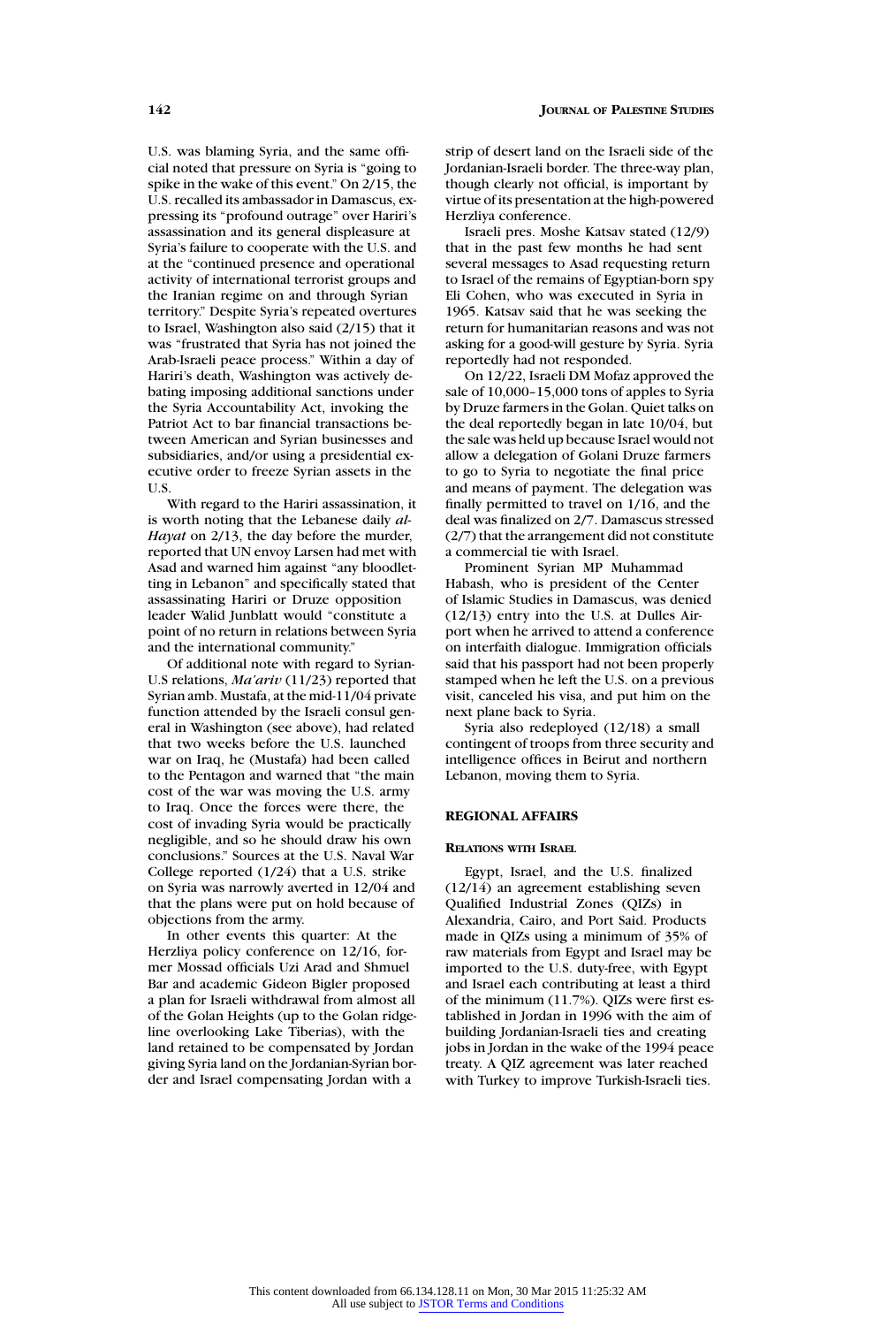An Egyptian QIZ has been discussed for nearly two years but was delayed because of disagreements on the percentage inputs from each side. Egypt and Israel reportedly felt that now was the proper time politically to finalize the deal.

The IDF reported (1/13) that unauthorized Egyptian passenger aircraft had been increasingly violating Israeli airspace near Elat and that air defenses in the south had been reinforced in response. Egypt denied that any passenger planes had strayed across the border.

Israel's Manufacturers Association reported (2/7) that in 2004, exports to Iraq rose ten-fold to \$5 m., exports to Gulf states rose by 110% to \$1.9 m., exports to Jordan rose by 55% to \$134 m., exports to Egypt rose by 11% to \$29.2 m., and exports to the PA areas rose by 9% to \$1.6 b.

# **INTER-ARAB HIGHLIGHTS**

Even before the 1/9 presidential elections, Abbas, as PLO head, made significant efforts to improve Palestinian relations with Arab states that had been strained over disagreements in the past with Arafat. On 11/21, Fatah chairman Faruq al-Qaddumi traveled to Syria for consultations regarding strengthening bilateral relations and creating an Arab front "to face the forthcoming [post-Arafat] stage." As a result of the visit, Syria invited the PA leadership to visit Damascus. Abbas, Qurai', and Fattuh together subsequently traveled to Jordan on 11/29 and 12/8–9, Syria on 12/6, Lebanon on 12/8, Kuwait on 12/12, Saudi Arabia on 12/13–14, and the UAE on 12/19, with the aim of rebuilding and reinforcing bilateral relations, seeking to unify Arab support for the Palestinians, and laying the ground for obtaining economic and political backing from the Arab states in "the coming period," suggesting that the PA would request specific commitments after the 1/9 elections.

In Syria, Abbas and Asad agreed to resume high-level contacts, suspended by Syria in 1993 following the signing of the Oslo Accord. (The last official Palestinian delegation to Syria was in 1996.) Abbas reportedly promised Asad that the Palestinians would coordinate with Syria on future peace talks with Israel but stopped short of linking Israeli-Palestinian talks to Israeli-Syrian negotiations. PA Justice M Nahid al-Rayyis made a follow-up visit to Damascus on 12/17 for talks with the Syrian justice and social affairs ministers on the Palestinian-Syrian Fraternal Association, newly established by the PA Interior Min. after Abbas's visit. The sides discussed setting up a Syrian counterpart to the Palestinian organization (tentatively called the Syrian Brotherhood Association), bilateral relations and future challenges, and methods of cooperation.

The Abbas-Qurai' trip to Lebanon marked the first visit by the Palestinian leadership to Lebanon since Arafat withdrew to Tunis in 1982. The Palestinian delegation met with Pres. Emile Lahoud, PM Omar Karami, and Speaker Nabih Birri in Beirut; then went to Shatila r.c., Sidon, and Rashidiyya r.c. (Fatah strongholds), where they were greeted by 1,000s of refugees and pledged to uphold the right of return. Following the visit, Karami stated (12/14) that Lebanon was seriously considering a request by Abbas to allow a Palestinian embassy in Beirut.

In Kuwait, Abbas apologized on behalf of the PLO for Palestinian "support" of Saddam Hussein during the 1990–91 Iraq conflict. Kuwait previously had demanded an apology from Arafat as a condition for a senior PLO visit to the emirate; though Kuwait dropped the demand for Abbas, he made the apology anyway. Abbas requested that Kuwait consider allowing the marketing in Kuwait of Palestinian olive oil, providing financial aid and contributions in kind to the Palestinians, reopening the doors to Palestinian laborers, especially from Lebanon (the large Palestinian community in Kuwait having been expelled in 1991 at the end of the Gulf War in retaliation for the PLO's position), and reopening the Palestinian embassy in Kuwait. Kuwaiti PM Shaykh Sabah al-Ahmad al-Jabir al-Sabah agreed to consider the requests and pledged continued support for the Palestinian cause. In mid-1/05, a delegation from the PA Agriculture Min. arrived in Kuwait to discuss the marketing of Palestinian olive oil, and a delegation of Kuwaiti NGO reps. was reportedly preparing a trip to the territories with the aim of purchasing consumer goods to donate to needy Palestinian families (thereby providing a double economic benefit).

In Saudi Arabia, Abbas reaffirmed already strong ties with the kingdom, which has been one of the top donors to the PA. Abbas also preemptively rejected any plans to resettle refugees in Arab countries and reiterated that Palestinian violence during the intifada "has been damaging and should end." Before the visit, Saudi Arabia announced (12/12) that beginning in 1/05, it would build 600 houses in Gaza City, Jenin, Khan Yunis, Nablus, Rafah, and Tulkarm for Palestinians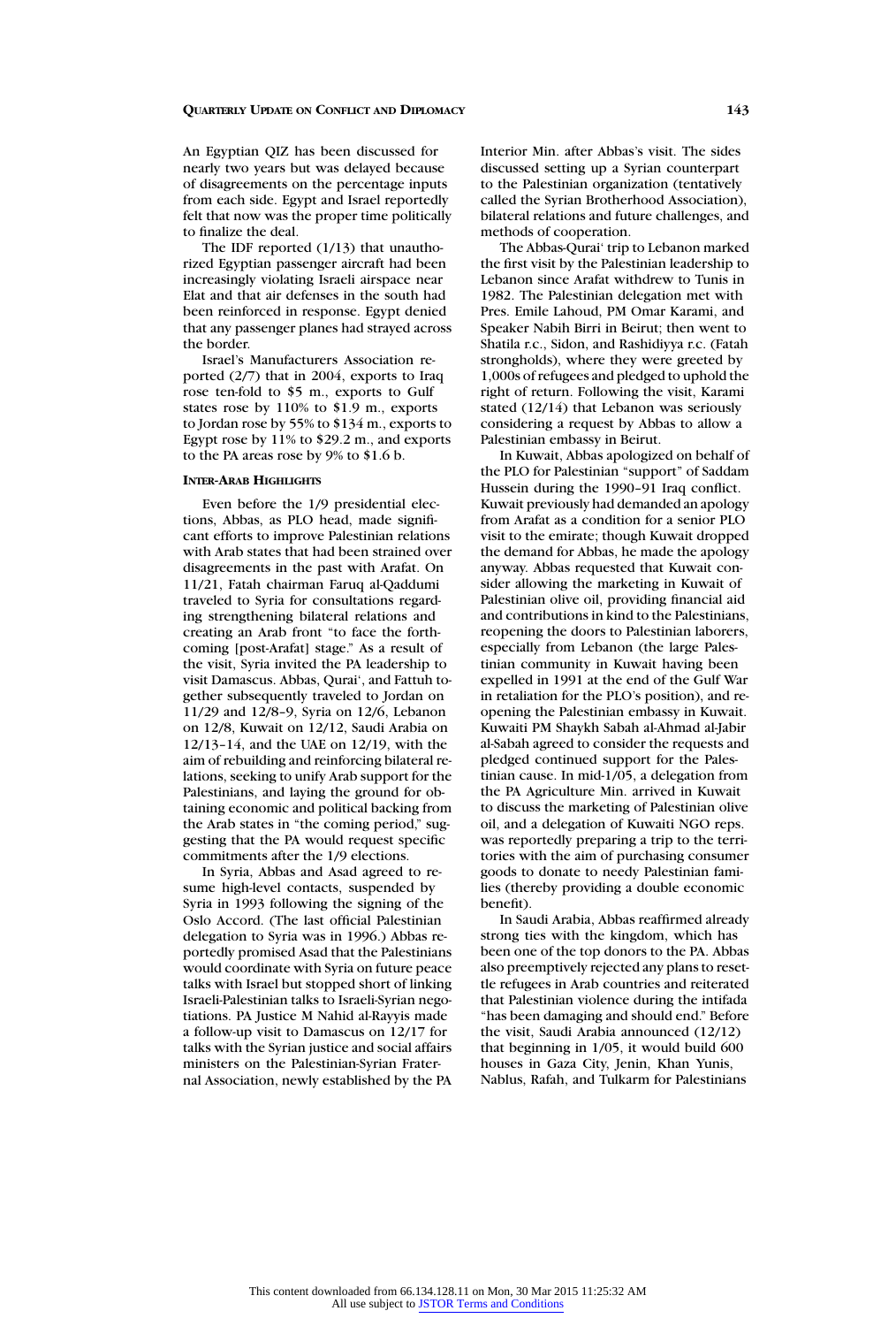whose homes had been demolished by the IDF. The project was estimated to cost \$6.5 m., paid by the Saudi Fund for Development. Another project to build 950 houses in Rafah was already underway, with financing from Crown Prince Abdallah. On 2/14, the Saudi Relief Committee for the Palestinian People signed an agreement with UNRWA to provide some \$1 m. for the renovation of 645 damaged houses in Gaza and 1,700 in the West Bank.

In a closed-door meeting with intellectuals and journalists, Egyptian pres. Mubarak stated  $(1/17)$  that he had turned down an offer from unnamed "foreign powers" of \$70 m. toward his campaign in the upcoming Egyptian general elections if Egypt would agree to resettle Palestinian refugees in the al-Ghurdaqa desert on the Red Sea.

# **INTERNATIONAL**

# **UNITED STATES**

Soon after the 11/04 elections, the Bush administration made it known that Iraq and the Israeli-Palestinian conflict would remain a priority in Bush's second term. En route to the region on 11/21, Powell stated that the Bush administration was all the more "determined to move forward now that this opportunity [Arafat's death] has presented itself."

On 12/20, Bush held a news conference setting out the goals of his second term. Regarding the Israeli-Palestinian conflict, he said, "It became apparent to me that peace would never happen so long as the interlocutor in the peace process was not really dedicated to peace or dedicated to a state.... There will never be peace until a true democratic state emerges in the Palestinian territory. And I am hopeful right now, because the Palestinians will . . . have elections, which is the beginning of the process toward the development of a state. It is not the sign that democracy has arrived. It is the beginning of a process."

In his state of the union address (2/2), Bush vowed that "America will stand with the allies of freedom to support democratic movements in the Middle East and beyond, with the ultimate goal of ending tyranny in our world" and stated that "the beginnings of reform and democracy in the Palestinian territories are now showing the power of freedom to break old patterns of violence and failure." He said that creation of a viable Palestinian state and end to the IsraelPalestinian conflict was within view, and pledged to seek \$350 m. from Congress to "promote democracy" (i.e., political, economic, security reforms) in the Palestinian territories (aides say that up to \$80 m. of that amount could go to Israel to pay for hightech security crossings into Israel; of the \$350 m., \$200 m. would come from a special supplemental budget request, \$150 m. from the FY 2006 budget which begins in 10/5). He also said that U.S. troops must remain in Iraq as long as the situation there and in the immediate region remains unstable; vowed to "confront regimes that continue to harbor terrorists and pursue weapons of mass destruction," citing Iran and Syria; and hinted that if Iranians and Syrians rose up to challenge their governments, the U.S. would support them. He also vowed to hold Syria to the requirements of the Syria Accountability Act and urged Egypt and Saudi Arabia to reform their autocratic regimes.

Immediately after the elections through the end of 11/04, senior White House officials quietly held talks with Congress, diplomats, think tank analysts, and Jewish groups to express Bush's intention to press the next PA president to "make key structural changes to insure the rule of law, effective counterterrorism, and transparency" before reviving peace talks. For example, while Rice was still national security adviser, she met with leaders of the Jewish community on 11/29 and promised that the U.S. would not send a new Middle East envoy or endorse a peace conference (as suggested by Blair) until after the 1/9 elections. Several days before, National Security Council Middle East adviser Elliott Abrams met with European ambassadors at the White House (the second such meeting since the 11/2 elections) to reiterate the U.S. position that any final status agreement would have to acknowledge Israel's claim to "the territory on the West Bank that hosts the majority of settlements"; he also pressed the EU states to play a more active role in the peace process. Administration officials reportedly reassured American Jewish groups that "Bush's new proactive posture in the Middle East will not diminish his closeness to Israel"; weeks before Rice's 11/29 meeting, Abrams had outlined the same themes in a conference call with the same Jewish groups. At the same time, the State Dept. reportedly was working on a series of specific reforms it would demand the PA implement after the 1/9 elections and planned to discuss specific reforms at the upcoming donors' conference in Oslo.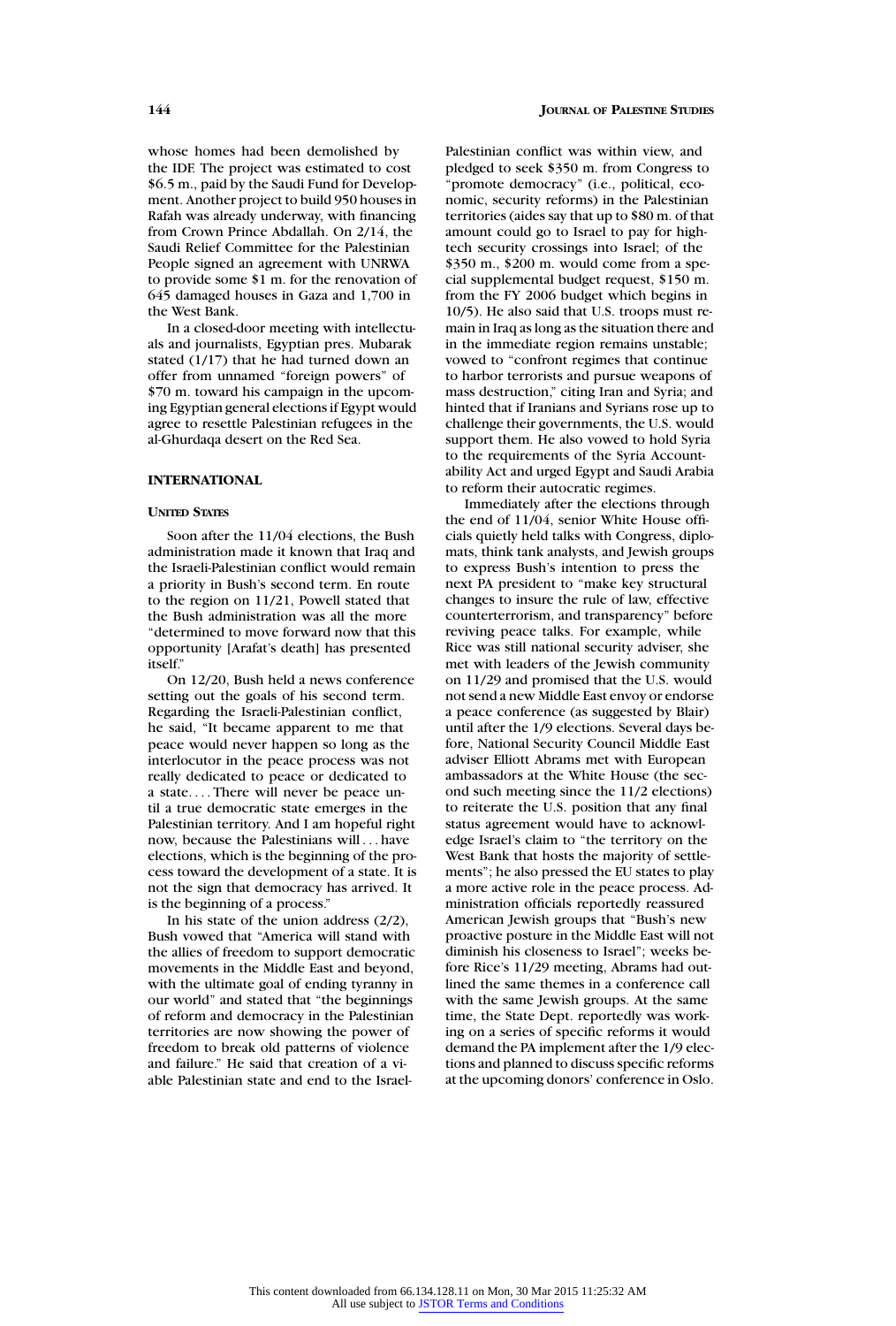Bush also reportedly ordered Abrams, Rice, and other staffers to read Israeli MK Natan Sharansky's new book *The Case for Democracy: The Power of Freedom to Overcome Tyranny and Terror*, which argues that only free societies guarantee regional and global security.

Before Powell visited Israel and the PA areas on 11/21–22, the White House informed key congressional leaders that the administration planned that Powell would announce a renewal of direct U.S. aid to the PA (\$20 m.– \$70 m. to cover the cost of elections) as a gesture of support to the emerging moderate Palestinian leadership. House majority leader Tom DeLay (R-TX), however, quickly mobilized conservative Christian evangelical and Jewish groups and informally warned the White House that Congress was prepared to fight the reinstatement of direct aid and would not give its endorsement unless the U.S. secured additional PA guarantees for accountability and oversight of the money, particularly guarantees that the funds would not go to corrupt PA officials or "extremist groups." Though the White House does not need congressional approval to give the PA direct aid, it backed down, preferring to work it out with Congress, with the aim of making an announcement at the 12/04 donors' Ad Hoc Liaison Committee (AHLC) meeting in Oslo.

In Rabat on 12/11, Powell took part in a one-day conference on democracy in the Middle East, the Forum for the Future, also attended by reps. of 20 Arab and Muslim countries and members of the G-8. The 3.5-hr. meeting was highly scripted, with the few opening remarks, mostly by Western leaders, to be broadcast to the media, but Moroccan officials "accidentally" failed to turn off the audio feed to the press room, allowing the press to hear strong criticisms by Arab FMs and other senior Arab officials, who "emphatically reject[ed]" Powell's assertion that advancing democracy would help end terrorism and stressed that the U.S.'s unquestioning support for Israel and the ongoing war in Iraq fed extremists' anger and made it difficult to undertake reforms. Even before the meeting, the EU expressed (12/10) pessimism that any progress could be made on democratization until the Israeli-Palestinian conflict is solved, but Powell said (12/10), "We can't keep pointing to the Middle East peace process as the reason we don't undertake reform efforts." Due to strong Arab objections to Bush's democratization goals, most of the issues on the

conference agenda were economic and social, not political; only 2 political briefings on projects already underway were scheduled: an NGO project and a democracy dialogue among Turkey, Yemen, and Italy. Hopes to organize a \$100-m. microfinance fund for small- and mid-sized businesses did not materialize.

The Senate passed (2/1) by unanimous consent S. Res. 27 welcoming the 1/9 PA elections, recognizing that Abbas had been elected president of the Palestinian people in free and fair elections, and urging the PA to make progress quickly toward halting violence, dismantling "terrorist organizations," and reforming the PA; the House version of the same measure, H. Res. 56, passed by 415–1 on 2/2, with Rep. Ron Paul (R-TX) voting against. H.R. 418, the REAL ID Act, as introduced (1/26) to the House by Rep. James Sensenbrenner (R-WI), included language stating that "An alien who is an officer, official, representative, or spokesman of the Palestine Liberation Organization is considered, for purposes of this Act, to be engaged in a terrorist activity." Though the measure passed (2/10), reference to the PLO had been dropped.

After the World Bank rejected Israel's request for financing the installation of new, high-tech crossing points and upgrading others along the separation wall (see below), Israel requested (ca. 1/11) that the U.S. contribute \$180 m. toward the \$450 m. project.

There were several incidents of U.S.- Israeli tensions relating to security matters during the quarter. The Israeli DMin. and Pentagon denied (12/15) rumors that the U.S. had accused Israeli DMin. dir. gen. Amos Yaron of industrial espionage and demanded his resignation. However, Israel did acknowledge that the U.S. had privately complained about "overly insistent information-gathering by Israelis at military equipment exhibitions" (while denying that classified material had been involved) and that Israeli officials had been questioned by the FBI. As a result, Israel had convened all its defense envoys in New York earlier in 12/04 to issue new guidelines. U.S. concerns were also aired about Israel upgrading a Chinese weapons system it claimed to have "repaired"; the U.S. felt that Israel had lied about the project and possibly had illegally transferred U.S. technology to China. As of 12/22, the U.S. was demanding that Israel not return to China the system sent for "repair."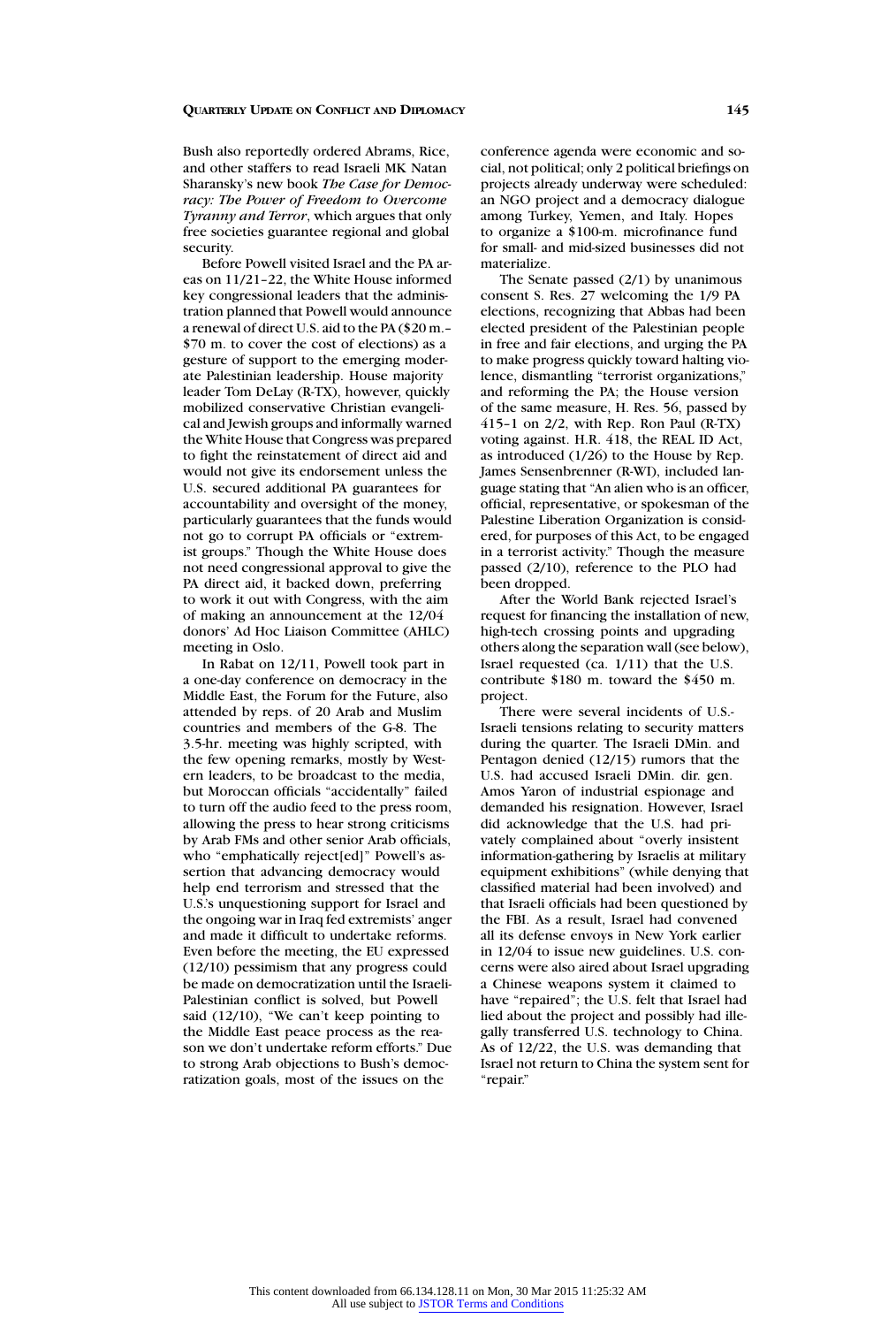In a similar vein, the FBI searched (12/1) American Israel Public Affairs Committee (AIPAC) offices, confiscated computer hard drives and files, and served four employees (Exec. Dir. Howard Kohr, Managing Dir. Richard Fishman, Communications Dir. Renee Rothstein, Research Dir. Raphael Danziger) with subpoenas to appear before a grand jury as part of its continuing investigation into whether AIPAC officials had received classified documents from Pentagon analyst Larry Franklin and then passed them to Israel (see Quarterly Update in *JPS* 134). Following media reports, U.S. Rep. Robert Wexler (D-FL) sent (12/2) a letter to Bush urging him to investigate leaks and other "ethical lapses" regarding the FBI investigation of AIPAC, separately suggesting that the FBI was creating a "moral dilemma" for AIPAC officials by trying "to entrap them to tell Israelis about information that could save innocent lives." Wexler had sent a similar letter to Bush on 9/29/04, when the story of the AIPAC investigation first broke, alleging that the FBI agent heading the case, Assistant Director for Counterintelligence David Szady, was an anti-Semite on a personal crusade against Jews and demanding that he be fired. As of the end of the quarter, no charges against AIPAC or Franklin had been filed.

The FBI also raided and searched (12/8) the offices of prominent public relations firm Qorvis Communications, whose sole client is the Kingdom of Saudi Arabia. The FBI said that the government was conducting a "compliance inquiry" under the 1938 Foreign Relations Registration Act, under which the government keeps track of the lobbying activities of foreign governments and their representatives.

In mid-11/04, a U.S. federal court in Illinois ruled in favor of the family of an American teenager killed in a 1996 Hamas attack in the West Bank, finding 3 Texas-based charity groups—the Holy Land Foundation, the Islamic Association for Palestine, and the American Muslim Society—guilty of funding terrorism and thus liable for the teenager's death. The suit claimed the charities gave money to some charity groups and mosques in the West Bank and Gaza knowing that it would go to Hamas to fund terrorist attacks. The prosecutors successfully argued that the U.S. government's closure of the organizations following the 9/11 attacks "left no reasonable doubt that the Muslim-American charities had funded Hamas and knew about the group's involvement in terrorism." Hearings on damages began on 12/1; the family is seeking \$200 m.

A U.S.-based organization called Victims of Violence in Israel filed (12/22) a lawsuit in federal court against the Amman-based Arab Bank, the largest bank in the Arab world, seeking billions of dollars in damages for the "mass extermination campaign" facilitated by the bank which allegedly transferred funds to armed organizations in the occupied territories that were used to stage suicide bombings. U.S. regulators soon after opened a federal probe to determine if the bank could be charged with money laundering. The Arab Bank announced (2/8) plans to close its New York branch as a result. On 2/26, the U.S. Office of the Comptroller of the Currency ordered the bank to transform its New York branch into a "federal banking agency," which is not authorized to conduct wire transfers, and to stop accepting new accounts.

Also of note: The U.S. authorities in Iraq allowed some 130,000 Israelis who had emigrated from Iraq (and who have either an Iraqi birth certificate, wedding certificate, university diploma, or land registry ownership certificate) and the children of Iraqi-born fathers to vote in the 1/28–30 Iraqi elections by casting absentee ballots at a polling station in Amman. Israel viewed (1/13) the voting opportunity as a chance to improve ties with Iraq. Some 1 m. Iraqis in 14 countries were allowed to participate, including some 240,000 Iraqis in the U.S. There was no word on how many Israeli or U.S. Iraqis voted.

# **RUSSIA**

Russia's regional involvement this quarter was limited. Abbas visited Russia (1/30–2/1) to discuss the upcoming Sharm al-Shaykh summit with Russian pres. Vladimir Putin and FM Lavrov. Putin vowed to continue assistance to the Palestinians and to support peace efforts that would lead to creation of an independent Palestinian state. PA national security adviser Rajub traveled (12/1) to Moscow to brief Russian security council secy. Igor Ivanov on recent developments.

# **EUROPEAN UNION**

EU-Israeli relations continued to be strained. In a briefing to Israeli ambassadors to Europe back in Israel for consultations, Sharon stated (12/28) that EU states would not be able to take part in the peace process as long as they continued to follow an "unbalanced policy toward Israel."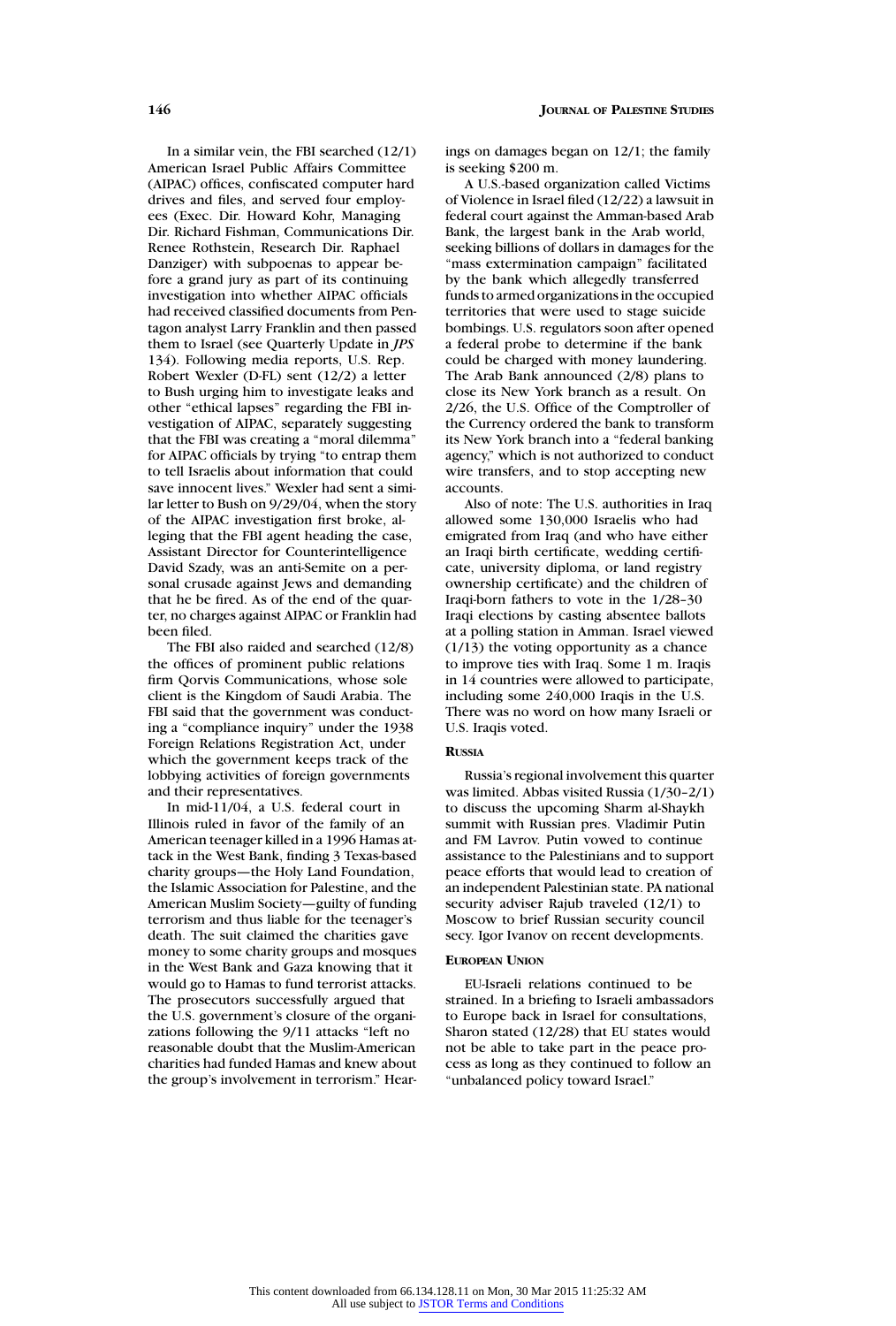Israel and the EU signed (12/13) an agreement to expand political, economic, legal, infrastructural, educational, and environmental cooperation. Specific programs mentioned included joint efforts to fight organized crime and drug trafficking and to provide greater mobility for students and academic faculty.

Two British pro-Palestinian aid groups, Friends of al-Aqsa and Palestinian Solidarity Campaign, reported (1/3) that their bank accounts had been closed by the Royal Bank of Scotland (RBS) and Alliance and Leicester Bank without explanation, even though they are not on British Home Office watch lists. The banks said that they were not obliged to discuss reasons. Under threat of major protests outside its branches, RBS unfroze the accounts on 1/7.

# **UNITED NATIONS**

Israel generally praised what it viewed as improving relations with the UN this quarter. For example, Israel hailed (1/20) plans by the UN General Assembly (UNGA) to hold a special session to mark the 60th anniversary of the liberation of the Nazi death camps, calling the decision "a change in the attitude in the United Nations toward Israel." The event, held 1/24, had been proposed by Israel, cosponsored by 30 nations (including Australia, Canada, Russia, the U.S., and many in Europe), and supported by 138 member nations. On 11/22, a UN committee for the first time passed (177–0) a resolution explicitly condemning anti-Semitism; the annual resolution on religious intolerance for 2004 added a clause "including cases motivated by Islamophobia, anti-Semitism, and Christianophobia." The text was approved (186–0) by the UNGA on 12/20. Israel was also pleased that this year's resolution on Israeli practices affecting Palestinian human rights included a clause expressing "grave concern at the use of suicide bombing attacks against Israeli civilians, resulting in extensive loss of life and injury," though it still opposed the resolution in general. The measure passed on 12/10 by 149–7, with 22 abstentions (Australia, Israel, the Marshall Islands, Micronesia, Nauru, Palau, the U.S. voting against). Israel said (11/29) that the statement was included at the EU's insistence.

In addition to the resolution on Israeli practices affecting human rights, the UNGA reaffirmed (12/10) another eight annual resolutions on the Palestinian issue: a resolution endorsing the recommendations of the Special Comm. to Investigate Israeli Practices Affecting the Human Rights of the Palestinian People and Other Arabs of the Occupied Territories (84–9, with 80 abstentions; Australia, Canada, Granada, Israel, the Marshall Islands, Micronesia, Nauru, Palau, the U.S. voting against); a resolution endorsing the applicability of the Fourth Geneva Convention to the occupied territories (160–7, with 11 abstentions; Granada, Israel, the Marshall Islands, Mauritania, Micronesia, Palau, the U.S. voting against); a resolution on the Israeli settlements in the occupied territories, including East Jerusalem and the Golan (155–8, with 15 abstentions; Australia, Granada, Israel, the Marshall Islands, Micronesia, Nauru, Palau, the U.S. voting against); a resolution on the occupied Golan Heights (160-2, with 9 abstentions; Israel, Palau voting against, the U.S. abstaining); a resolution on displaced persons from the 1967 war (162-6, with 9 abstentions; Granada, Israel, the Marshall Islands, Micronesia, Palau, the U.S. voting against); a resolution on Palestinian refugees' property (161–6, with 9 abstentions; Granada, Israel, the Marshall Islands, Micronesia, Palau, the U.S. voting against); and 2 resolutions supporting the UNRWA (one passing 167–1 with 11 abstentions, with Israel voting against and the U.S. abstaining; the other passing 163–6, with 7 abstentions, with Granada, Israel, the Marshall Islands, Micronesia, Palau, and the U.S. voting against).

In keeping with a 7/04 UN res., UN Secy.- Gen. Annan took (1/11) preliminary steps to create a register for damage claims stemming from Israel's construction of the separation wall for possible use in future claims and legal actions.

Israel continued to harass UNRWA this quarter. Israel's Jerusalem municipality presented (11/16) UNRWA with a stop-work order, demanding that it halt "illegal construction" inside its field office in the Ma'alot Dafna settlement in annexed East Jerusalem. UNRWA argued that its diplomatic status exempts it from the requirement to obtain a building permit, which is almost impossible for anyone except Israeli Jews. UNRWA ignored the order, while the Israeli FMin. formally demanded (early 12/04) compliance. The issue apparently was not resolved by the end of the quarter.

With UNRWA head Peter Hansen's nineyear term coming to an end, the U.S. successfully lobbied to block (1/20) his reappointment. The World Jewish Congress and AIPAC had strongly lobbied the U.S. to block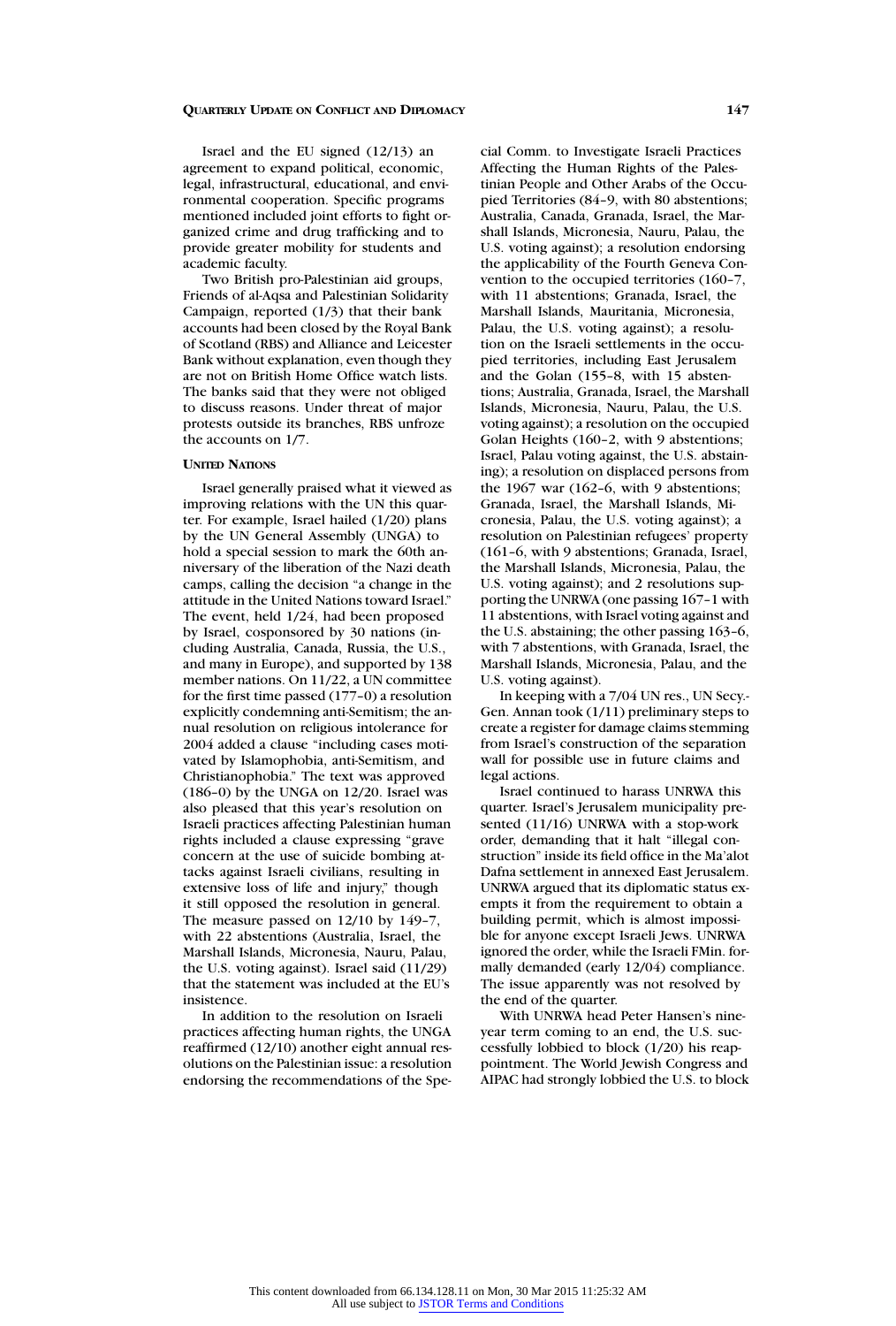the reappointment, and in late 2004, U.S. Rep. Tom Lantos (D-CA) met with Annan to say that the Bush administration wanted Hansen out. In 12/04, Annan reportedly told Hansen, "I don't have the political capital with the Americans to keep you." Hansen, considered by Israel and the U.S. to be soft on "terrorism" and (in the words of Israeli ambassador to the UN Dan Gillerman) an "Israel hater," will step down on 3/31/05.

Meanwhile, donors pledged \$90 m. toward the UNRWA's \$339 m. budget for 2005. Major donations included \$30 m. from Sweden, \$16.4 m. from Norway, \$16 m. from the Netherlands, \$11 m. from Denmark, \$6.5 m. from France, \$2.1 m. from Luxembourg, \$1.5 m. from Kuwait, \$1 m. from each of Austria and Belgium. Pledges of under \$1 m. were received from China, India, Malaysia, South Korea, Spain, Thailand, the UAE, and the Vatican. The 2005 budget is allocated to education (66%), health care (22%), and relief and social services (12%).

The U.S. put plans on hold (1/21) to force the replacement of the UN's International Atomic Energy Agency Dir. Gen. Mohamed El Baradei after all 15 countries approached by the U.S.—including Australia, Britain, and Canada—refused to support the move. The U.S. believes that El Baradei took a soft line on Iraqi WMD proliferation and is being similarly weak on Iran. The other countries approached by the U.S. were Belgium, France, Germany, Hungary, Italy, Japan, Mexico, the Netherlands, Poland, Pakistan, South Africa, and South Korea.

As of 12/23, the U.S. was reportedly blocking the UN Development Program (UNDP) from releasing its 2004 Arab Human Development Report, threatening to withhold its \$100 m. contribution to the UNDP budget if it was released. The U.S. objected to sections of the report noting the detrimental effects on Arab development of Israel's occupation of Palestinian territory and the U.S.'s occupation of Iraq. In 2004, the U.S. yanked \$12 m. slated for the UNDP in punishment for its 2003 report, which the U.S. had not seen before publication. As of the end of the quarter, the report had not been made public.

Also of note: Terje Larsen left (1/3) his post as UN special coordinator for the Middle East peace process to begin a new job as UN special envoy for the implementation of UN Res. 1559, calling for withdrawal of foreign forces (i.e., Syrian troops) from Lebanon. A new special coordinator for the peace process was not announced.

# **TURKEY**

Turkish FM Abdallah Gul toured (1/3–5) Israel and the PA areas with the particular aim of rebuilding bilateral ties with Israel after Turkish PM Recep Tayyip Erdogan had accused it of engaging in "state terrorism" against the Palestinians (see Quarterly Update in *JPS* 133). Gul was accompanied by 100 businessmen, journalists, advisers, and parliamentarians.

The Turkish national assembly ratified 7/04 interim free trade agreement with the PA, aimed at facilitating development of the Palestinian economy and improving standards of living, as well as at enhancing bilateral trade. The agreement will go into force upon ratification by the PC. Turkey also signed (12/21) an aid agreement with the PA, giving the PA \$900,000 for small- and medium-sized development projects.

### **IRAN**

As noted above, Iran was a target this quarter of a limited Israeli media campaign that blamed Tehran for supporting attacks on Israel and for generally destabilizing the region by its support of Hizballah (see above). Sharon reportedly gave Powell secret information about Iran's nuclear program during Powell's visit to Israel on 11/22, and shared concerns about Iran with Rice during her 2/6 visit.

Iran announced (12/19) that it had arrested 8 Iranian citizens for alleged participation in a spy ring collecting information for Israel; there was no information concerning their religious affiliation.

# **DONORS**

The main donor event this quarter was a long-delayed AHLC meeting held in Oslo on 12/8. The purpose of the meeting, originally planned for 9/04 and then for 11/04, was to discuss aid to rebuild Gaza after Israeli disengagement. The PA had protested (see Quarterly Update in *JPS* 134) that the agenda "may have the effect of reinforcing Israel's unilateral acts and further harm prospects for a viable solution to the conflict by focusing on short-term needs in the Gaza Strip without sufficient attention to the West Bank." In light of Arafat's death, the focus of the meeting was changed to provide "a showcase for the new Palestinian leaders and an opening for Israel and other parties to demonstrate support." Donors debated the idea of offering the Palestinians a